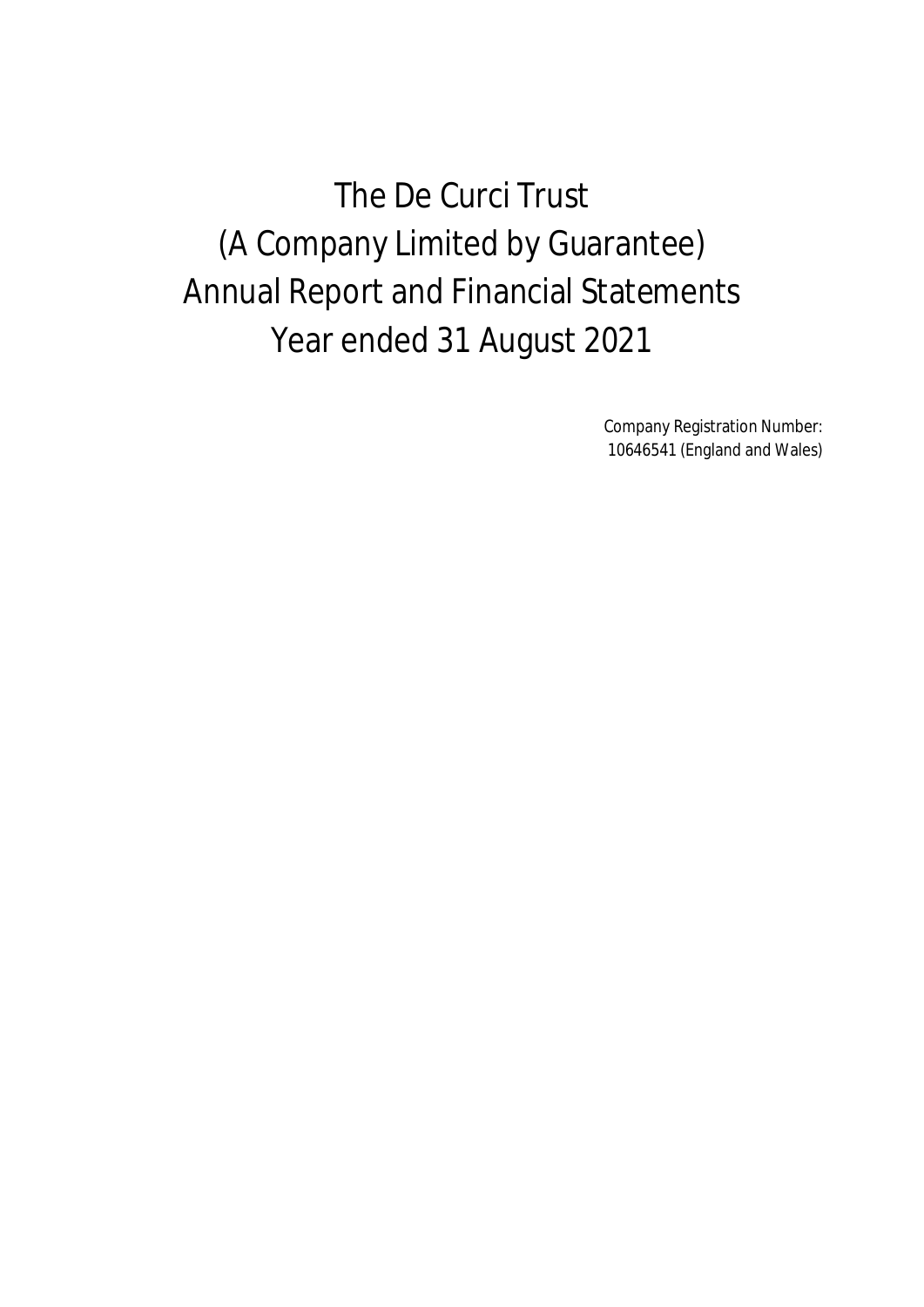## The De Curci Trust **Contents**

|                                                                              | Page |
|------------------------------------------------------------------------------|------|
| Reference and Administrative Details                                         | 1    |
| Trustees' Report                                                             | 3    |
| Governance Statement                                                         | 22   |
| Statement on Regularity, Propriety and Compliance                            | 30   |
| Statement of Trustees' Responsibilities                                      | 31   |
| Independent Auditor's Report on the Financial Statements                     | 32   |
| Independent Reporting Accountant's Report on Regularity                      | 36   |
| Statement of Financial Activities incorporating Income & Expenditure Account | 39   |
| <b>Balance Sheet</b>                                                         | 40   |
| <b>Statement of Cash Flows</b>                                               | 41   |
| Notes to the Financial Statements                                            | 42   |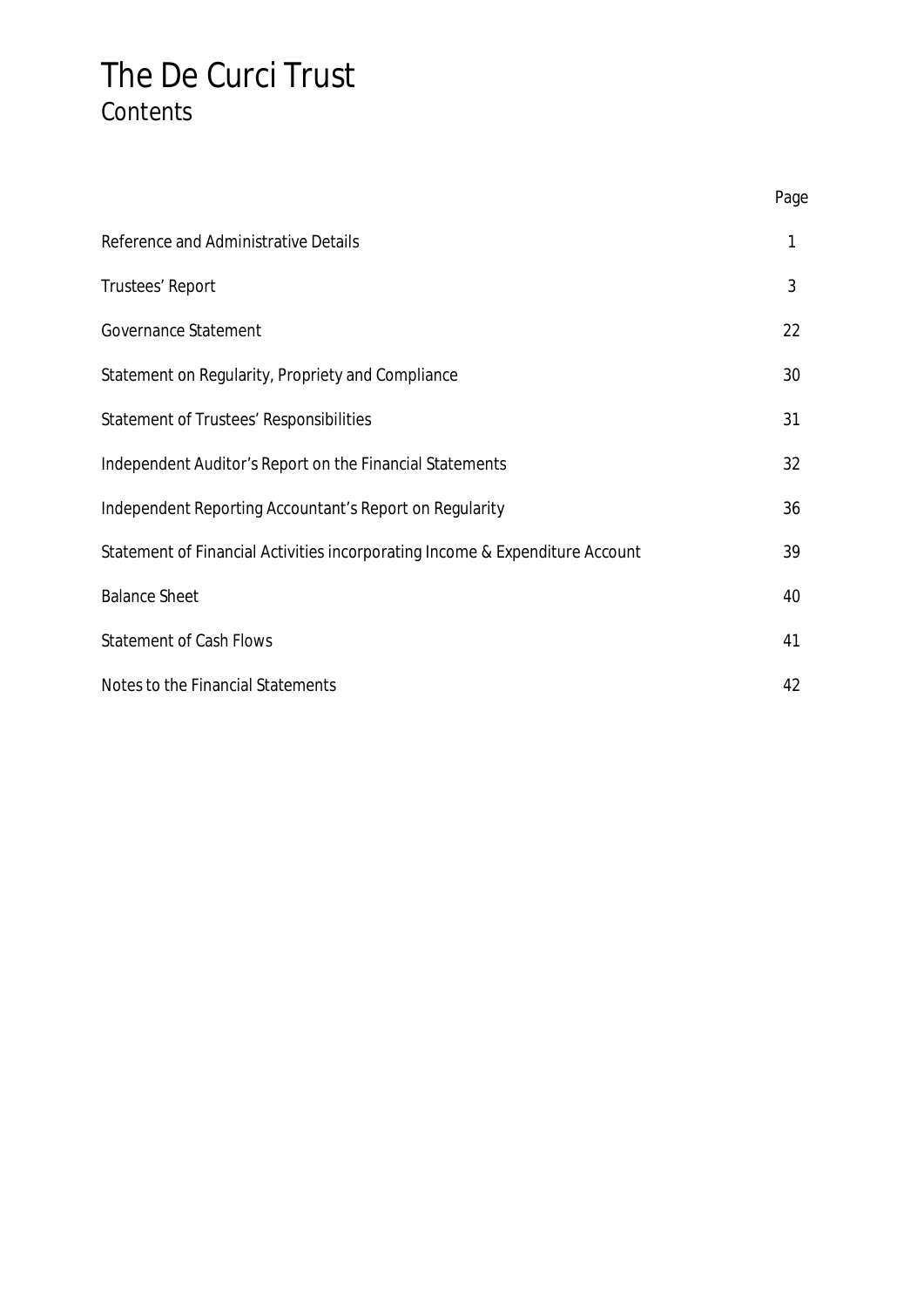## The De Curci Trust Reference and Administrative Details

**Members:** S Cook D Good C Lincoln R Parnell B Topham **Trustees:** C Batstone A Beane (appointed 9 November 2020) A Cufley S Hamilton L Sinnott D Smith S Spivey T Webber (resigned 1 September 2021) L Wilby

**Company Secretary** M Hallsworth

**Senior Management Team:**

Chief Executive Officer & Head teacher, Springfield School S Spivey Executive Head Teacher, Solent Infant and Junior Schools L Wilby Head of School, Solent Junior School Lease Lease Letterkin-Aldred Head of School, Solent Infant School Equation E Curthoys Deputy Head teacher, Springfield School JWilburn Deputy Head teacher, Springfield School WWharton Deputy Head teacher, Springfield School Changes and L Kelly Chief Financial and Operating Officer National Assembly National American National Assembly

**Company Name** The De Curci Trust

**Principal and Registered Office** Springfield School Central Road Drayton **Portsmouth** Hampshire PO6 1QY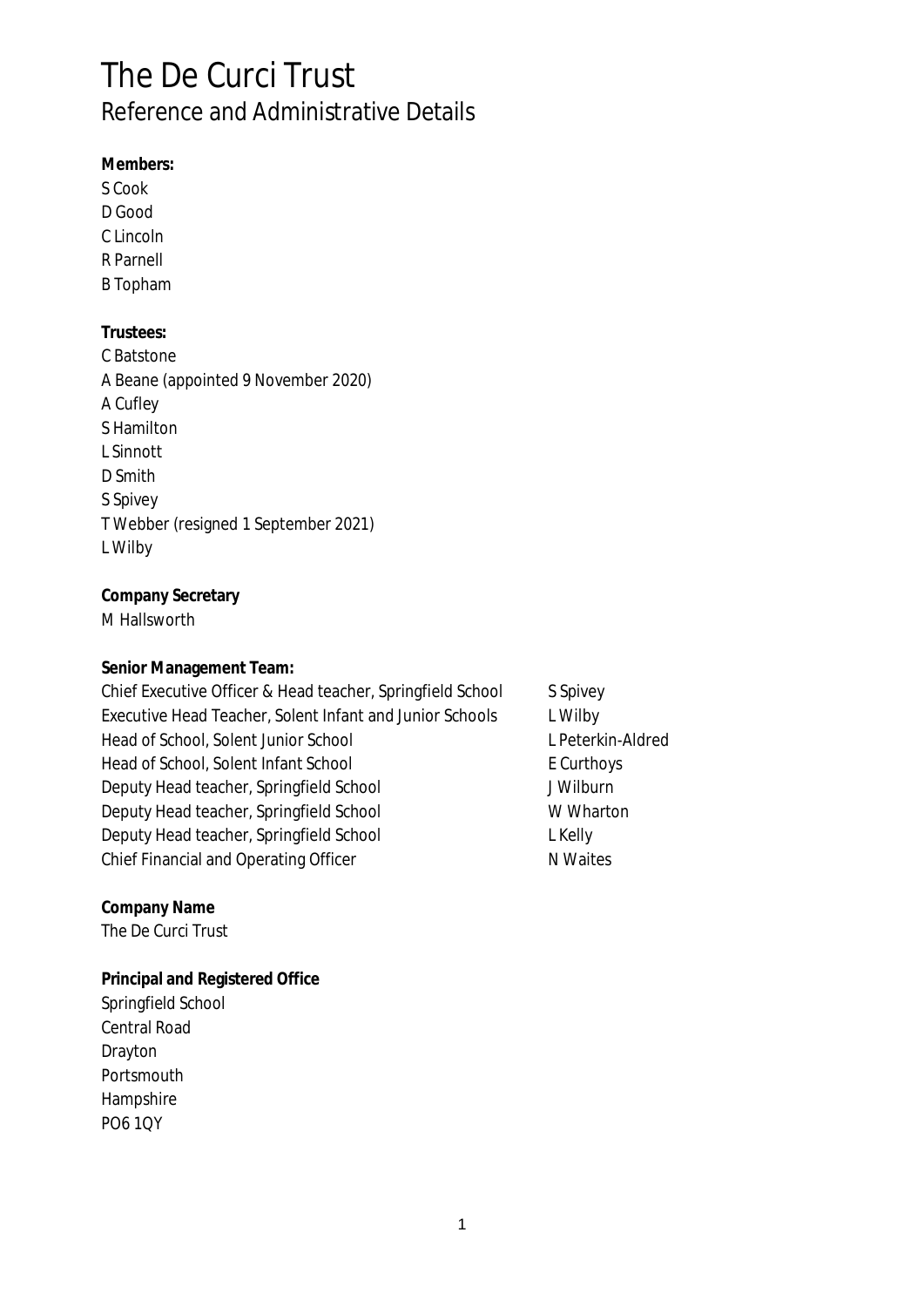## The De Curci Trust Reference and Administrative Details

**Company Registration Number** 10646541 (England and Wales)

**Independent Auditor** Hopper Williams & Bell Limited Statutory Auditor Highland House Mayflower Close Chandlers Ford Eastleigh Hampshire SO53 4AR

**Bankers** Lloyds Bank Plc North End Branch 38 London Road Portsmouth Hampshire PO2 OLR

**Solicitors** Veale Wasbrough Vizards LLP Narrow Quay House Narrow Quay Bristol BS1 4QA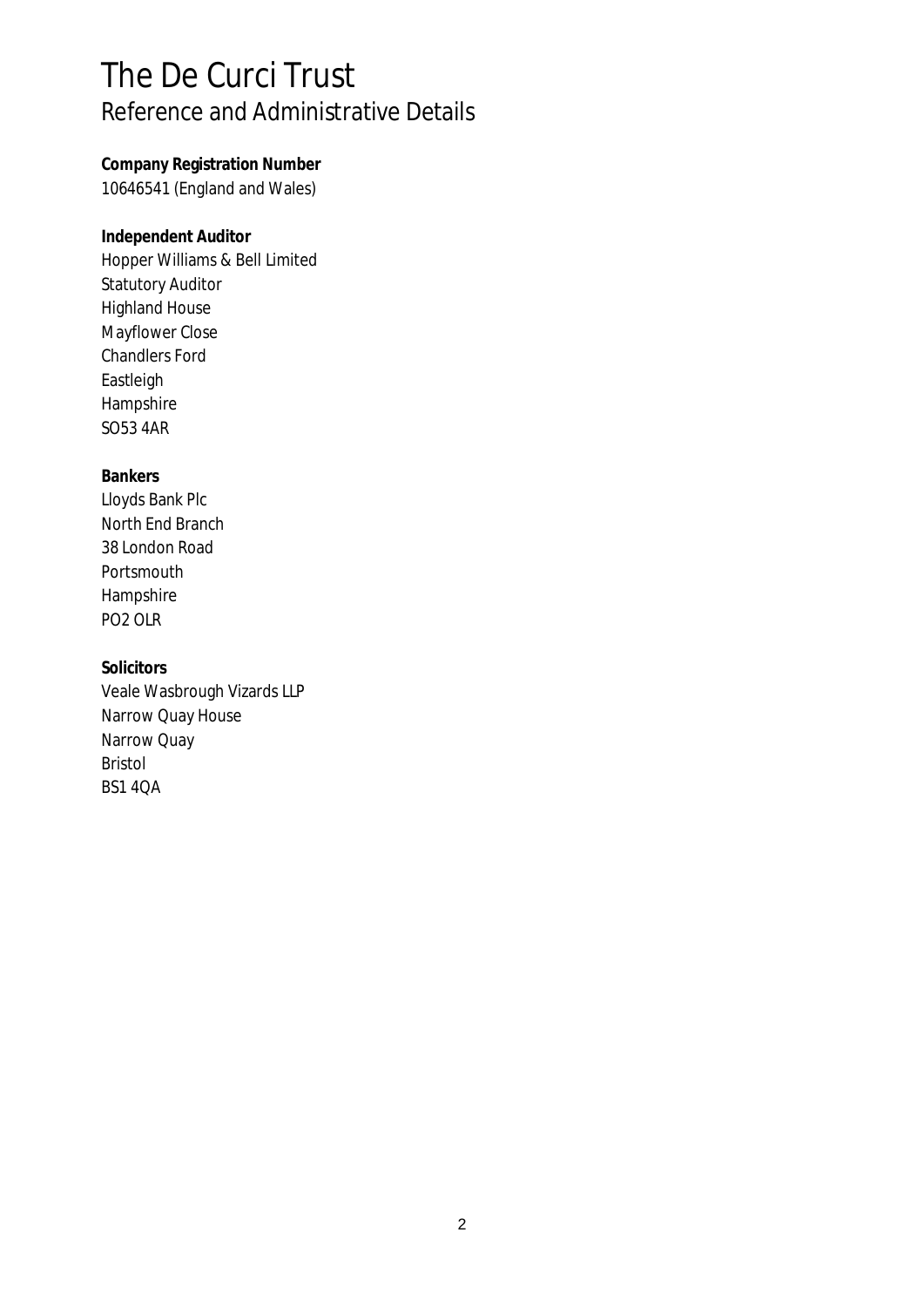The Trustees present their annual report together with the financial statements and auditor's report of the charitable company for the year ended 31 August 2021. The annual report serves the purposes of both a trustees' report, and a directors' report under company law.

The Trust operates a multi-academy Trust for the pupils of Solent Infant School, Solent Junior School and Springfield School in Portsmouth. Its academies have a combined pupil capacity of 1804 and had a combined roll of 1686 (autumn census 2021).

### **Structure, Governance and Management**

### **Constitution**

The Academy Trust is a company limited by guarantee and an exempt charity. The charitable company's memorandum and articles of association are the primary governing documents of the Academy Trust. The Trustees of The De Curci Trust are also the directors of the charitable company for the purposes of company law. The charitable company operates as The De Curci Trust.

Details of the Trustees who served during the year and to the date these accounts are approved are included in the Reference and Administrative Details on page 1.

### **Members' Liability**

Each member of the charitable company undertakes to contribute to the assets of the charitable company in the event of it being wound up while they are a member, or within one year after they cease to be a member, such amount as may be required, not exceeding £10, for the debts and liabilities contracted before they ceased to be a member.

### **Trustees' Indemnities**

The articles of association (6.3) state, 'A Trustee may benefit from any indemnity arrangement purchased at the Academy Trust's expense or any arrangement so agreed with the Secretary of State to cover the liability of the Trustees which by virtue of any rule of law would otherwise attach to them in respect of any negligence, default or breach of Trust or breach of duty of which they may be guilty in relation to the Academy Trust: provided that any such arrangement shall not extend to: (i) any claim arising from any act or omission which the Trustees (or any of them) knew to be a breach of Trust or breach of duty or which was committed by the Trustees (or any of them) in reckless disregard to whether it was a breach of Trust or breach of duty or not; and (ii) the costs of any unsuccessful defence to a criminal prosecution brought against the Trustees (or any of them) in their capacity as directors of the Academy Trust. Further, this Article does not authorise a Trustee to benefit from any indemnity arrangement that would be rendered void by any provision of the Companies Act 2006, the Charities Act 2011 or any other provision of law.'

'Indemnity to others' is specified in Section 3 (Employers' Liability) of the DFE Risk Protection Arrangement of which each school within the Trust is a member.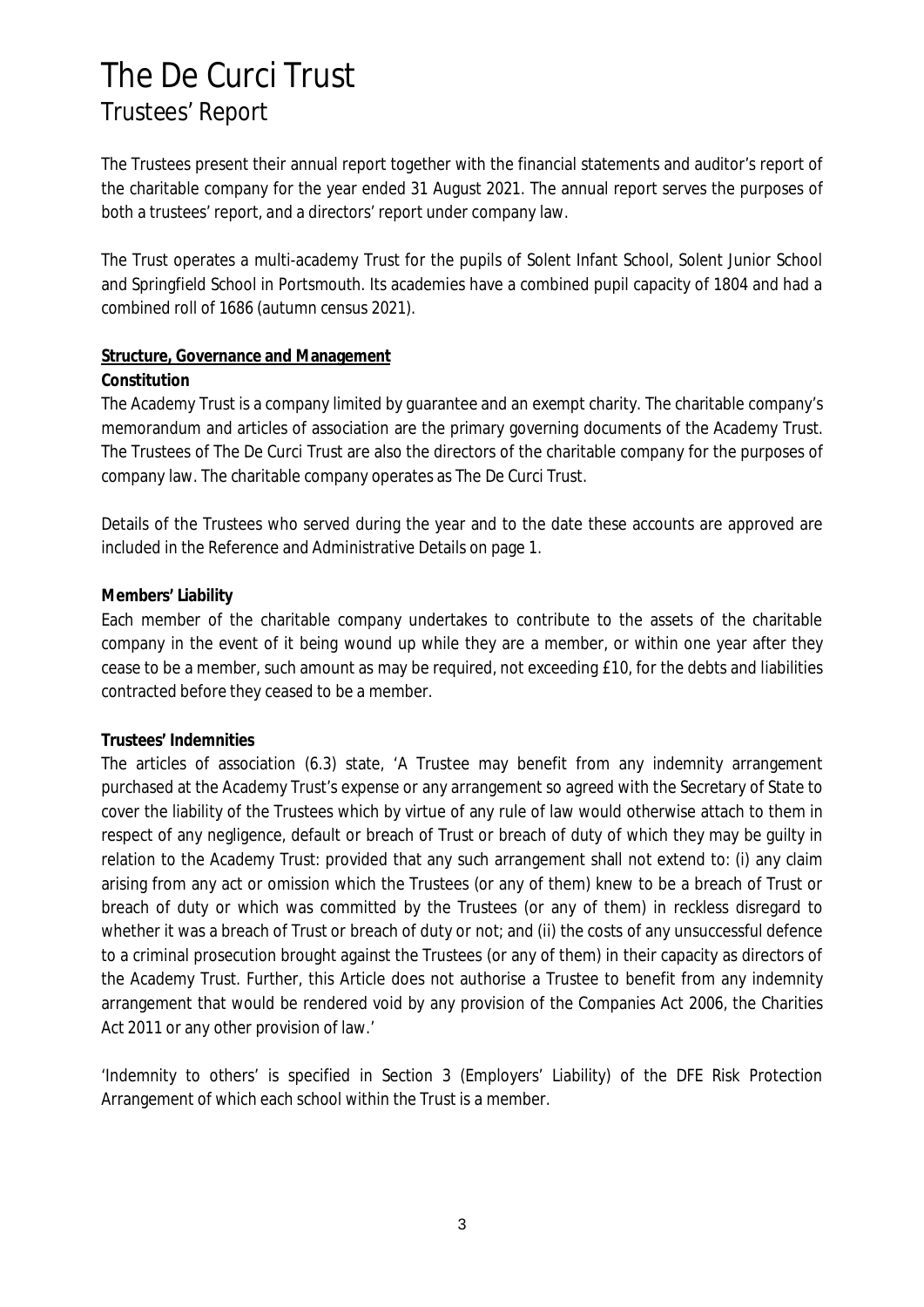### **Method of Recruitment and Appointment or Election of Trustees**

The Members may appoint by ordinary resolution up to nine Trustees. The articles of association provide for three categories of Trustee: the CEO, co-opted Trustees and parent Trustees; the term of office for any Trustee is four years, save that this time limit shall not apply to any post which is held ex officio. Subject to remaining eligible to be a particular type of Trustee, any Trustee may be re-appointed or re-elected.

Trustees are appointed on the basis of the skills and experience they bring to the Trustee board, with reference to the Trustee board's annual skills audit. Recruitment follows an approved protocol. Further to open advertisement, a selection and interview process is undertaken by a sub-committee of the Trustee board including Members; any proposed appointment must be ratified by the Members. The Trustees shall each school year elect a chair and a vice-chair from among their number; a Trustee who is employed by the Trust is not eligible for election.

### **Policies and Procedures Adopted for the Induction and Training of Trustees**

New Trustees are provided with an induction pack containing key documentation and an induction checklist. They meet initially with the Company Secretary and the Chair of the Board of Trustees. The new Trustee is assigned a mentor from the Board. Key expectations covered as part of the induction process include the 'Seven Principles of Public Life', The Academies Financial Handbook 2020 (from September 2021, The Academy Trust Handbook) Keeping Children Safe in Education (safeguarding) and the Trust's Code of Conduct.

The induction process will then continue with meetings with the CEO, other members of the executive team as appropriate, and visits to some of the Trust's schools. Trustees are encouraged to attend training and networking events as fitting to their areas of expertise and development needs, and are welcome to all committee meetings as observers to gain a deeper understanding of the organisation.

### **Organisational Structure**

A summary overview of the Trust's organisational structure is shown below. The Trust's scheme of delegation (governance), scheme of governance and scheme of financial delegation set out the framework under which the Trust is governed, and in particular:

- how the individuals which are involved in the governance of the Academy Trust work together  $\bullet$ effectively;
- the relationship between the Trustees, the local governing bodies (LGBs) and the senior leadership teams;
- and how the Trustees ensure compliance with the various legal and regulatory requirements  $\bullet$ placed on them.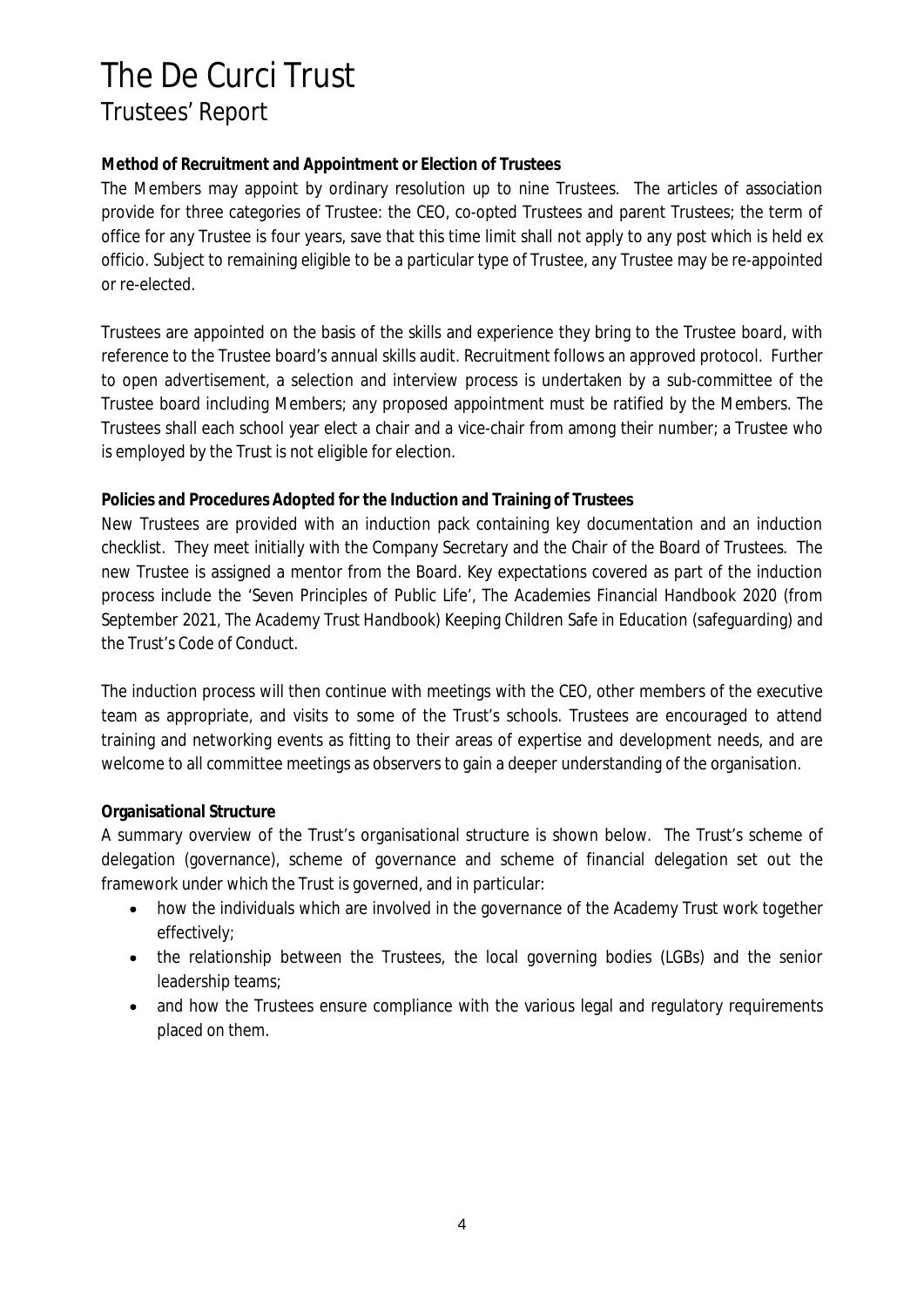### **Organisational Structure (continued)**



The scheme of delegation (governance) is reviewed by the Trustees annually with due regard to any new legislation or guidance. This scheme may be altered by a majority resolution of the Trustees (or by the members of the Academy Trust in a general meeting).

The Trustees are chiefly accountable to:

- the beneficiaries of the Academy Trust (pupils at the academies and their parents) and to the  $\bullet$ local community for the quality of education and pastoral care at the academies, for matters of health and safety and for safeguarding and promoting the welfare of the pupils;
- the DFE, the ESFA and the Secretary of State under the terms of the Funding Agreement;  $\bullet$
- the Secretary of State for operating the Academy Trust for the public benefit, for the prudent  $\bullet$ management of the Academy Trust and its financial efficiency, and for compliance with legislation including charities legislation;
- the employees of the Academy Trust for their working environment, and for compliance with  $\bullet$ the contract of employment and employment law requirements and matters of health and safety; and
- other regulatory authorities for compliance with regulated responsibilities to which the  $\bullet$ Academy Trust and the academies are subject.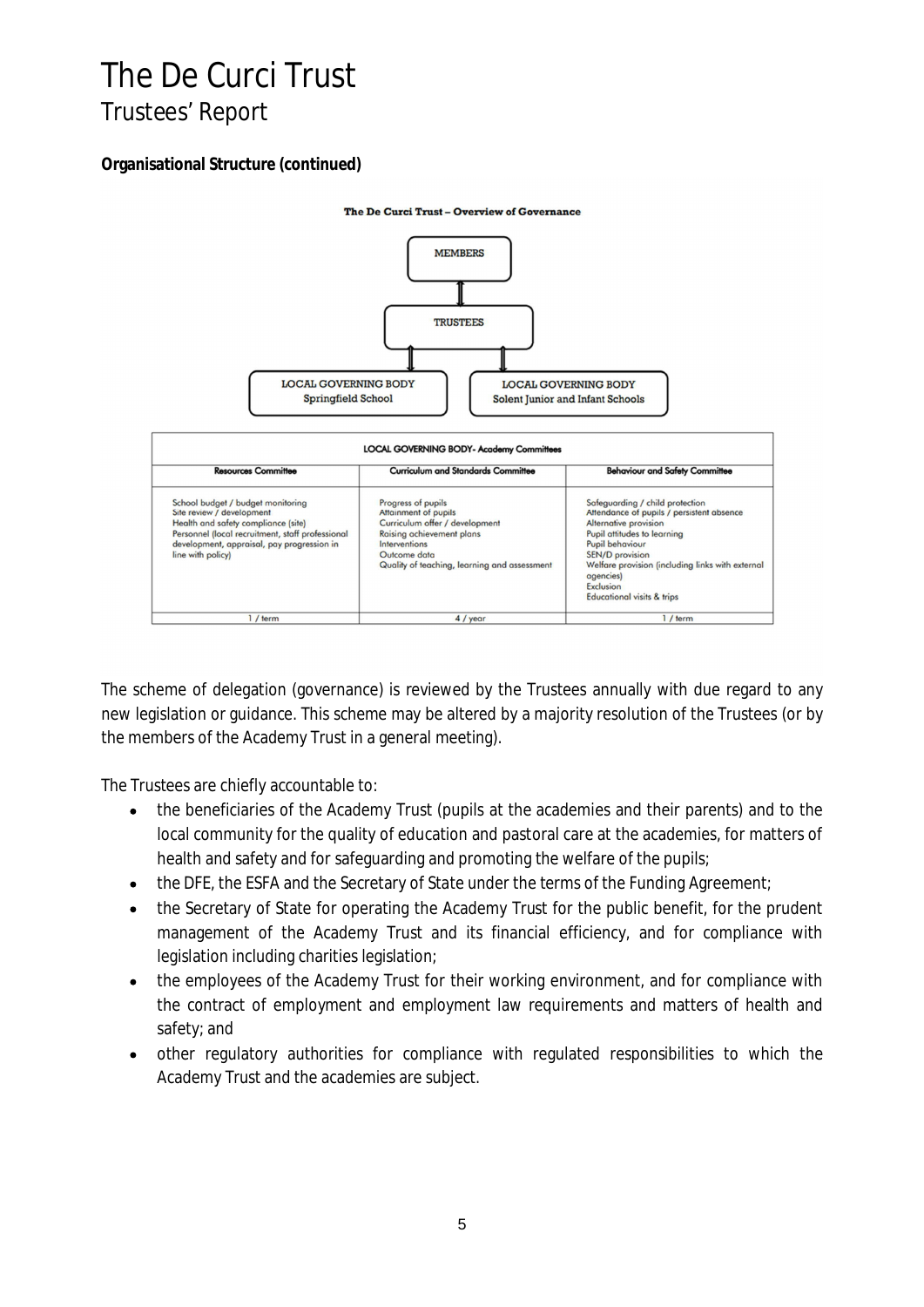### **Organisational Structure (continued)**

The local governing boards are accountable to the Board of Trustees; they fulfil a largely strategic role and adopt a school improvement plan. They scrutinise and monitor the respective school's performance and, in consultation with Trustees and on advice, make decisions about the direction of their individual school(s), its capital expenditure and appointment of staff. They propose an annual budget which is submitted to the Finance, Audit and Risk Committee for review and ratification by the Board in the context of the Trust's whole budget and Scheme of Financial Delegation.

### **Arrangements for setting pay and remuneration of key management personnel**

Pay and remuneration of the CEO is set by the board of Trustees. A panel of Trustees in conjunction with an independent adviser conduct the professional appraisal of the CEO annually. The CEO, in conjunction with the Trust's Human Resources Committee, determines pay and remuneration for the Executive team (and in accordance with the scheme of delegation).

All pay and remuneration is set with reference to the Trust's Pay Policy, Teachers Pay and Conditions (where applicable) and is subject to benchmarking with similar schools and Trusts. Pay progression is determined via the appraisal process and, for the Executive team, must be ratified by the Trust or the local governing board's pay committee (panel), as appropriate.

There is no pay and remuneration in place for (non-executive) Trustees, other than the opportunity to claim appropriate expenses.

### *Relevant union officials*

| Number of employees who were relevant union<br>officials during the relevant period | Full-time equivalent employee number |
|-------------------------------------------------------------------------------------|--------------------------------------|
|                                                                                     |                                      |

### *Percentage of time spent on facility time*

| Percentage of time | Number of employees      |
|--------------------|--------------------------|
| 0%                 | $\overline{\phantom{0}}$ |
| 1%-50%             | $\overline{\phantom{0}}$ |
| 51%-99%            | $\overline{\phantom{0}}$ |
| 100%               | $\overline{\phantom{0}}$ |

#### *Percentage of pay bill spent on facility time*

| Total cost of facility time                        | £9,304 |
|----------------------------------------------------|--------|
| Total pay bill                                     | £7.6m  |
| Percentage of the total pay bill spent on facility | 0.12%  |
| time                                               |        |

#### *Paid trade union activities*

| Time spent on paid trade union activities as a |  |
|------------------------------------------------|--|
| percentage of total paid facility time hours   |  |

Note that the Trust subscribes to the Portsmouth Trade Union Facilities Service Level Agreement.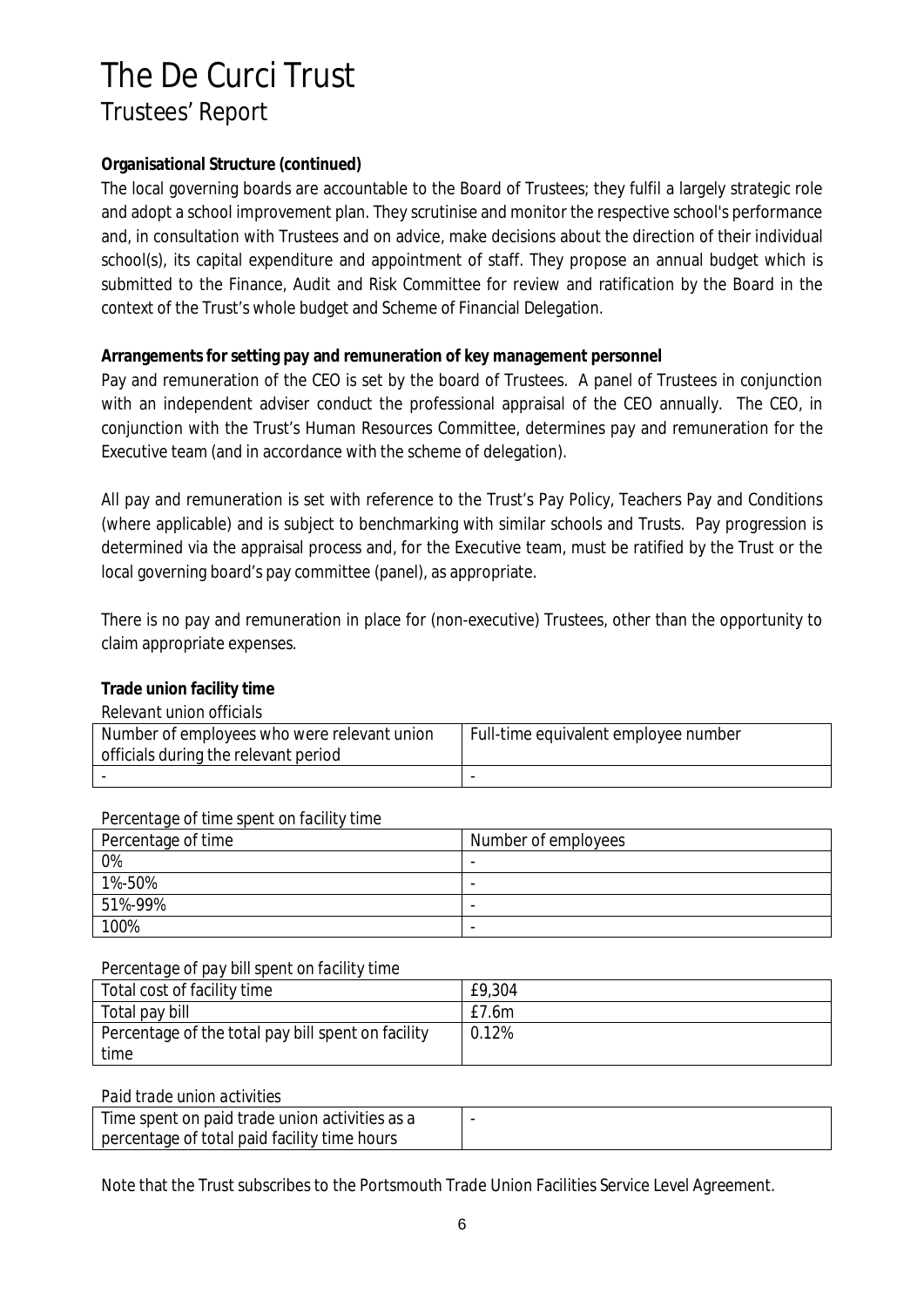**Related Parties and other Connected Charities and Organisations**

The CEO and Executive Head Teacher participate in the 'Portsmouth Education Partnership' and the 'Portsmouth Teaching School Alliance', both of which are local school improvement and professional development networks. Professional networking with other Head teachers and CEOs in the region is encouraged.

In addition, all schools within the Trust are represented at 'cluster' meetings of the feeder schools (to Springfield School) in the locality. Schools within the Trust also (periodically) participate in the national 'Challenge Partners' school improvement network.

The CEO is a member of Portsmouth's PSCP (Portsmouth Safeguarding Children Partnership). The Executive Head teacher co-chaired the Portsmouth Primary Head teachers' Committee and conference during the year.

The CFOO is a Fellow, and Member of the Advisory Board of the Institute of School Business Leadership (ISBL), a School Resource Management Advisor (SRMA), a Chief Financial Officer Mentor, and a member of the Portsmouth City Council Schools' Forum in addition to being a parent governor at Admiral Lord Nelson School, Portsmouth.

There is one charity set up to support academies within the Trust. The 'Friends of Schools' is unincorporated and registered with the Charity Commission; it operates separately from The De Curci Trust, but raises funds and donates money to the respective schools.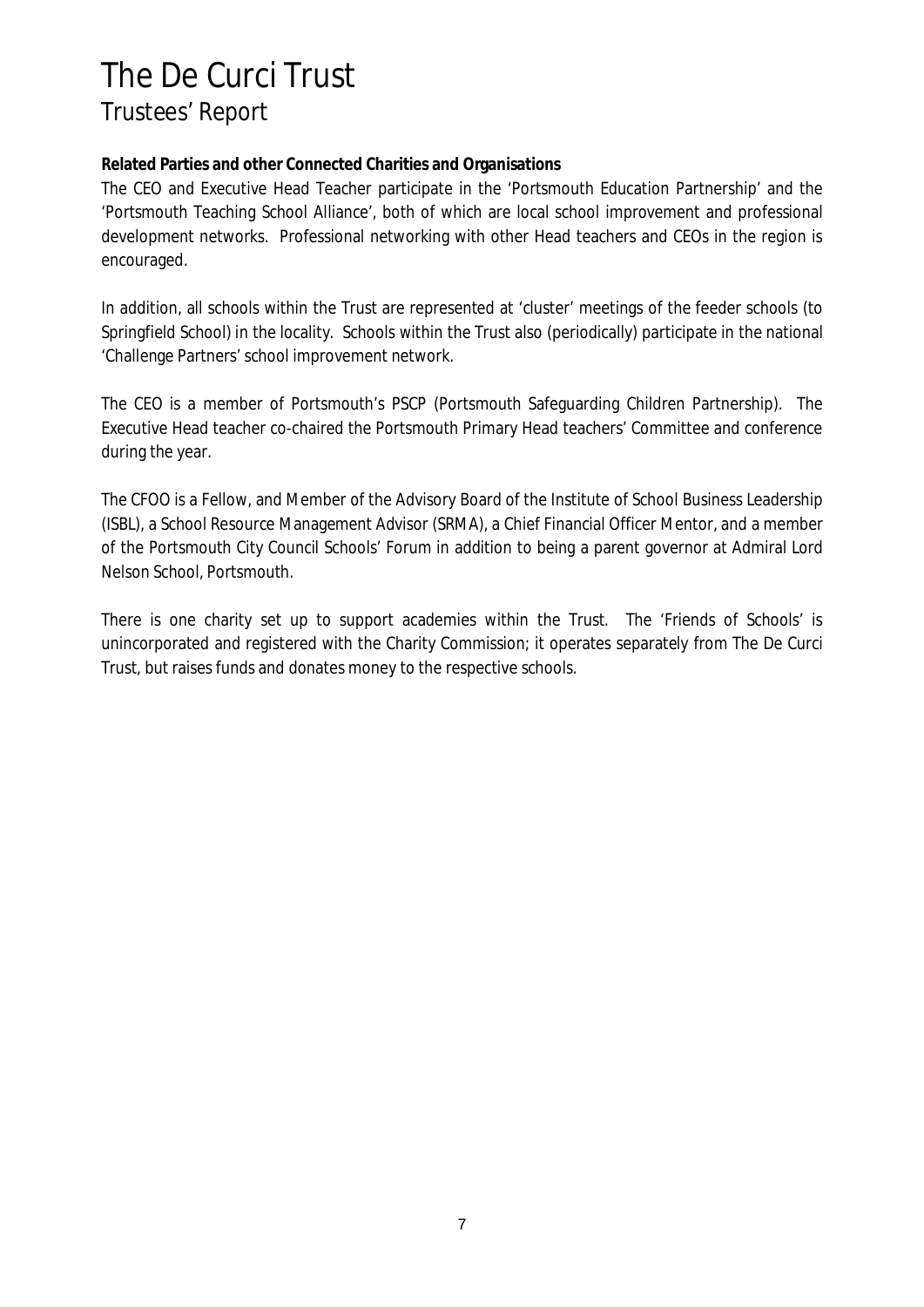### **Objectives and Activities**

### **Objects and Aims**

The Trust's articles of association state that the Academy Trust's objects ("the Objects") are to advance for the public benefit education in the United Kingdom, in particular but without prejudice to the generality of the foregoing, by establishing, maintaining, carrying on, managing and developing schools offering a broad and balanced curriculum ("the mainstream Academies") or educational institutions which are principally concerned with providing full-time or part-time education for children of compulsory school age who, by reason of illness, exclusion from school or otherwise, may not for any period receive suitable education unless alternative provision is made for them ("the alternative provision Academies") or 16 to 19 Academies offering a curriculum appropriate to the needs of its students ("the 16 to 19 Academies") or schools specially organised to make special educational provision for pupils with Special Educational Needs ("the Special Academies").

The De Curci Trust's 'founding vision' (April 2017):

- We recognise that the national and local educational landscape has changed; the academies  $\bullet$ programme offers schools freedom and autonomy to develop independently.
- We see this as an opportunity; as successful schools we are committed to leading school improvement within our own organisations and across the wider system.
- We share a vision of promoting high aspirations and achieving excellent outcomes for all  $\bullet$ children; our schools are inclusive and exist to serve the children who live in the locality.
- We believe that the school learning environment should deliver a vibrant, creative and relevant  $\bullet$ education for all pupils; fostering a love of learning is central to what we do.
- We are committed to developing high quality staff and building leadership capacity across our  $\bullet$ schools; continuous professional development is an entitlement for all staff.
- We recognise that schools are different and have unique identities; our approach is to allow  $\bullet$ schools to determine their own routes to excellence within the context of their own community.
- We aspire to develop expertise across all phases of education that can be shared within and  $\bullet$ beyond our Trust in order to secure school improvement for all.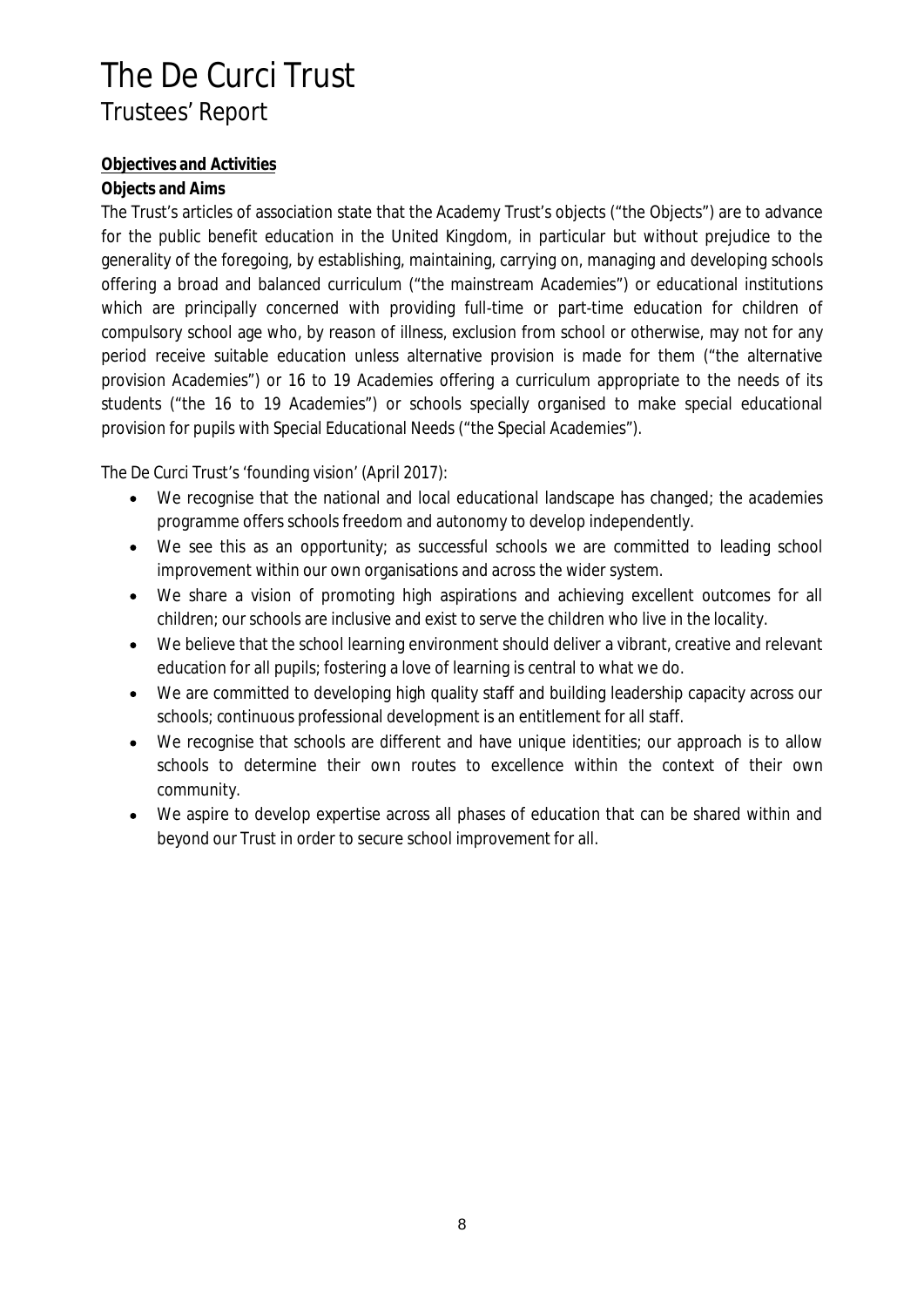### **Objectives, Strategies and Activities**

The De Curci Trust's overarching strategic priority is 'achieving excellent outcomes for all children' in its family of schools.

The following strategies have been and will continue to be employed to secure the trust's aims:

- A relentless focus on the development of high quality learning and teaching across all phases.  $\bullet$ This will be achieved through support and challenge provided by joint working across the Trust, peer networks and commissioned support.
- Collaborative working and professional development within and across schools. Appraisal  $\bullet$ processes ask staff to contribute to the wider trust network. Leaders deploy key staff to work strategically across the trust to promote improvement and support key interventions. A link with the University of Portsmouth has been established to facilitate high quality joint INSET and promote relevant research opportunities.
- Building capacity through the well formulated recruitment and retention of high quality staff.  $\bullet$ An enhanced 'employee value proposition' and marketing strategy will be embedded and promoted to attract key staff, as appropriate. Links with Portsmouth City Council (and other local networks) to promote teacher recruitment/retention and professional development in the locality.
- Effective and efficient deployment of support staff across the trust to secure core functions e.g.  $\bullet$ estates, finance and IT.
- Development of the culture of a 'learning organisation', while securing compliance and consistent approaches within a sustainable organisational structure; supported by continuous self-evaluation.
- Pursuance of opportunities to bid for resources to improve the learning facilities available for  $\bullet$ pupils, to include the ESFA's 'Condition Improvement Fund'.
- A review of the effectiveness of governance arrangements in the context of the changing  $\bullet$ educational and political landscapes. The Trust will continuously review the efficacy of its structure and in so doing continually evaluate its capacity and options for potential growth.
- Recruitment of new Trustees as appropriate and on-going development of Trustees' and local  $\bullet$ governors' knowledge and skills.
- Prudent management of the Trust's funds to prioritise the schools' core function of high quality teaching and learning.
- Links with Portsmouth City Council and the RSC to evaluate possible growth/development  $\bullet$ opportunities with concurrent investments in campus facilities.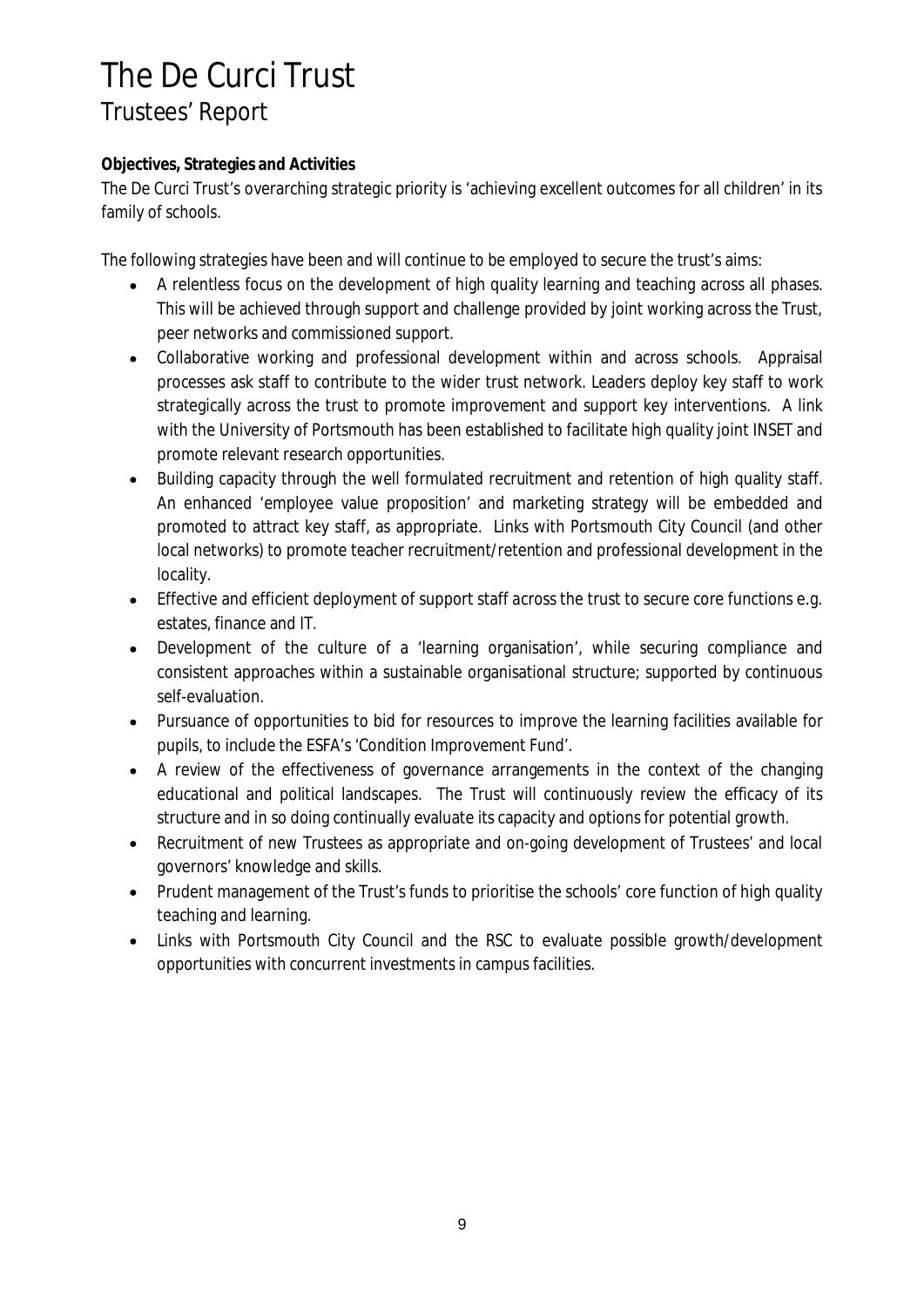### **Objectives, Strategies and Activities (continued)**

The COVID-19 pandemic, periods of national 'lockdown' and contemporaneous school closure (March 2020, January 2021) had – and continues to have – a significant impact upon schools, their broader communities and pupils' learning and well-being. The De Curci Trust's strategic priorities have adapted in response to ensure that:

- During the periods of national 'lockdown', all pupils had access to remote/offsite learning and  $\bullet$ on-site provision was maintained for keyworkers' children and vulnerable children.
- As many pupils as possible returned successfully to formal schooling as the wider opening of  $\bullet$ schools commenced (June 2020, March 2021).
- The highest standards of safeguarding were (and continue to be) in place, including those  $\bullet$ related to health and safety and Government recommended COVID-19 protective measures.
- Active support was given to the Government's programme of asymptomatic COVID-19 testing  $\bullet$ (using lateral flow devices) and vaccination roll out for adults and children, as appropriate.
- The resilience and well-being of all members of the school community were (and continue to  $\bullet$ be) supported.
- Rapid and effective action starts to narrow the gaps in learning between disadvantaged pupils  $\bullet$ and other vulnerable pupils, including those with SEND, and their peers.
- Budget/spending was adapted to meet the additional costs of the ongoing COVID-19 response.
- COVID-19 'catch up' funding streams were strategically deployed, including 'summer school'  $\bullet$ funding for Year 6 pupils joining the secondary school from September 2021.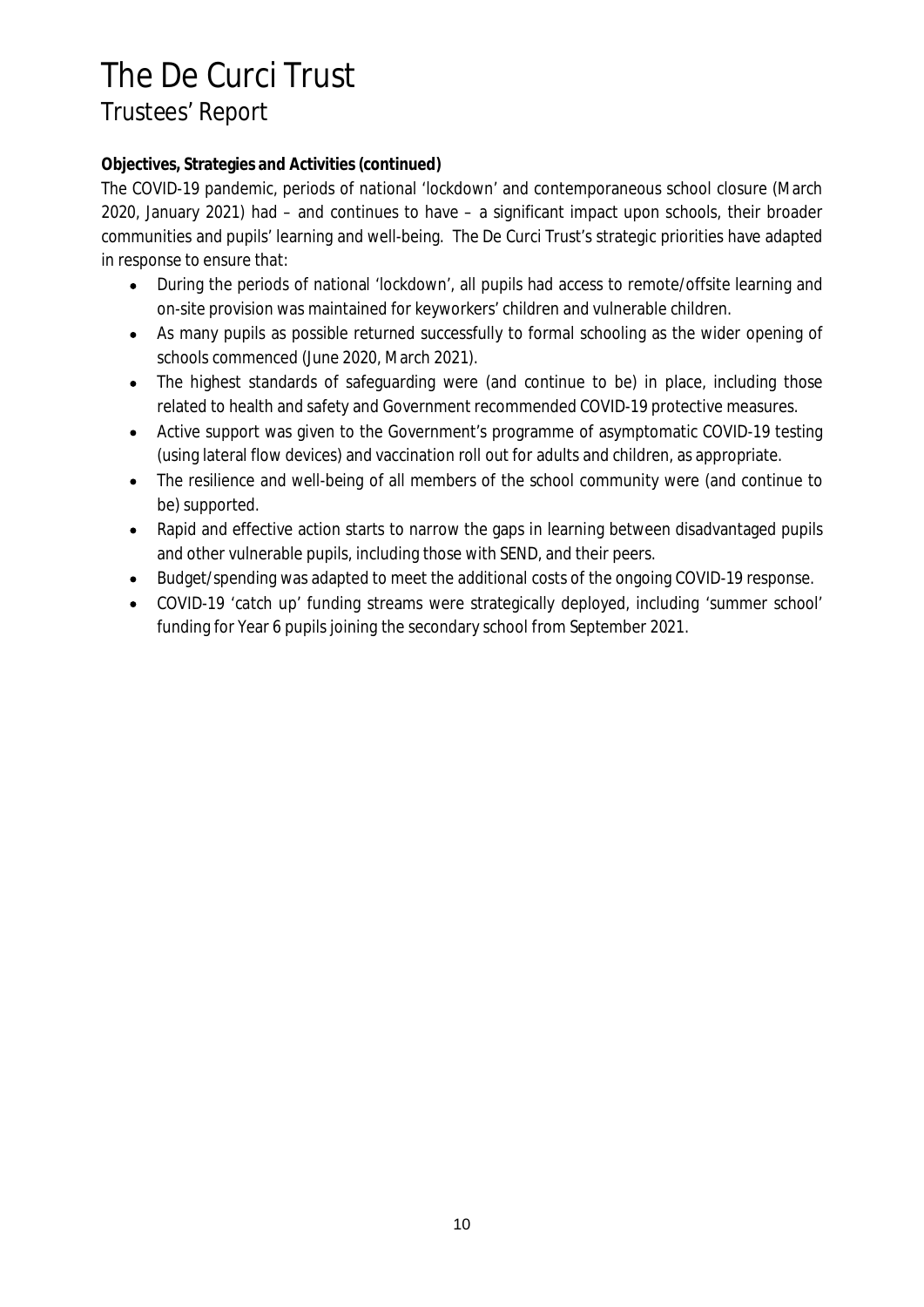### **Public Benefit**

In setting our objectives and planning our activities the Trustees have carefully considered the Charity Commission's general guidance on public benefit.

The Trust recognises the requirement that its purpose must be for the 'public benefit'; this is stipulated in the articles of Association (4), 'to advance for the public benefit education in the United Kingdom … by … managing and developing schools offering a broad and balanced curriculum … for children of compulsory school age …'.

The Trustees of The De Curci Trust confirm that they have complied with their duty in section 17(5) of the 2011 Charities Act when exercising their powers and responsibilities.

Trustees ensure that all schools within the Trust adopt admissions arrangements which are in line with those of the local authority, Portsmouth City Council. In so doing, the requirements of the School Admissions are met and practices are consequently fair, clear and objective. If oversubscribed, priority is given to children in care, children with a significant medical and/or learning need, and children living in the catchment area. During 2019/20 the Trust, supported by Portsmouth City Council's Admission's Team and in consultation with local schools, agreed changes to the Solent Junior School catchment area which remain in place.

Schools within The De Curci Trust do not make charitable donations from monies received by way of direct funding e.g. from the ESFA or Government grant. However, the pupils, parents and staff are encouraged to raise funds for local, national and international charitable causes and do so regularly. For example, Christmas Fair, sponsored pupil visit to Kenya, non-uniform days, 'MacMillan coffee mornings' etc.

The De Curci Trust ensures that appropriate regard is given to the needs of individuals with a disability, with provision of reasonable adjustments where necessary, to ensure that the recruitment and selection process is accessible to all. The Trust's Equal Opportunities Policy for Employment and Dignity at Work approach set out that the Trust will make reasonable adjustments to ensure that all colleagues can access training and career development opportunities regardless of disability and/or protected characteristic.

The De Curci Trust has a trade union recognition and facilities agreement in place with the following unions and professional associations: NEU, NASUWT, ASCL, NAHT, and VOICE. This allows the Trust to maintain good employment practice and industrial relations and encourages constructive communication with employees. The agreement sets out that the trust will consult the recognised union representatives on matters affecting employees.

Furthermore, the trust places a high value on communication with employees which can be evidenced over recent years by the full consultation that took place regarding the formation of the multi-academy trust and the associated 'TUPE' process; and, more recently, staff surveys that have been conducted within the schools regarding other issues, including staff well-being.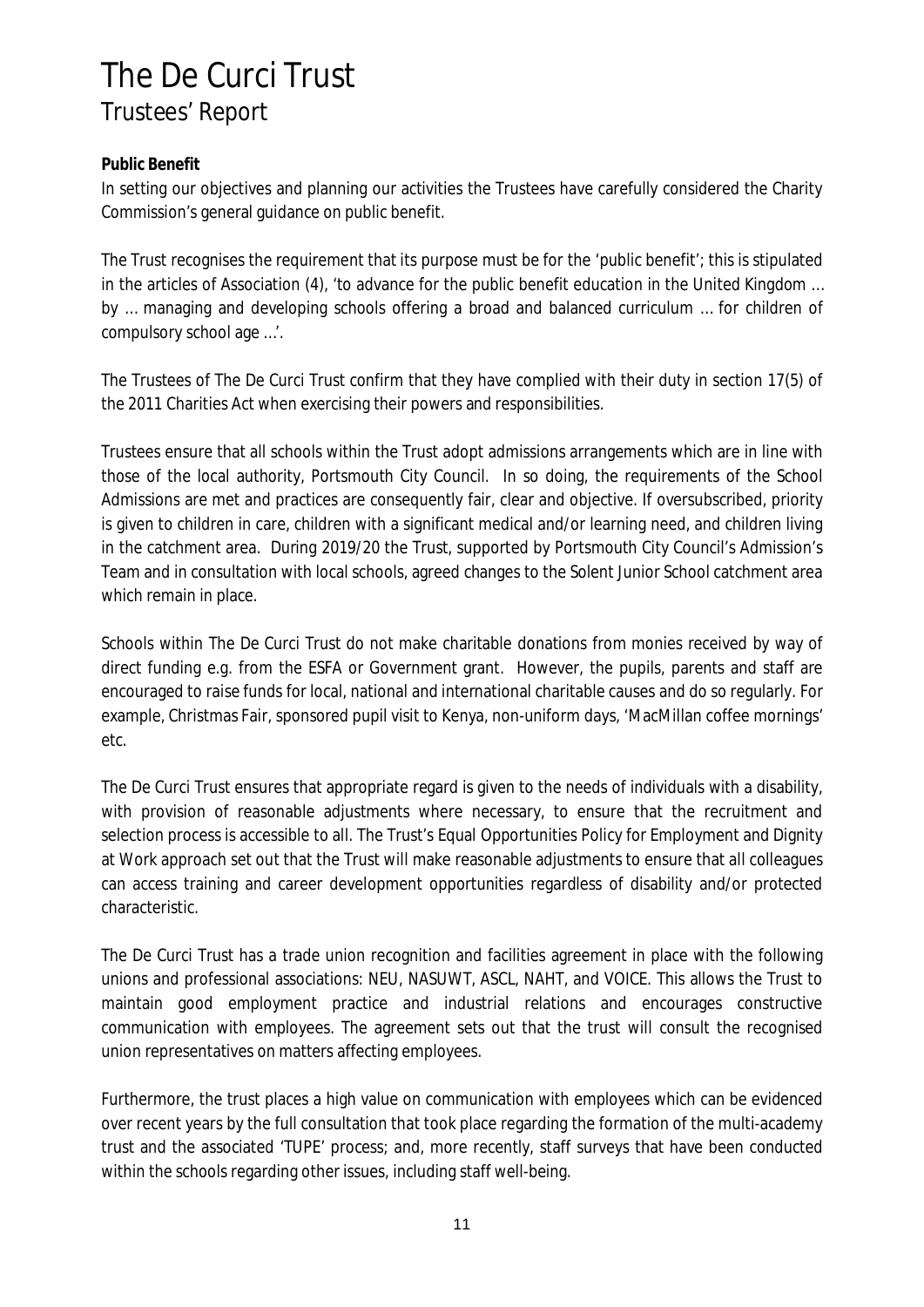### **Strategic Report**

**Achievements, Performance, and Key Performance Indicators**

| Solent Infant School                     |                |
|------------------------------------------|----------------|
| Age range: 4 to 7                        | Phase: Primary |
| Ofsted rating: Good (12th February 2020) |                |

Capacity: 270 NOR: 269 Pupil attendance: 97.49% (January census 2021)

### **Ofsted Summary**

This is a very welcoming and nurturing school. Pupils are happy and say that they have lots of friends. Pupils feel safe at school and say that bullying does not happen here. Leaders are keen for all pupils to succeed. Staff know the pupils well and mostly provide pupils with the right help to flourish academically, socially and emotionally. Pupils enjoy coming to school and find their topics interesting. The many trips and events bring pupils' learning to life. The arrangements for safeguarding are effective.

Leaders need to: finish planning the sequence of knowledge, skills and vocabulary in some subjects. They need to make sure that teachers are clear what pupils need to know and remember so that they build on their learning as they move through the school; make sure that teachers have higher expectations for the most able pupils in key stage 1 and challenge them accordingly.

### **Provisional Summary Data 2019**

| <b>EYFSP</b> | 84% of pupils achieved a good level of development (national 72%)                 |
|--------------|-----------------------------------------------------------------------------------|
|              | Phonics (NCY1) 85% of pupils were working at the expected standard (national 82%) |
| Key Stage 1  | 77% of pupils reached the expected standard in KS1 reading (national 75%)         |
|              | 28% of pupils reached the higher standard in reading (national 25%)               |
|              | 74% of pupils reached the expected standard in KS1 writing (national 69%)         |
|              | 12% of pupils reached the higher standard in writing (national 15%)               |
|              | 79% of pupils reached the expected standard in KS1 Maths (national 76%)           |
|              | 23% of pupils reached the higher standard in Maths (national 22%)                 |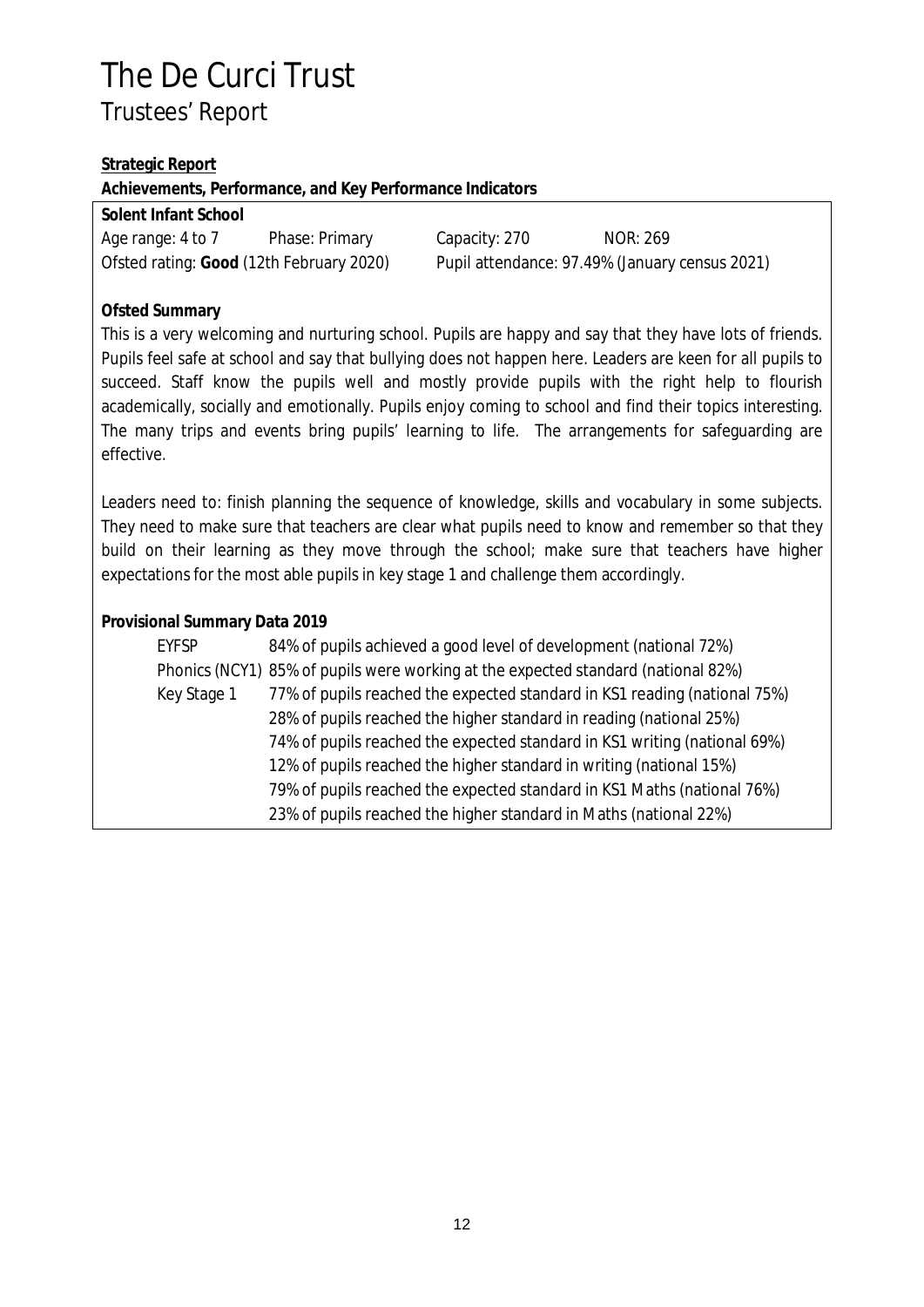### **Achievements, Performance, and Key Performance Indicators**

| Solent Junior School                  |                |                                                |          |
|---------------------------------------|----------------|------------------------------------------------|----------|
| Age Range: 7 to 11                    | Phase: Primary | Capacity: 360                                  | NOR: 357 |
| Ofsted rating: Good (11th March 2020) |                | Pupil attendance: 97.58% (January census 2021) |          |

### **Ofsted Summary**

This is a welcoming and friendly school where everybody gets along with one another. Pupils enjoy coming to school because they feel safe and well cared for. [Pupils] know that their teachers want the very best for them. Pupils understand that learning is important. This includes their lessons and the variety of other opportunities, such as school trips and visits from inspirational speakers that enrich their learning. Pupils also appreciate the wide range of clubs on offer at school. Pupils are positive, confident and have excellent manners. In the playground, they enjoy playing games with their friends without fear of bullying or unkindness. The arrangements for safeguarding are effective.

Leaders should: continue with their journey of improvement in reading, writing and mathematics so that the impact of leaders' successful work is reflected in pupils' achievement at the end of key stage 2; ensure that, within the foundation subjects, teachers have a clear understanding of how to check that pupils have gained the intended knowledge and skills for each unit of work.

**Provisional Summary Data 2019**

| <b>KS2 Attainment</b> |                                                                                                                                                                                  |
|-----------------------|----------------------------------------------------------------------------------------------------------------------------------------------------------------------------------|
|                       | 60% of pupils reached the expected standard in KS2 reading, writing and Maths<br>(national 65%)                                                                                  |
|                       | 2% of pupils reached the higher standard in KS2 reading, writing and Maths<br>(national 11%)                                                                                     |
|                       | Pupils had an average KS2 reading scaled score of 104 (in line with national)<br>Pupils had an average KS2 maths scaled score of 103 (national 105)                              |
| <b>KS2 Progress</b>   |                                                                                                                                                                                  |
|                       | Pupils had a KS1 to KS2 reading progress score of -1.9 (upper confidence interval -0.6)                                                                                          |
|                       | Pupils had a KS1 to KS2 writing progress score of -2.9 (upper confidence interval -1.7)<br>Pupils had a KS1 to KS2 Maths progress score of -3.2 (upper confidence interval -2.1) |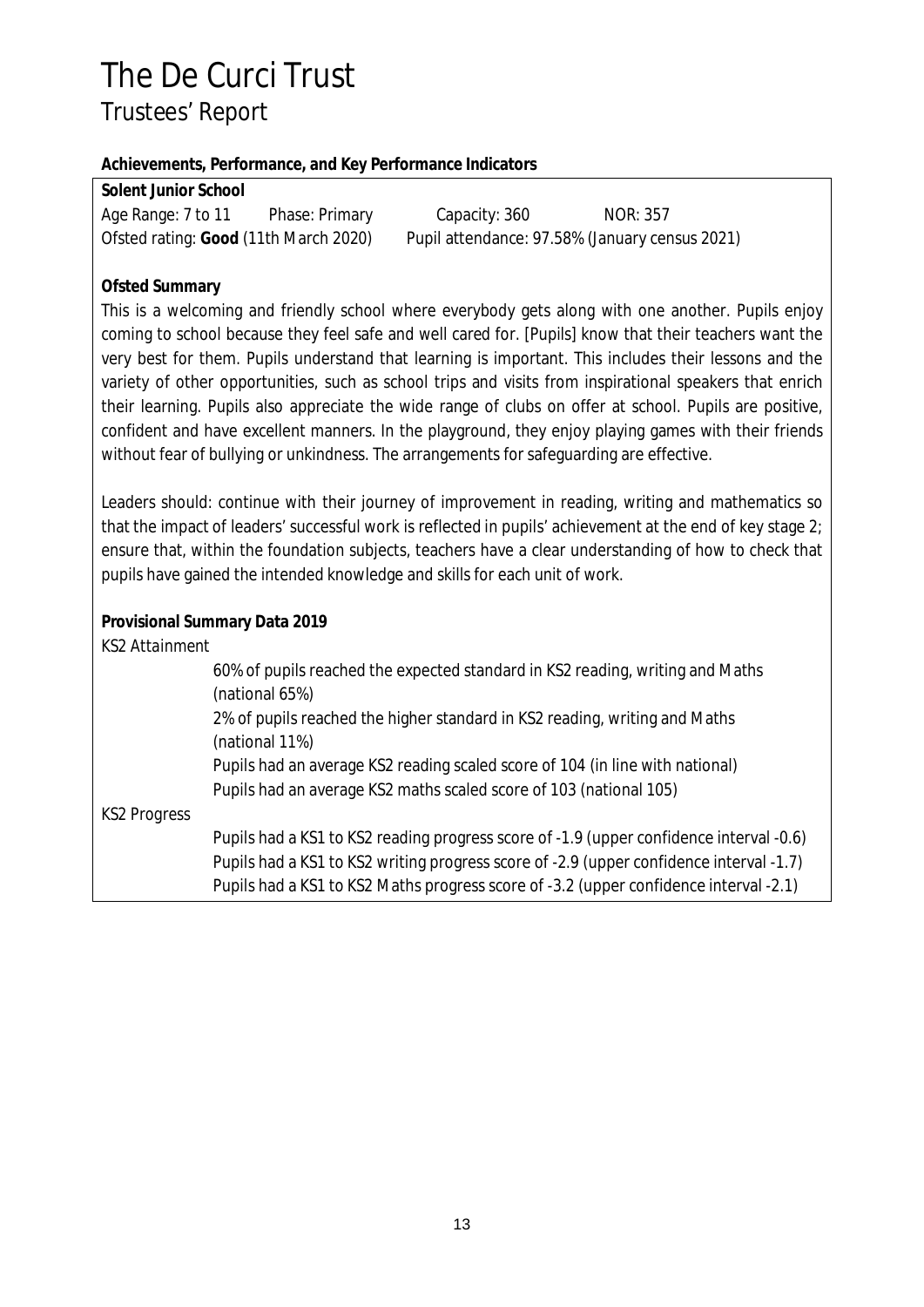### **Achievements, Performance, and Key Performance Indicators**

**Springfield School**

| Age range: 11-16                       | Phase: Secondary |
|----------------------------------------|------------------|
| Ofsted rating: Good (3rd October 2019) |                  |

Capacity: 1161 **NOR: 1055** Pupil attendance: 92.2% (January census 2021)

## **Ofsted Summary**

Pupils are happy and safe at this school. They behave well in lessons and around the school. They know that their teachers expect them to try their best, behave well, and wear their uniform smartly. Pupils work hard in lessons and persevere with difficult work. Teachers ask them to think hard and answer difficult questions. Pupils achieve well at the school. Teachers help pupils become confident young adults who can express ideas and opinions thoughtfully. Teachers are approachable and make time to help individuals. Pupils are proud of their school and enjoy the wide range of activities and clubs on offer. The arrangements for safeguarding are effective.

Leaders have high expectations of pupils' behaviour in school. Most pupils behave well in lessons and during break- and lunchtime. Leaders need to make sure that the behaviour of [a few pupils whose behaviour is not yet good enough] improves. Pupils study a wide range of challenging GCSE subjects, which prepares pupils well for their next steps. Leaders ... must continue to fully implement plans so that Year 9 pupils access the subject-specific knowledge and skills they need to succeed in the GCSEs they take, especially in history and geography.

## **Provisional Summary Data 2019**

| <b>KS4 Attainment</b> |                                                                                          |
|-----------------------|------------------------------------------------------------------------------------------|
|                       | Pupils had an average Attainment 8 score of 46.47 (national 46.55)                       |
|                       | 45% of pupils achieved a strong pass (grades 9 to 5) in English and Maths (national 43%) |
|                       | 66% of pupils achieved a standard pass (grades 4-9) in English and Maths (national 64%)  |
|                       | 65% of pupils were entered for all elements of the EBacc (national 40%)                  |
|                       | Pupils had an EBacc APS of 4.29 (national 4.07)                                          |
| <b>KS4 Progress</b>   |                                                                                          |
|                       | Progress 8 score of -0.28 (upper confidence interval of -0.11)                           |

All three of the Trust's schools were inspected by Ofsted under their revised framework during 2019/20 and found to be 'good'. Inspectors commented on the purposeful and supportive ethos of the trust, noting the effective collaboration between schools, 'Teachers have worked with staff from other trust schools to design a creative and exciting curriculum in all subjects'.

As part of steps taken to fight the spread of COVID-19, the Government announced that all exams, including primary school assessments, due to take place in schools in England in summer 2021 were cancelled (this had been the same in the summer of 2020). GCSEs were replaced with 'teacher assessed grades' and primary schools conducted internal assessments only. Consequently it [Government] would not publish any school level educational performance data based on tests, assessments or exams for 2021. In keeping with this, national accountability arrangements were also suspended; 2021 data will not be used by agencies e.g. local authorities and Ofsted.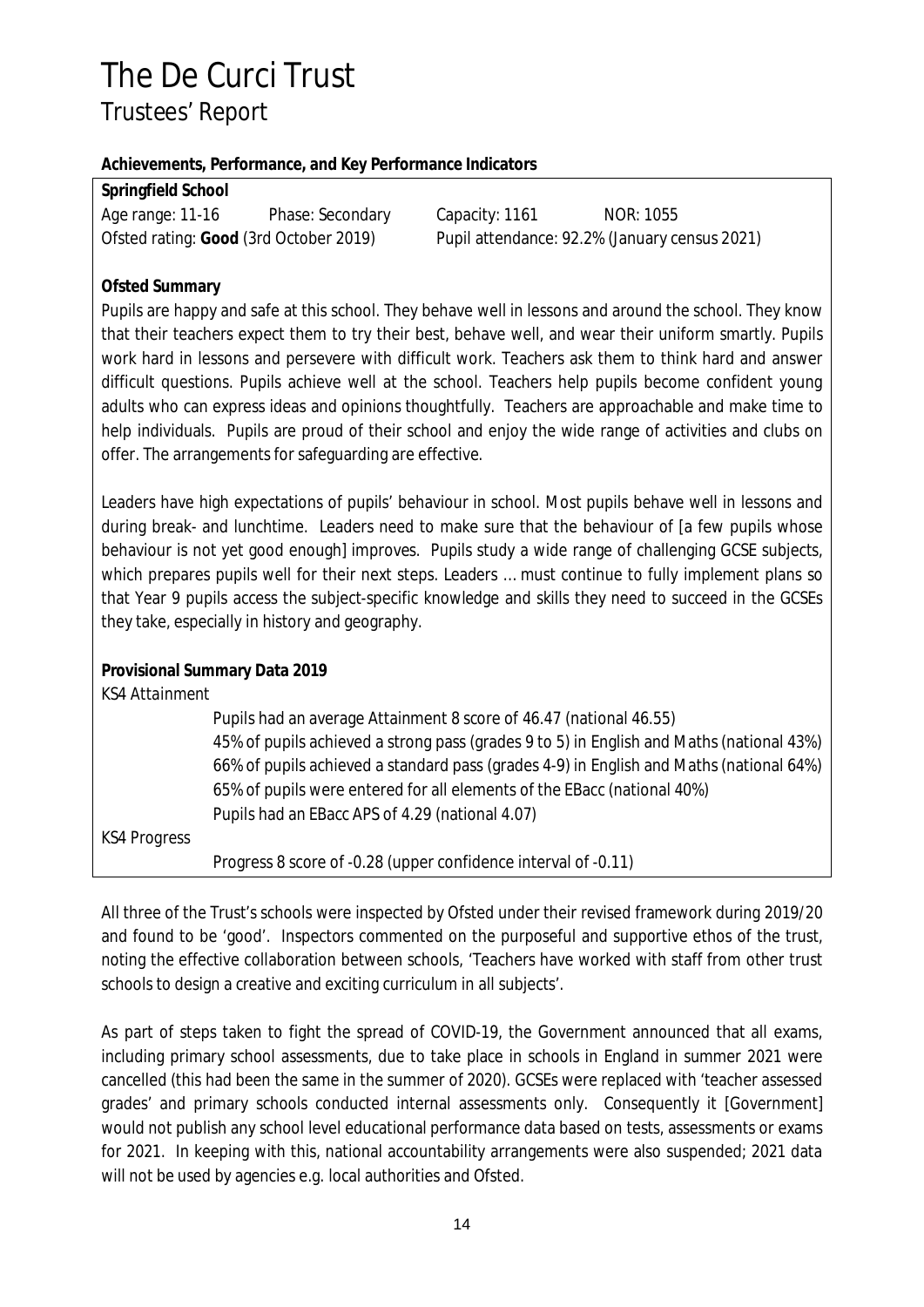**Achievements, Performance, and Key Performance Indicators** Internal summary data for the 20020/21 academic year is noted below:

# SOLENT INFANT SCHOOL

#### End of Year Assessment Overview 2020-2021

The following Early Years Foundation Stage (EYFS) data is teacher assessed data. The baseline is where the pupils were when they entered school in September 2020 and the end of Summer is the summative teacher assessed judgement reached at the end of the Summer term 2021.

|                |                   |                    |                                    | * of pupils on track to achieve a Good Level of Development (GLD)* |          |                                      |          |                  |          |                    |                 |                  |          |                  |
|----------------|-------------------|--------------------|------------------------------------|--------------------------------------------------------------------|----------|--------------------------------------|----------|------------------|----------|--------------------|-----------------|------------------|----------|------------------|
|                | <b>All Pupils</b> |                    | <b>FSM</b><br>(With SEND included) |                                                                    |          | <b>FSM</b><br>Boys<br>(Without SEND) |          |                  | Girls    |                    | Service         |                  | EAL      |                  |
|                | Baseline          | Summer<br>ď<br>End | Baseline                           | Summer<br>ð<br>End                                                 | Baseline | Summer<br>End of                     | Baseline | Summer<br>End of | Baseline | Summer<br>ă<br>End | <b>Baseline</b> | Summer<br>End of | Baseline | Summer<br>End of |
| No in<br>Group | 90<br>(87)        | 90                 | 4                                  | 8                                                                  | 2        | 4                                    | 50       | 50               | 40       | 40                 | 8               | 8                | 2        |                  |
| GLD*           | 1%                | 66%                | o%                                 | 0%                                                                 | o%       | 0%                                   | 0%       | 59%              | 3%       | 76%                | 0%              | 87%              | o%       | 100%             |
| Reading        | 18%               | 76%                | ο%<br>œ                            | 13%                                                                | o%       | 25%                                  | 16%      | 71%              | 21%      | 84%                | 14%             | 100%             | o%       | 100%             |
| Writing        | 44%               | 73%                | οX                                 | 13%                                                                | o%       | 25%                                  | 49%      | 67%              | 47%      | 82%                | 43%             | 87%              | o%       | 100%             |
| Maths          | 64%               | 79%                | oχ                                 | 38%                                                                | o%       | 50%                                  | 57%      | 78%              | 68%      | 79%                | 100%            | 100%             | 50%      | 100%             |

\*Good Level of Development (GLD) refers to a summative assessment judgement which is made for each EYFS child at the end of the Reception year. It is a measure of attainment, not progress. Children are defined as having reached GLD at the end of EYFS if they have achieved at least 'expected' level within Personal, Social & Emotional Development, Physical Development, Communication and Language, Literacy and Mathematics.

#### **Year 2 Phonics**

The phonics test is ordinarily taken by all pupils in the second half of the summer term whilst they are in Year 1. Due to Covid-19, this cohort of pupils had to take their phonics test once they were in Year 2. The phonics test is statutory with nationally produced test materials.

|        | 2017       |          | 2018<br>2019 |          |            |          | 2020<br>(The test was delayed until December 2020 when the children were in Year 2;<br>those who did not pass took the test again in June 2021) |                                       |  |  |
|--------|------------|----------|--------------|----------|------------|----------|-------------------------------------------------------------------------------------------------------------------------------------------------|---------------------------------------|--|--|
|        | <b>SIS</b> | National | SIS          | National | SIS<br>- - | National | <b>SIS</b>                                                                                                                                      | National                              |  |  |
| \$Pass | 80%        | 81%      | 81%          | 82%      | 85%        | 82%      | 85% (with EHCP/ disapplied included)<br>89% (without EHCP/ disapplied)                                                                          | No National<br>Comparison<br>data yet |  |  |

#### End of Key Stage One Data (Year 2)

At the end of Key Stage 1 (Year 2) pupils would ordinarily be assessed using the statutory Key Stage 1 SATs. During the academic year 2020-2021 these were not held due to Covid-19. Solent Junior School decided to assess pupils at the end of the year against the normal set of full standards. This enabled staff to identify gaps in learning caused by Covid-19. It is important to remember that this assessment is against the full objectives and not a re-defined set of standards. Data shows % of pupils achieving the 'expected' standard in each area.

|                    | Reading $(x)$ | Writing $(\%)$ | Maths $(x)$ |
|--------------------|---------------|----------------|-------------|
| Last SAT data 2019 |               |                |             |
| National 2019      | 75<br>n m     | 69             | 76          |
| Year 2 2020-21     | 62            | 71             | 67          |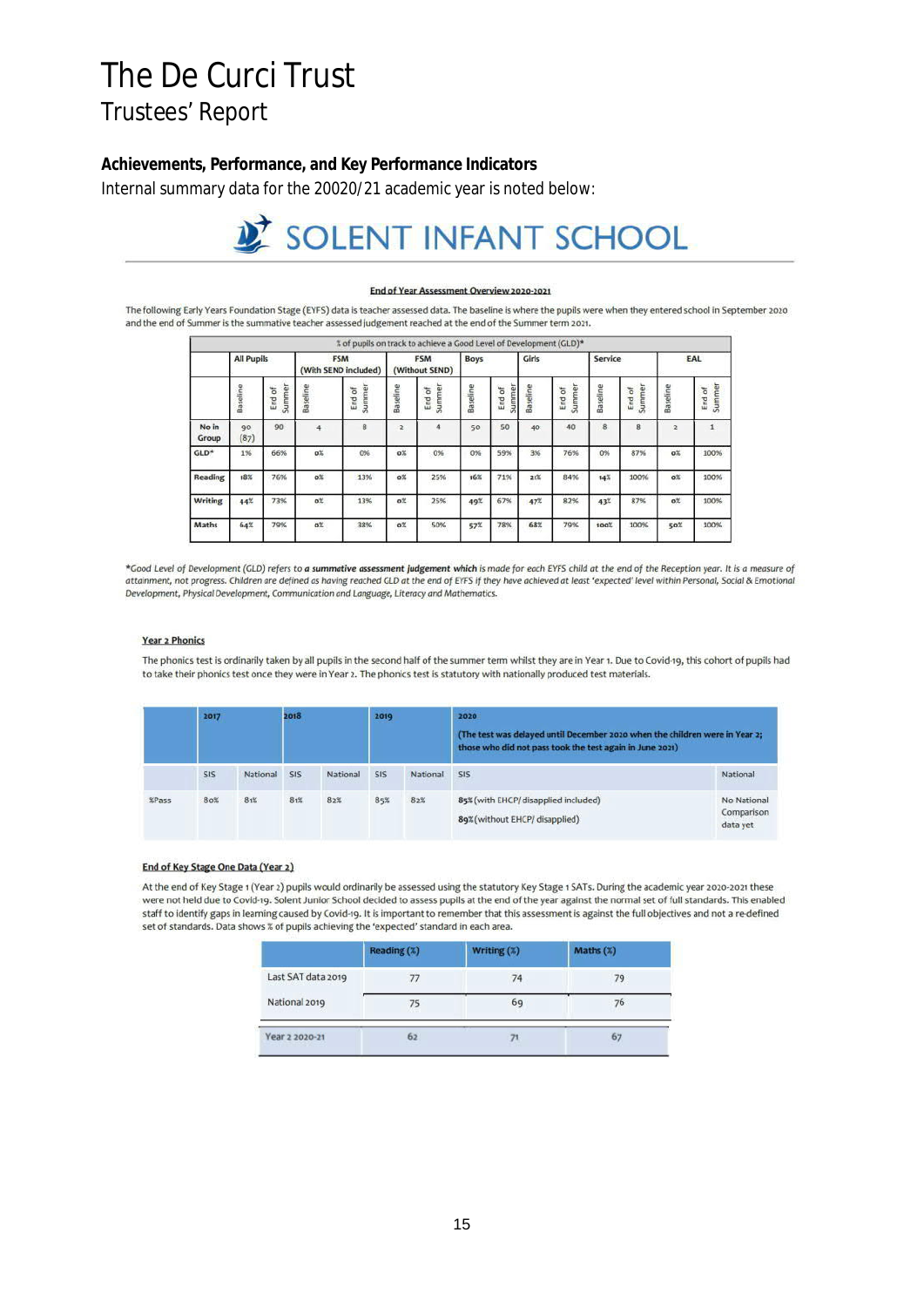**Achievements, Performance, and Key Performance Indicators**

## SOLENT JUNIOR SCHOOL

Assessment Data Summer 2021

At the end of Key Stage 2 (Year 6) pupils would ordinarily be assessed using the statutory Key Stage 2 SATs. During the academic year 2020-2021 these were not held due to Covid-19. Solent Junior School decided to assess pupils at the end of the year against the normal set of full standards. This enabled staff to identify gaps in learning caused by Covid-19. It is important to remember that this assessment is against the full objectives and not a re-defined set of standards. Data shows % of pupils achieving the 'expected' standard in each area.

|                                      |                 | Combined RWM (%) | Reading (%) | Writing $(x)$ | Maths $(x)$ |
|--------------------------------------|-----------------|------------------|-------------|---------------|-------------|
| Last set of KS2 SAT<br>data in 2019  | <b>SJS</b>      | 60               | 73          | 74            | 79          |
| (previous cohort)                    | <b>National</b> | 65               |             | 78            | 79          |
| Cohort data at end of Year 2 in 2017 |                 | 63               | 78          | 66            | 73          |
| End of Year 6 2021                   |                 | 46               |             | 53            | 69          |

*Springfield School GCSE Outcomes (Teacher Assessed Grades) 2021 – Provisional* (Figures in brackets show the increase from 2019 GCSE results)

| <b>GCSE HEADLINE</b><br><b>FIGURES*</b>                          | Springfield 2021 |
|------------------------------------------------------------------|------------------|
|                                                                  | $\frac{9}{6}$    |
| <b>GCSE English:</b><br>pupils achieving<br>grade 5 and<br>above | $61 (+3)$        |
| <b>GCSE English:</b><br>pupils achieving<br>grade 4 and<br>above | 79 (+2)          |
| <b>GCSE</b> maths:<br>pupils achieving<br>grade 5 and<br>above   | $61 (+9)$        |
| <b>GCSE maths:</b><br>pupils achieving<br>grade 4 and<br>above   | 79 (+7)          |
| Grade 5 and<br>above in both<br><b>English &amp; maths</b>       | $54 (+9)$        |
| Grade 4 and<br>above in both<br><b>English &amp; maths</b>       | $75 (+10)$       |

It remains the role of the LGB Curriculum and Standards Committees, supported by the Trust, to scrutinise the progress made by pupils in each school and to support and challenge the Executive Leaders to secure ongoing school improvement through the development of high quality teaching and learning. Regular progress reports are submitted to Trustees for challenge and review and these have included the 'teacher assessed grades' for Springfield School and internal data for EYFS to Key Stage 2 for the Solent Schools for 2020/21 (as above).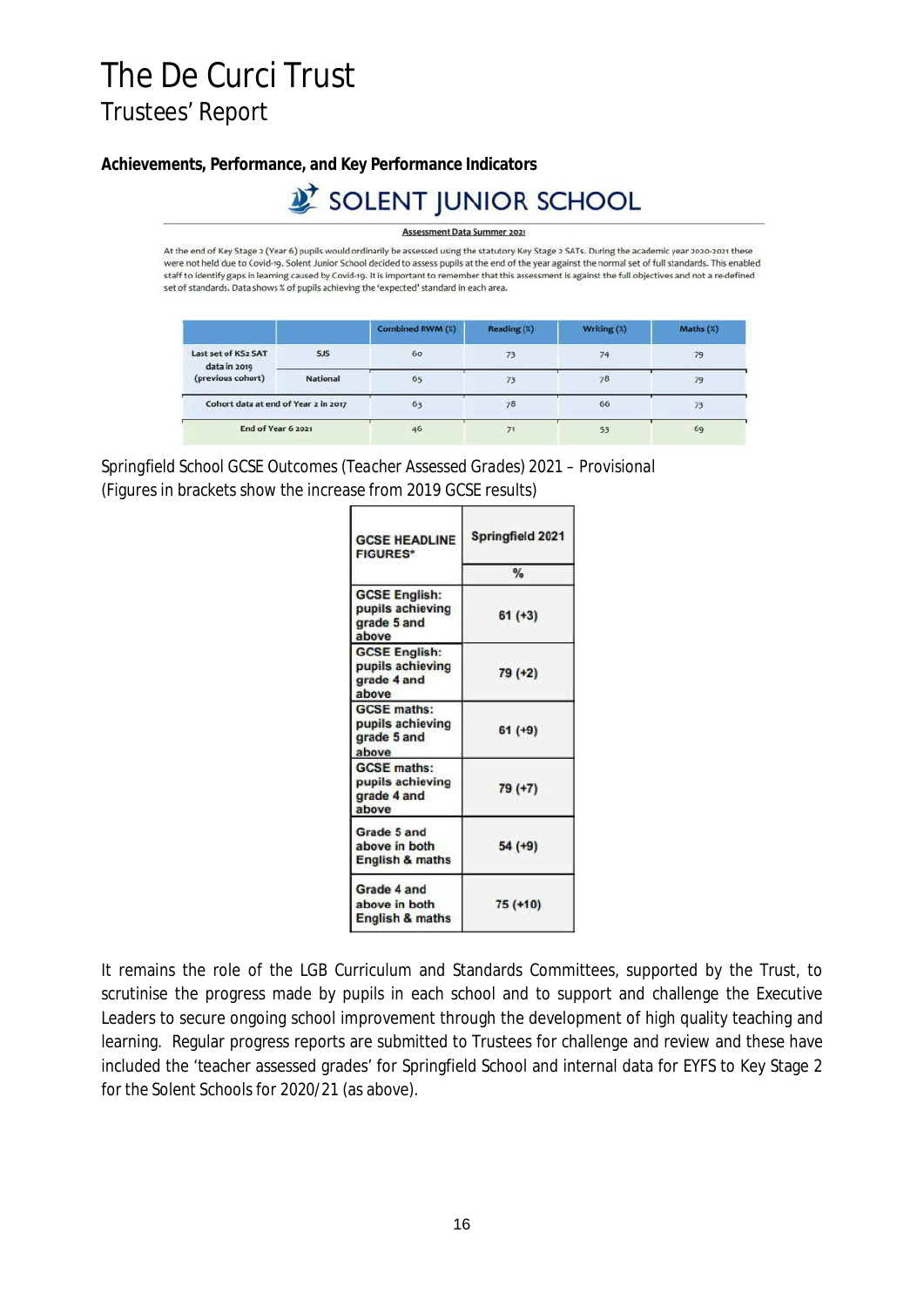### **Achievements, Performance, and Key Performance Indicators**

The schools continue to participate in regional recruitment and retention initiatives and support Initial Teacher Training Programmes through 'Schools Direct' and links with local universities and the HISP (Hampshire, Isle of Wight, Southampton and Portsmouth) provider. The CEO and Executive Headteacher link with Improvement Partners and other agencies to commission school improvement support. The Trust supported membership of the Challenge Partners Network for 2019/20, with all schools in the Trust benefiting from a whole school review during the academic year, in addition to other school improvement initiatives.

### **Going Concern**

After making appropriate enquiries, the Board of Trustees has a reasonable expectation that the Academy Trust has adequate resources to continue in operational existence for the foreseeable future. For this reason it continues to adopt the going concern basis in preparing the financial statements. Further details regarding the adoption of the going concern basis can be found in the Statement of Accounting Policies.

### **Financial Review**

The principal source of funding for the Trust is in the form of recurring grants from the Department for Education, the use of which is restricted under the Trust's funding agreements (refer to Statement of Financial Activities). The schools transfer funding to the Trust's central budget to cover the cost of agreed core Trust activities and roles (personnel) exclusively; in 2020/21 this represented 2.1% of the AWPU share of GAG funding.

Recent inflationary pressures, including higher staff salaries and pension contributions, have inevitably impacted on schools' budgeting. All of the Trust's schools currently only receive near the minimum funding rates of the National Funding Formula. Whilst the Trust has worked hard to deliver efficiencies and make cost savings, the challenges of receiving some of the lowest per pupil funding rates within our local authority over time have meant Trustees have had to be more selective about their spending choices when they would prefer to be investing in initiatives to support the teaching and learning of our pupils. The Trust has made significant financial contributions to capital projects to improve and 'make safe' the buildings in use at the schools, including the refurbishment of Springfield School's Science Block and Solent Junior School's main roof.

Trustees are clear that the priority is to maximise the funding available to support learning and teaching within the schools, and this principle underpins all financial decisions made. The challenge for the Trust continues to be to ensure that the evolving central team is effectively deployed to provide the necessary support and challenge for the schools.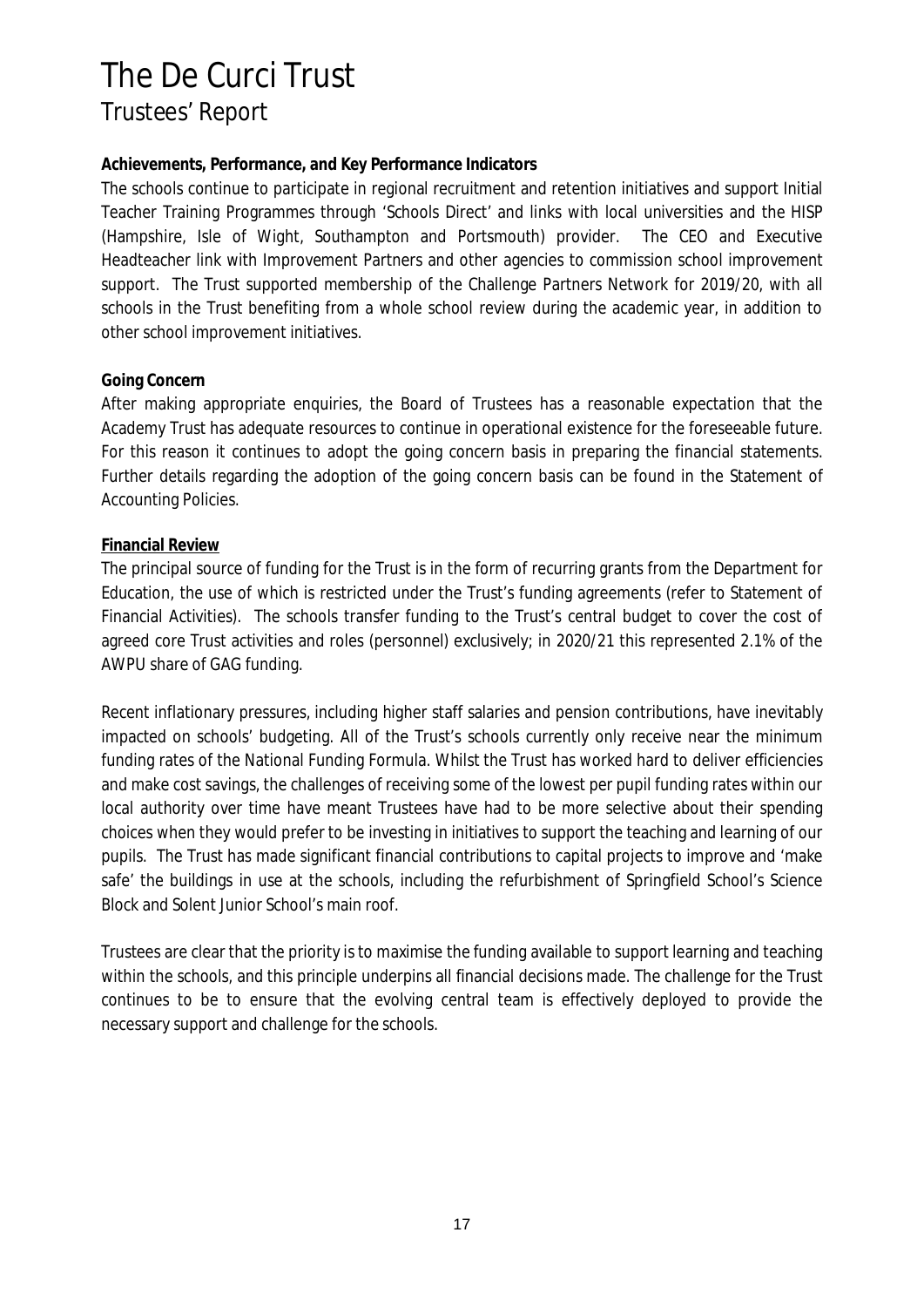## **Financial Review (continued)**

For the financial year 2020/21:

- The in-year surplus figure (which agrees to the change in balance of restricted general funds  $\bullet$ excluding pension reserve and fixed asset fund, plus unrestricted funds) was a deficit of £142,996 (2020: a surplus of £165,497)
- $\bullet$ the actual position of reserves (restricted general funds, excluding pension reserves and fixed asset fund, plus unrestricted funds) as at 31 August 2021 was £918,781 (2020: £1,061,777)

### **Reserves Policy**

The Trustees have established the principle of creating and maintaining a revenue reserve of circa 8% of income to help fund future expenditure related to the Trust's longer-term strategic aims and developments.

The policy of the Trust is to carry forward a level of resource designed to meet the long-term cyclical needs of renewal and any other unforeseen contingencies particularly in relation to funding during uncertain times and/or to allow investment in particular initiatives. Any amounts greater than 8% should be earmarked for specific initiatives and/or capital projects.

The Trustees have created a capital reserve to fund planned future capital expenditure depending on the level of revenue reserves available. Individual School Devolved Formula Capital (DFC) annual allocations have not proved large enough to allow for significant projects or capital investment. At Springfield School, annual allocations have been spent in full and complimented by transfer from revenue. At the Solent Schools, a capital reserve has been built up to allow the schools' to make contributions to major capital works.

The Chief Financial and Operations Officer has proposed an ongoing capital works programme to the Trustees identifying the need to replace, renew, or repair assets and the related sums required. The Trustees will agree the scope and scale of works, and the contributions to be made towards individual projects.

Spend of the capital reserve fund should only occur as agreed budgeted spend, which is approved by the Trustees as part of the budget or subsequent review processes.

This policy will be reviewed by the Finance and Audit Committee (at least every three years) and must be signed by the Chair of Trustees and the Chief Executive Officer on behalf of the Trust.

The reserves at 31 August 2021 were as follows:

- Unrestricted (free) reserves of £864,776 (2020: £883,071)
- A restricted fixed asset fund of £9,967,029 (2020: £11,863,980), which can only be realised through disposal of tangible fixed assets
- A pension deficit of £3,097,000 (2020: £2,723,000)
- Other restricted funds of £54,005 (2020: £178,706)
- $\bullet$ Total funds of £7,788,810 (2020: £10,202,757)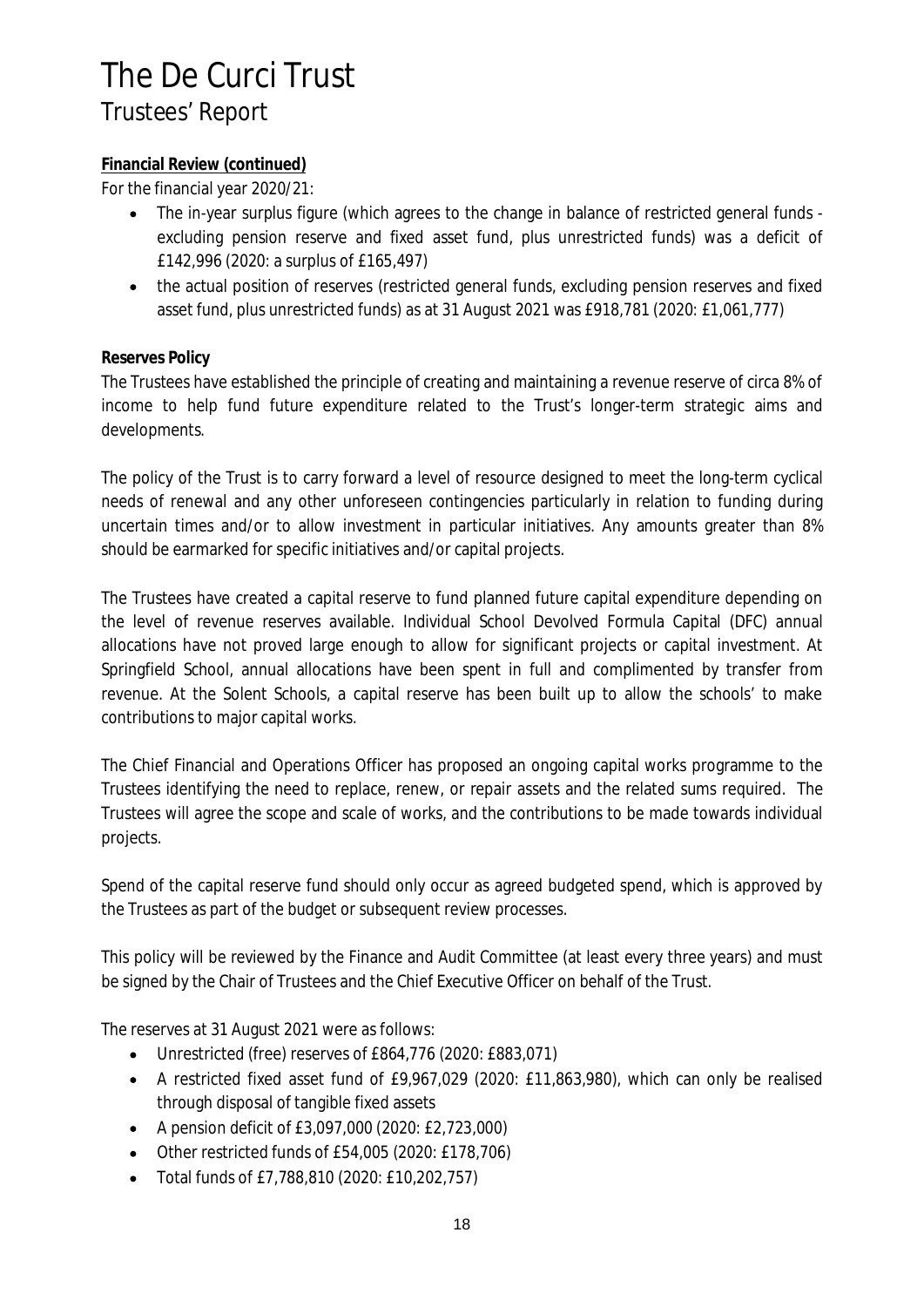### **Investment Policy**

The De Curci Trust does not have any material investments. Its bank accounts are with Lloyds Bank and interest is shown in the Financial Statements. This position will be kept under review in accordance with the stipulations of the Academies Financial Handbook (Academy trust handbook from September 2021) and other EFSA requirements.

### **Principal Risks and Uncertainties**

The major risks to which the Trust is exposed are:

- $\bullet$ Shortfalls in funding which have not been anticipated;
- Impact of the proposed national funding formula and its implementation;
- Teacher recruitment challenges, which impact on outcomes, staff costs and staff retention;  $\bullet$
- Increasing staffing costs, including increased pension contribution rates;
- Falling rolls at member schools, notably Springfield School due to emerging competition from the University Technical College and other local schools as well as variance in demographic need;
- Changes in government policy regarding academies;  $\bullet$
- Poor condition of older buildings and infrastructure e.g. heating on our school campuses;
- Increasing reliance on IT and ensuring that IT infrastructure systems are fit for purpose and secure (cyber security); and that appropriately qualified staff can be recruited to manage such systems
- $\bullet$ Decrease in specialist SEND provision options/funding;
- Limited options for high quality alternative provision in the area for pupils;
- Failures in safeguarding or health & safety procedures at schools within the Trust;
- Perceived and/or actual detrimental changes to school performance of any school in the MAT.
- Increased costs, notably staffing and supply cover costs, to keep the schools operational during the COVID-19 pandemic.
- Higher than anticipated costs to the CIF funded projects, including that to improve the  $\bullet$ secondary school's science building in order to address unknown defects to the building
- Increasing safeguarding and emotional/mental health needs of pupils at a time when other  $\bullet$ services have apparent capacity shortfalls
- Risk of partial/temporary closure due to outbreaks of COVID-19  $\bullet$

Risks are reflected in the Trust's risk register and reviewed as a standing item by the Finance, Audit and Risk Committee. The key risks above will drive the Trust's strategic priorities for the next three years with proactive action being taken to mitigate these, for example: thorough due diligence processes; investment in a model of collaborative school to school support to secure excellence at every school; a central recruitment approach to explore alternative opportunities to attract high quality staff; marketing/branding campaigns for schools within the Trust; and plans to centralise the finance function across the Trust to ensure tight control of shrinking budgets.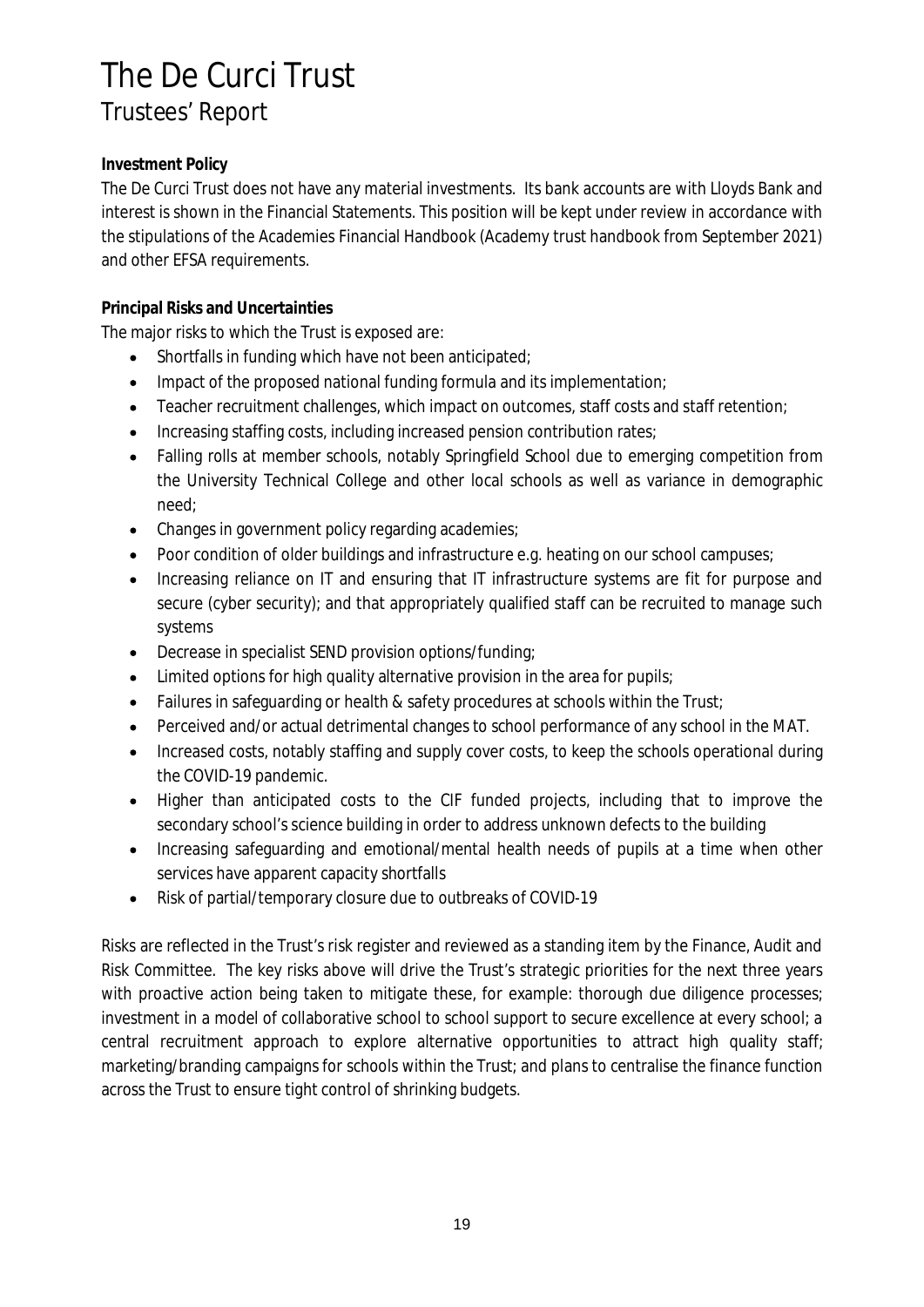### **Fundraising**

As part of its work within the community, the Academy Trust undertakes fundraising activities, for example through fetes, cake sales, non-uniform days etc.

The Academy Trust raises funds in order to support its own operations and also to make donations to local and national charities. The Academy Trust undertakes all such activities itself, with the help of its students and their families.

We confirm that when fundraising:

- No unsolicited approaches are made to members of the public.  $\bullet$
- No commercial participators are used.  $\bullet$
- No regularity schemes or standards are applicable.
- No complaints were made to the Academy Trust during the year.  $\bullet$

### **Plans for Future Periods**

The De Curci Trust's overarching strategic goal remains 'achieving excellent outcomes for all children'. The ambition, therefore, is for all schools to develop outstanding teaching, learning and assessment which leads to pupils making substantial progress; and developing excellent knowledge, understanding and skills appropriate to their different ages and starting points.

Underpinning this strategic intention are five key areas of strategic development for the next three year period; these build upon the 'Objectives, Strategies and Activities' cited previously.

- 1) Collaboratively design a cross-phase teaching, learning and assessment model which promotes and reinforces the elements of outstanding teaching.
- 2) Develop staff expertise and promote recruitment, retention and succession planning by the expansion of high quality professional development and strategic 'talent management' across the MAT.
- 3) Progress financial strategy and provisions, so that budget and expenditure is stable and all schools are able to deliver required provision and additional improvement; whilst maintaining a surplus and exploiting bid opportunities, e.g. 'Condition Improvement Fund' to invest in maintaining and improving the schools' buildings/environment.
- 4) Ensure highly effective governance which is focused on continuous improvement, so that school performance is fully understood with ambition, parity and compliance; ensure that new communication protocols are in place and the scheme of delegation (governance) effectively implemented.
- 5) Consider a sustainable growth plan so that the trust can become self-sustaining with schools able to support each other effectively, whilst ensuring that quality of provision is maintained and improved if the trust opts to grow over the longer term.

During 2021/22 Trustees will be reviewing formally the vision and strategy of the Trust for the longer term.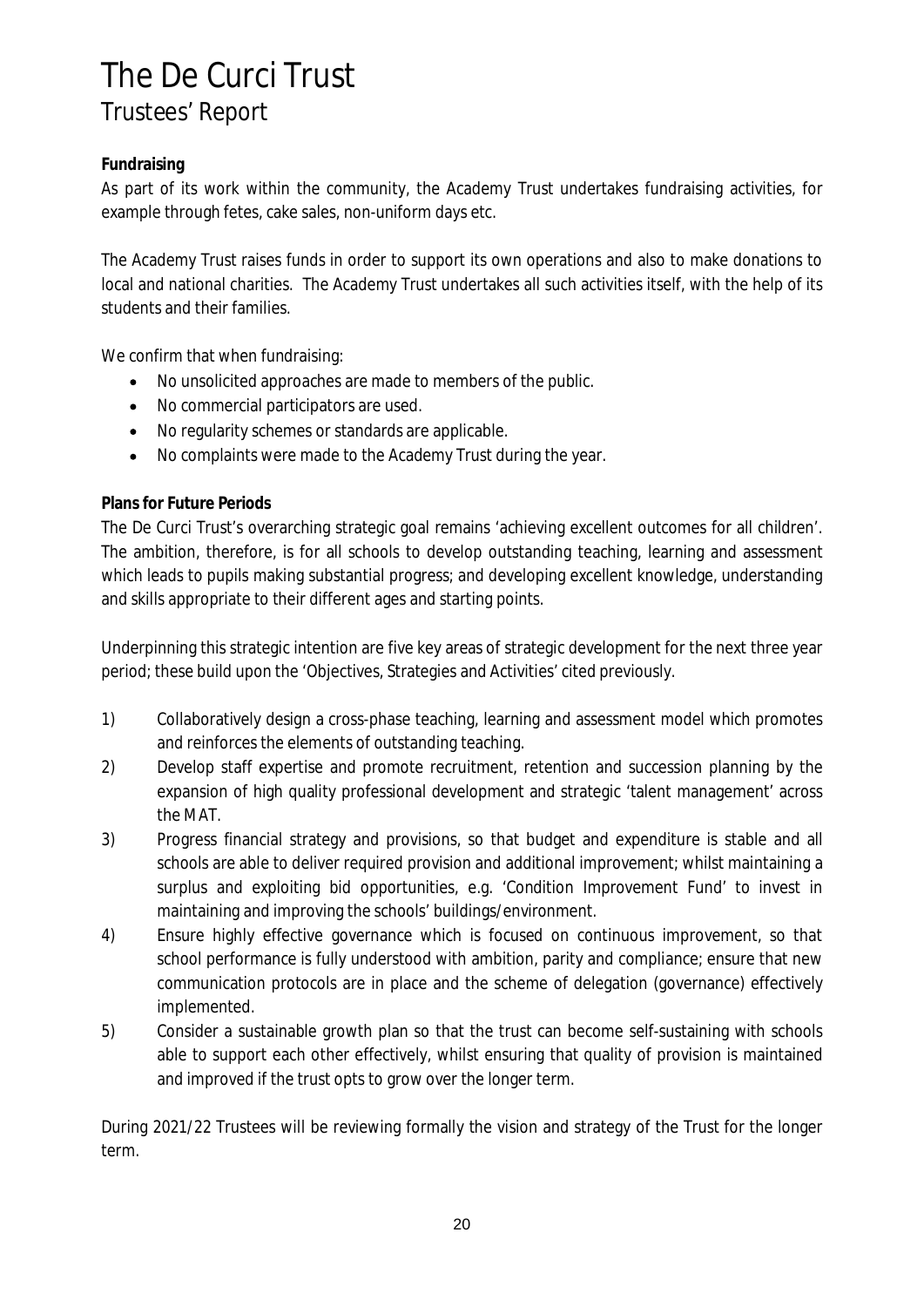**Funds Held as Custodian Trustee on Behalf of Others** There were no funds held as custodian trustee on behalf of others.

## **Auditor**

Insofar as the Trustees are aware:

- there is no relevant audit information of which the charitable company's auditor is unaware  $\bullet$
- the Trustees have taken all steps that they ought to have taken to make themselves aware of  $\bullet$ any relevant audit information and to establish that the auditor is aware of that information.

The Trustees' report, incorporating a strategic report, was approved by order of the Board of Trustees, as the company directors, on 6 December 2021 and signed on the board's behalf by:

 $\underline{\text{SUSAN Hamilton (Dec 14, 2021 10:12 GMT)}}$ 

**S Hamilton** Chair of Trustees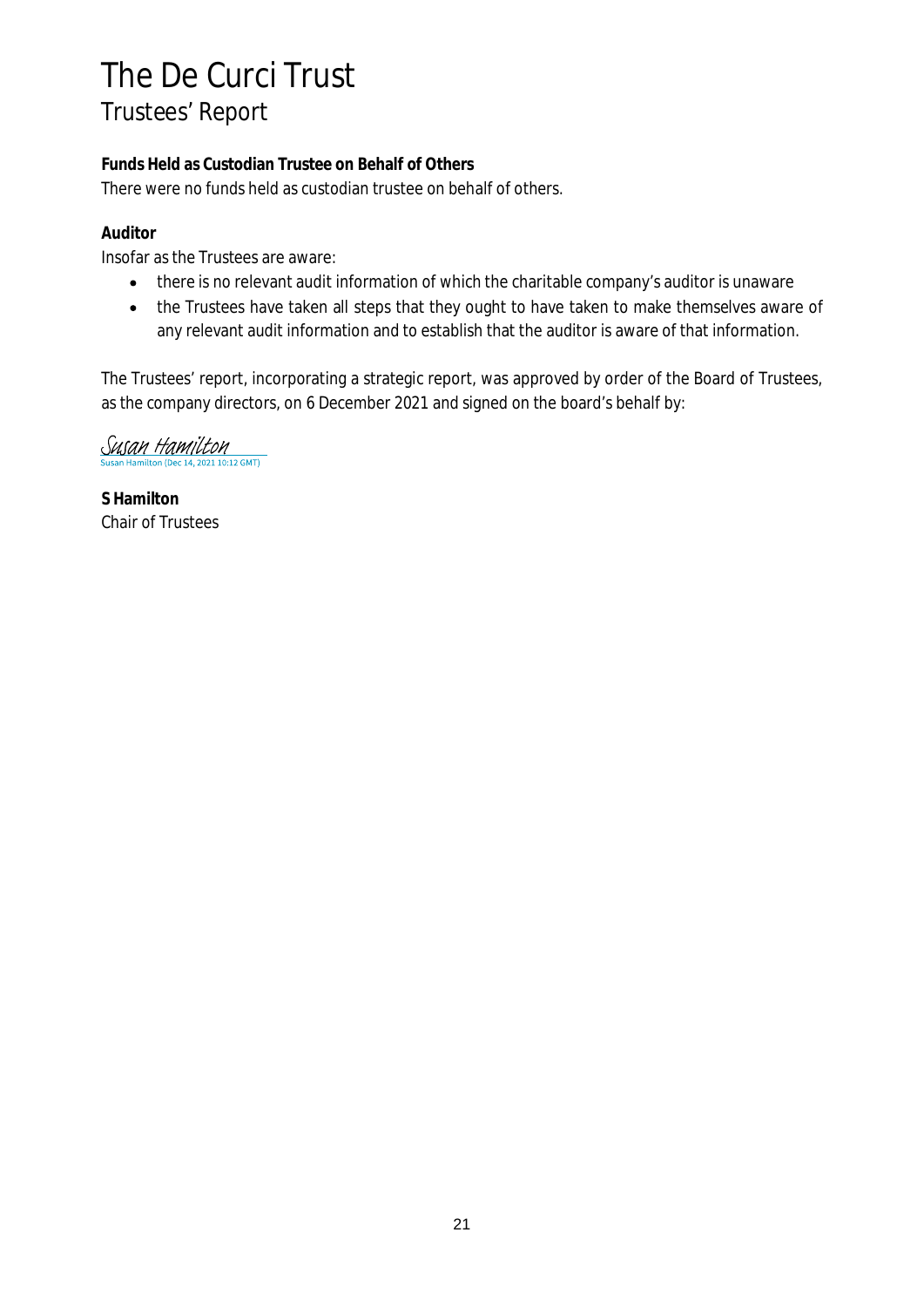### **Scope of Responsibility**

As Trustees, we acknowledge we have overall responsibility for ensuring that The De Curci Trust has an effective and appropriate system of control, financial and otherwise. However, such a system is designed to manage rather than eliminate the risk of failure to achieve business objectives, and can provide only reasonable and not absolute assurance against material misstatement or loss. As Trustees we have taken account of the guidance in the DfE's Governance Handbook and Competency Framework for Governance.

The board of Trustees has delegated the day-to-day responsibility to the Chief Executive Officer, as accounting officer, for ensuring financial controls conform with the requirements of both propriety and good financial management and in accordance with the requirements and responsibilities assigned to it in the funding agreement between The De Curci Trust and the Secretary of State for Education. They are also responsible for reporting to the board of Trustees any material weaknesses or breakdowns in internal control.

### **Governance**

The information on governance included here supplements that described in the Trustees' Report and in the Statement of Trustees' Responsibilities. The board of Trustees has formally met seven times during the year. Attendance during the year at meetings of the board of Trustees was as follows:

| Trustee    | Meetings attended | Out of a possible |
|------------|-------------------|-------------------|
| A Beane    | 4                 | 6                 |
| C Batstone | 6                 |                   |
| A Cufley   |                   |                   |
| S Hamilton |                   |                   |
| L Sinnott  |                   |                   |
| D Smith    |                   | 7                 |
| S Spivey   |                   |                   |
| T Webber   |                   |                   |
| L Wilby    |                   |                   |

The Trust started the 2020/21 year with a Trustee vacancy. To address this the Trust carried out a skills audit and used the results to inform the person specification and recruitment process. Following the Trust's recruitment protocol, the vacancy was advertised locally, online and nationally using Academy Ambassadors. Mrs Alison Beane was appointed on 9th November 2020. The Trust welcomed her skills as the recently retired CEO of the Solent Academies Trust and over 40 years' experience in education.

As the term of office for Mrs Lucy Wilby and for Mrs Tessa Webber were due to end during the academic year, Trustees discussed the composition of the Board at the meeting on 7th December 2020 and recommended their re-appointment to Members. Noting their skills, experience and commitment, Members voted unanimously to reappoint them for a further four years.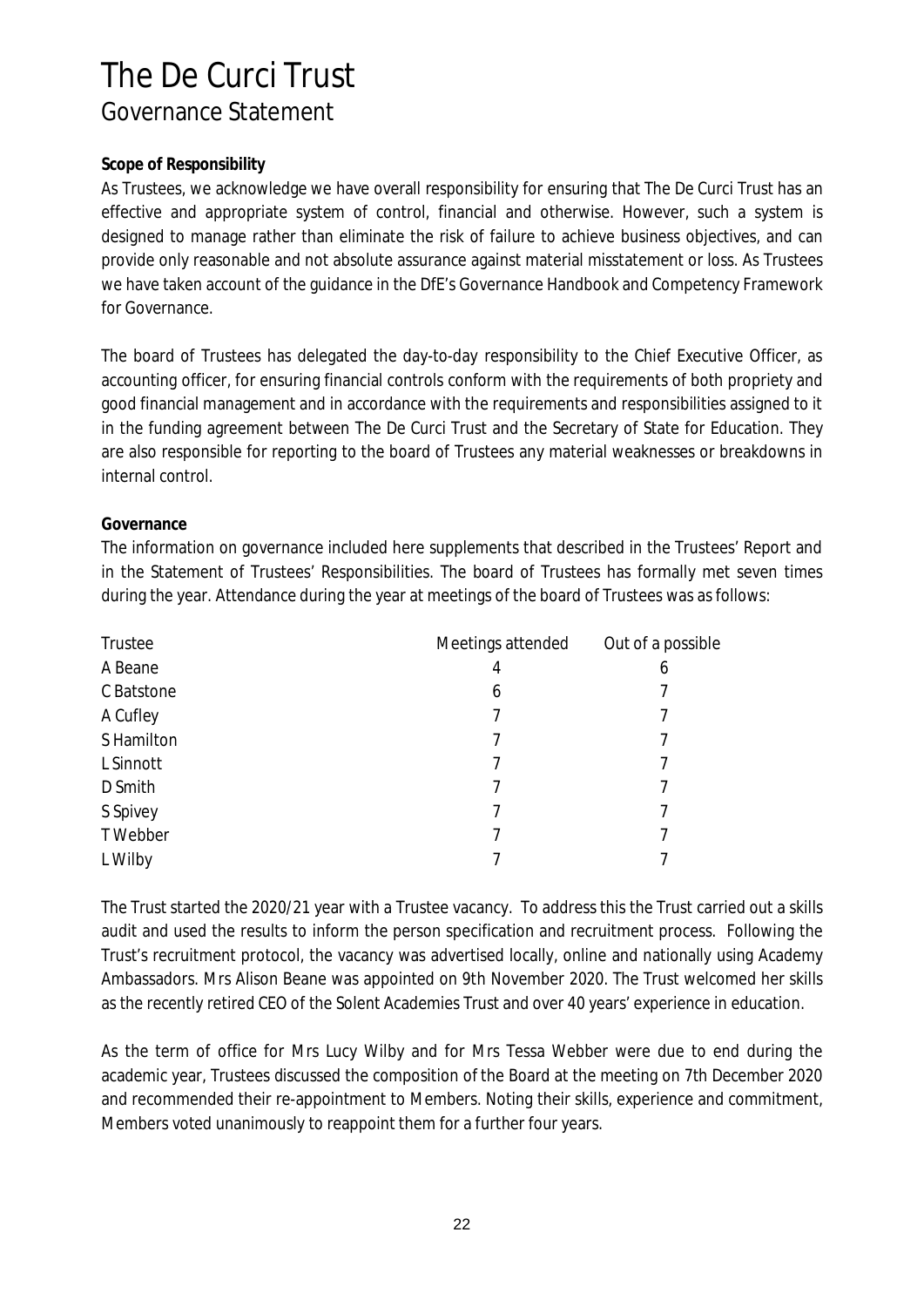### **Governance (continued)**

*Responsibilities of the Board of Trustees*

The board of Trustees is responsible for the governance and supervision of the Academy Trust, its committees (including the Local Governing Bodies) and the senior leadership team. The Trustees have a number of duties and responsibilities relating to the management of the Trust and its finances.

In summary, the Trustees are responsible for:

- establishing the vision, mission and values for the Academy Trust;  $\bullet$
- carrying on the Academy Trust in accordance with the objects of the Academy Trust as set out  $\bullet$ in the Articles;
- safeguarding the assets of the Academy Trust;  $\bullet$
- designing strategy and structure for the operation of the Academy Trust;
- the delegation of running the Academies and directing the education, pastoral care, financial and other policies of the Academies to Local Governing Bodies and the senior leadership team;
- ensuring sound management and administration of the Academy Trust, and ensuring that  $\bullet$ managers are equipped with the relevant skills and guidance;
- financial controls and the financial management of the Academy Trust in accordance with the  $\bullet$ provisions of the Academies Financial Handbook;
- setting standards of conduct and values, monitoring performance and the achievement of  $\bullet$ objectives, and ensuring that plans for improvement are acted upon;
- risk management, that is identifying, quantifying and devising systems to minimise the major  $\bullet$ risks affecting the Academy Trust;
- and ensuring that all aspects of the Academy Trust and the Academies are conducted in compliance with the general law.

The work of the board of Trustees therefore includes:

- $\bullet$ approving the annual budget for the Trust and overseeing the finances, including the internal audit process;
- ensuring compliance with the Academies Financial Handbook (from September 2021, the Academy Trust Handbook) and the Trust's funding agreement;
- managing risk and business continuity;  $\bullet$
- establishing and maintaining effective policies and procedures, including those pertaining to safeguarding children, across academies in the Trust;
- maintaining a broad and balanced curriculum;  $\bullet$
- overseeing key performance indicators and educational achievement in academy schools;
- and overseeing strategic development of the Trust.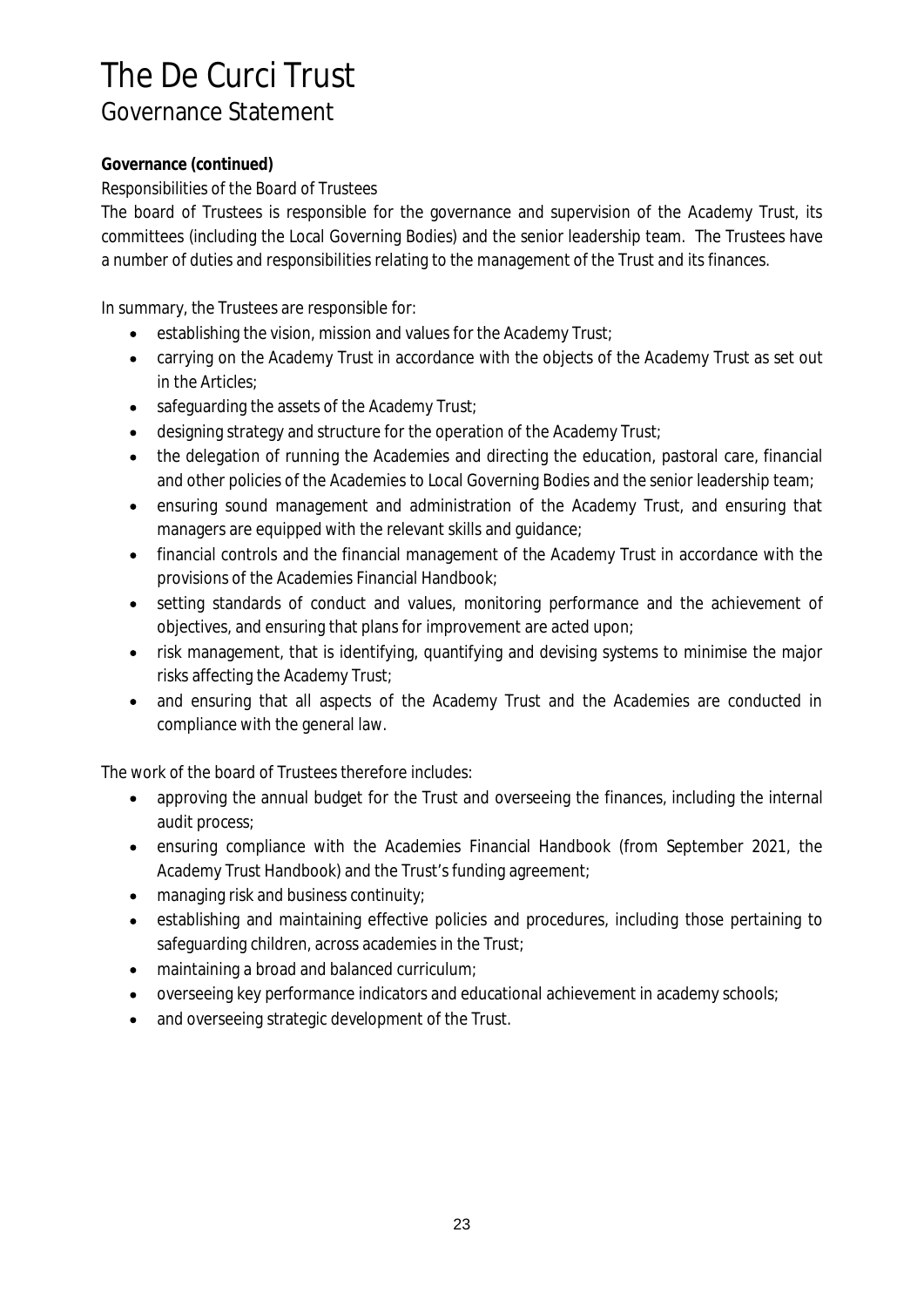### **Governance (continued)**

*Key Areas of Work for the Board of Trustees*

During 2020-21 The De Curci Trust has continued close collaboration between its three schools. The streamlining of operating systems has been beneficial to administrative efficiency. The Board of Trustees continued to follow the set schedule for the review, development and implementation of the Trust's 50 plus policies.

The De Curci Trust website and those of all schools are regularly reviewed. The development of a new marketing strategy commenced in the autumn, but COVID- 19 has delayed its progress.

Board meeting have mainly been held remotely and have been well attended. Trustees understand their roles and responsibilities. The data received by the board is of a high quality and gives them the information they need for making informed and strategic decisions.

In keeping with other multi-academy trusts, The De Curci Trust has faced several challenges this year, both logistical, COVID-19 related and financial. Trustees have worked throughout the year to meet the needs of Trust schools; balance risk; and to maintain a satisfactory budgetary position.

Throughout the year Trustees have risen to the challenge of the extra work needed during the pandemic, particularly in examining and approving COVID-19 risk assessments and school contingency plans. Trustees have made themselves available to support the Executive Team with key decisions (relating primarily to COVD-19 challenges) and information sharing.

Trustees continue to monitor and challenge the overall educational performance of all schools on a regular basis, with reports from all three schools at each board meeting. Trustees have paid particular attention to the provision, monitoring and effectiveness of remote learning. Plans exist to invest in reporting software for use across the trust (2021/22) to enhance and consolidate the data reported by each school to trustees.

The Trust made five bids in the 2020/21 round of the ESFA's Condition Improvement Fund. One bid for Solent Infant school was successful: security improvements project. One bid for Solent Junior school was successful: security improvements project. Within the financial year, the Condition Improvement Funded project for the full refurbishment of Springfield School's Science building was successfully completed giving the school high quality Science facilities in addition to enhanced access and reception facilities at Solent Junior School.

The minutes of both the Human Resources committee and the Finance, Audit and Risk Committee go to each Trustee and are examined at board meetings. Trustees are further informed of the Trust's financial position by accessing monthly budgetary reports via the Trust's cloud storage centre.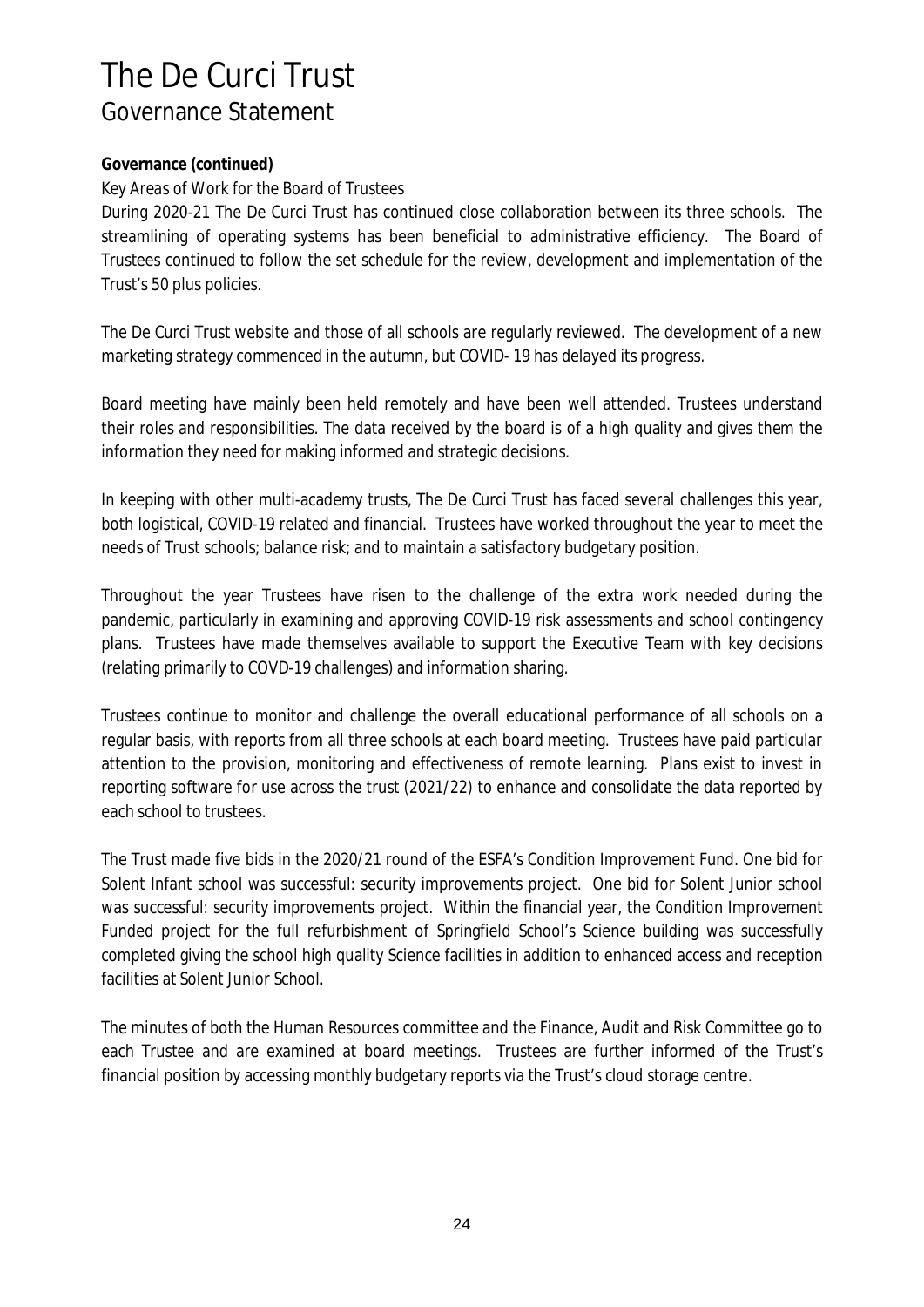### **Governance (continued)**

Throughout the year Trustees acknowledged the high degree of pressure that staff, and in particular the leadership teams, continued to work under and staff well-being surveys have been carried out in all Trust schools. Ways of improving staff well-being and work load reduction were considered at both Trust and Local Governing Board levels and remain as agenda items.

Under the auspices of the Human Resources Committee, the Trust's training provision and evaluation approach have been reviewed. At a meeting between the schools' training governors and Trustees, training provision and the dissemination of opportunities were reviewed and a new method of recording and promoting training was agreed.

### *Governance Reviews:*

To assist in planning the next stage of the Trust's development, a MAT self-evaluation survey was carried out and the results used to aid identification of areas of further work. These included:

- Research community needs and develop community involvement  $\bullet$
- Develop and invest further in CPD along with the appointment and retention of quality staff  $\bullet$
- Consolidate roles and functions across the Trust and ensure succession planning  $\bullet$
- Evaluate governance and delegation of duties including both Trustee Board and Local Governing Boards
- Identify gaps in Board information and align reporting with that going to / from LGBs to ensure  $\bullet$ appropriate and meaningful information is readily available to Trustees

In the summer term, planning commenced for a structured, focussed session to be held to examine the Trust's vision, future development and longer term strategy. This will be run by an experienced outside facilitator in the autumn term 2021.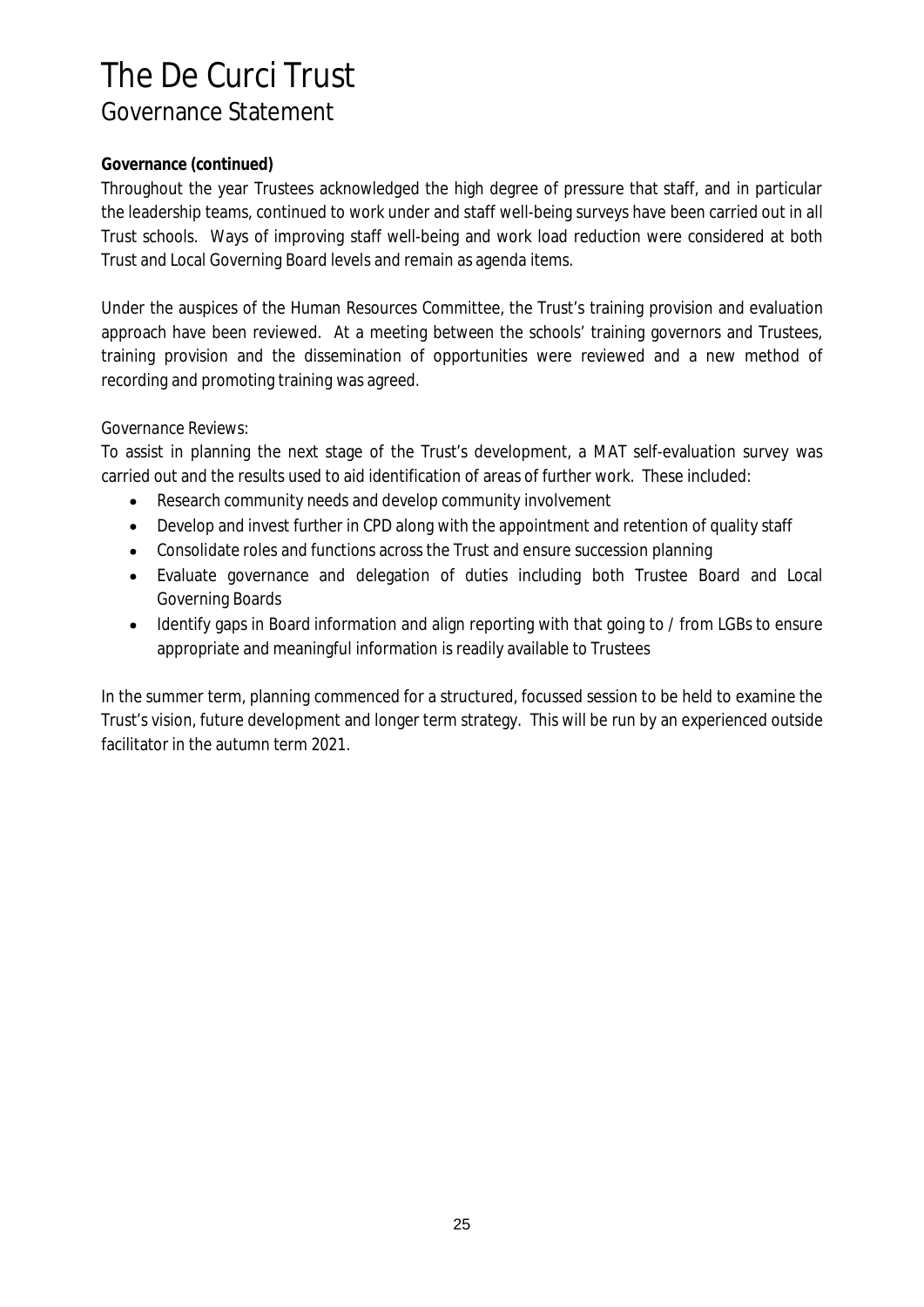### **Governance (continued)**

The Finance, Audit, and Risk Committee is a sub-committee of the main board of Trustees; its purpose is to:

*Finance*

- Maintain a strategic financial overview of income and expenditure and undertake forward  $\bullet$ planning for the Trust
- Adopt a Trust wide procurement policy and to monitor all arrangements for achieving value for money
- Establish and maintain a process for local management of assets and make sure the Asset Management Plan is regularly updated
- Oversee the Trust's Fraud Prevention strategy  $\bullet$
- Review the budget, Annual Report and Accounts and make recommendations to the Board and Members
- Oversee significant capital developments and any campus expansion
- Approve Trustees' expenses
- Review the Contingency and Business Continuity plan
- Receive and consider reports from the Chief Financial and Operations Officer and from auditors
- Review reports in relation to the Trust's buildings and grounds
- Act in compliance with the Trusts' Funding Agreement, the Academy Trust Handbook, the Trust's Articles of Association and schemes of Financial Delegation.

*Audit and Risk*

- $\bullet$ Achieve a robust system of internal scrutiny that adheres to the principles set out in the Academies Financial Handbook, by putting in place and monitoring, the effectiveness of a process for checking financial systems, controls, transactions and risks
- Instigate and maintain an effective risk management process
- Advise the Trust on audit requirements and the appointment of external auditors
- Review the auditor's plan each year
- Assess the effectiveness and resources of the external auditor and make recommendations to the Board of Trustees and Members on re-appointment or dismissal

In carrying out these duties Trustees fulfilled their responsibilities relating to:

- The Academies Financial Handbook  $\bullet$
- Related Party Transactions
- Controlling executive pay
- Scrutinising the budget
- Acting on audit findings
- Financial returns
- Providing governance and executive details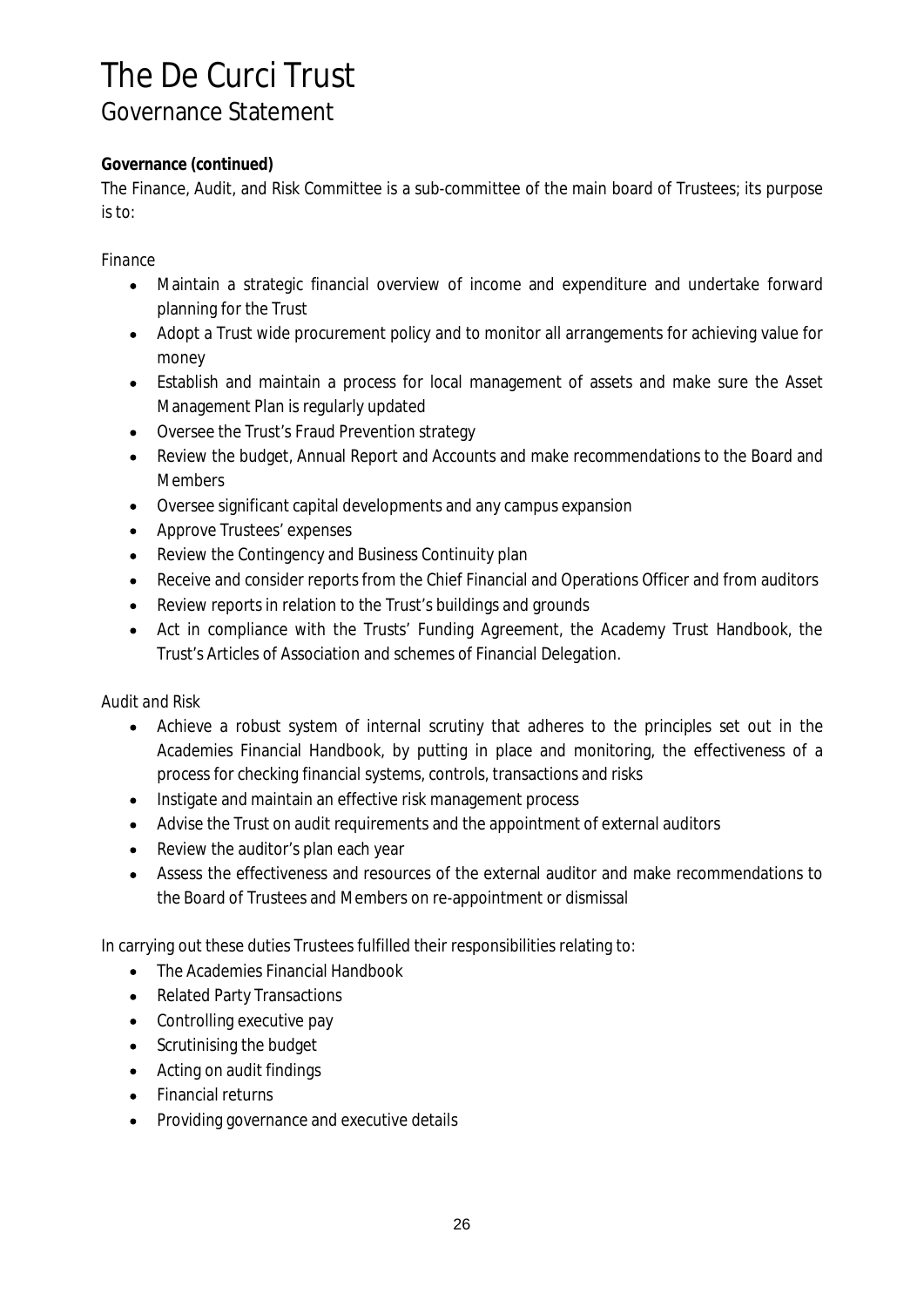## **Governance (continued)**

During 2020-21 the Committee carried out the following:

- Management of budgetary approvals  $\bullet$
- Oversight and monitoring of internal audits  $\bullet$
- Review and approval of schemes of Financial Delegation and Financial Limits
- Review and approval of the Trust's financial handbook of policies/procedures  $\bullet$
- Development and review of the Trust's Risk Register
- Agreement of capitalisation limits and method of depreciation.

An Internal Audit was carried out by J McCall School Business Management Services in June 2021.

A Health and Safety audit was carried out in the summer 2021 by Willis Towers Watson.

Mrs L Sinnott, who is a qualified accountant, is Chair of the Finance Audit and Risk Committee. Ms D Smith is a Company Financial Controller and Mrs S Hamilton is a chartered accountant.

Attendance at meetings 2020-21 is as follows:

| Trustee    | Meetings attended | Out of a possible |
|------------|-------------------|-------------------|
| C Batstone |                   | 4                 |
| S Hamilton |                   | 4                 |
| L Sinnott  | 4                 | 4                 |
| D Smith    | 4                 | 4                 |
| S Spivey   | 4                 | 4                 |
| L Wilby    |                   | 4                 |

## **Review of Value for Money**

As accounting officer the Chief Executive Officer has responsibility for ensuring that the academy Trust delivers good value in the use of public resources. The accounting officer understands that value for money refers to the educational and wider societal outcomes achieved in return for the taxpayer resources received.

The accounting officer considers how the Academy Trust's use of its resources has provided good value for money during each academic year, and reports to the board of Trustees where value for money can be improved, including the use of benchmarking data where appropriate. The accounting officer, supported by the CFOO, for the Academy Trust has delivered improved value for money during the year by:

- Renegotiating photocopying contracts
- Ensuring best value principles are applied to procurement processes, and sharing resources across the Trust, particularly with items purchased in response to COVID-19
- Utilising the skills and experience of support staff across the Trust to minimise the need for external works or consultancy
- Regularly monitoring monthly management reports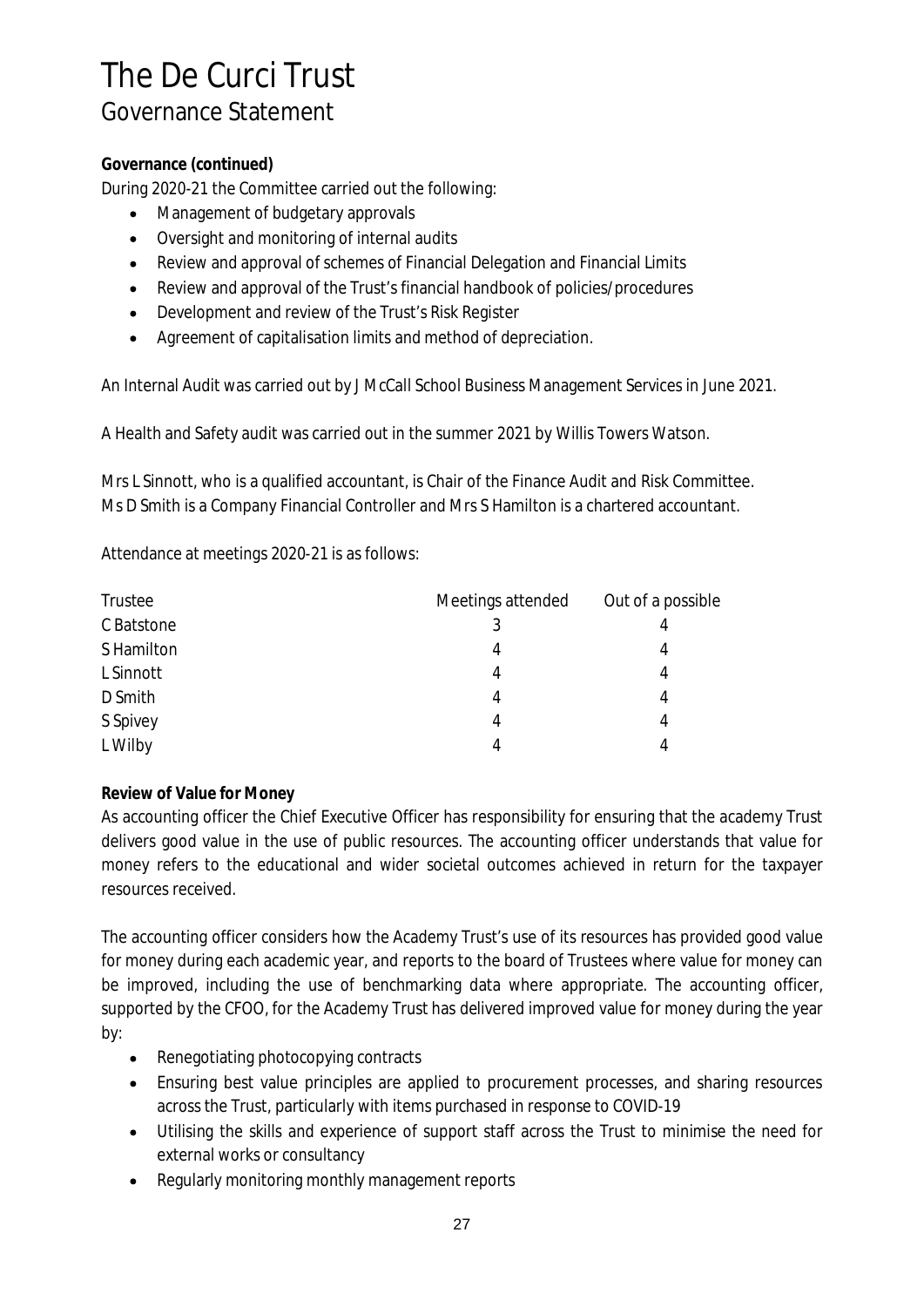### **The Purpose of the System of Internal Control**

The system of internal control is designed to manage risk to a reasonable level rather than to eliminate all risk of failure to achieve policies, aims and objectives. It can, therefore, only provide reasonable and not absolute assurance of effectiveness. The system of internal control is based on an on-going process designed to identify and prioritise the risks to the achievement of Academy Trust policies, aims and objectives, to evaluate the likelihood of those risks being realised and the impact should they be realised, and to manage them efficiently, effectively and economically. The system of internal control has been in place in The De Curci Trust for the period 1 September 2020 to 31 August 2021 and up to the date of approval of the annual report and financial statements.

### **Capacity to Handle Risk**

The Board of Trustees has reviewed the key risks to which the Academy Trust is exposed together with the operating, financial and compliance controls that have been implemented to mitigate those risks. The Board of Trustees is of the view that there is a formal on-going process for identifying, evaluating and managing the Academy Trust's significant risks that has been in place for the period 1 September 2020 to 31 August 2021 and up to the date of approval of the annual report and financial statements. This process is regularly reviewed by the Board of Trustees.

### **The Risk and Control Framework**

The Academy Trust's system of internal financial control is based on a framework of regular management information and administrative procedures including the segregation of duties and a system of delegation and accountability. In particular, it includes:

- comprehensive budgeting and monitoring systems with an annual budget and periodic financial  $\bullet$ reports which are reviewed and agreed by the Board of Trustees
- regular reviews by the Finance, Audit, and Risk Committee of reports which indicate financial  $\bullet$ performance against the forecasts and of major purchase plans, capital works and expenditure programmes
- $\bullet$ setting targets to measure financial and other performance
- clearly defined purchasing (asset purchase or capital investment) guidelines
- delegation of authority and segregation of duties  $\bullet$
- identification and management of risks  $\bullet$

The board of Trustees has considered the need for a specific internal audit function and has decided to appoint an independent school business services provider, Jill McCall, as internal auditor.

The internal auditor's role includes giving advice on financial matters and performing a range of checks on the academy Trust's financial systems. In particular, the checks carried out in the current period included:

- testing of payroll systems
- testing of purchase systems
- testing of control account/bank reconciliations
- testing of compliance with the Academies Financial Handbook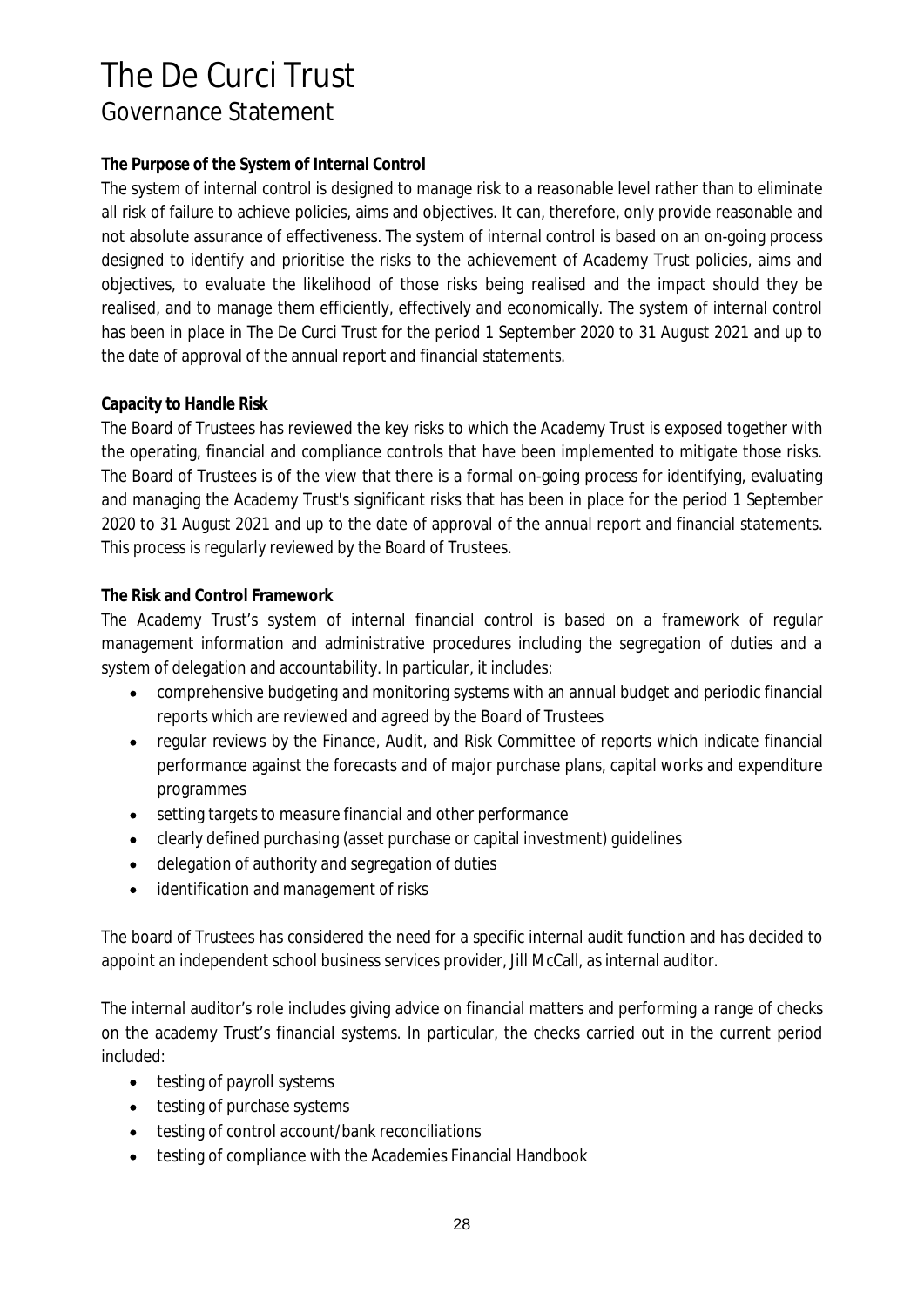### **The Risk and Control Framework (continued)**

On at least an annual basis, the auditor/reviewer reports to the board of Trustees, through the audit committee on the operation of the systems of control and on the discharge of the board of Trustees' financial responsibilities and annually prepares an annual summary report to the committee outlining the areas reviewed, key findings, recommendations and conclusions to help the committee consider actions and assess year on year progress.

All areas identified by our internal audit during the year were reviewed by our external auditors at year end.

### **Review of Effectiveness**

As accounting officer the Chief Executive Officer has responsibility for reviewing the effectiveness of the system of internal control. During the year in question the review has been informed by:

- the work of the internal auditor  $\bullet$
- the work of the external auditor
- the school resource management self-assessment tool
- the work of the executive managers within the Academy Trust who have responsibility for the  $\bullet$ development and maintenance of the internal control framework

The Accounting Officer has been advised of the implications of the result of their review of the system of internal control by the Finance, Audit, and Risk Committee and a plan to address weaknesses and ensure continuous improvement of the system is in place.

Approved by order of the members of the Board of Trustees on 6 December 2021 and signed on its behalf by:

Susan Hamilton milton (Dec 14, 2021 10:12 GMT)

**S Hamilton S Spivey**

SF Spivey 2021 14:09 GMT)

Chair of Trustees **Accounting Officer** Accounting Officer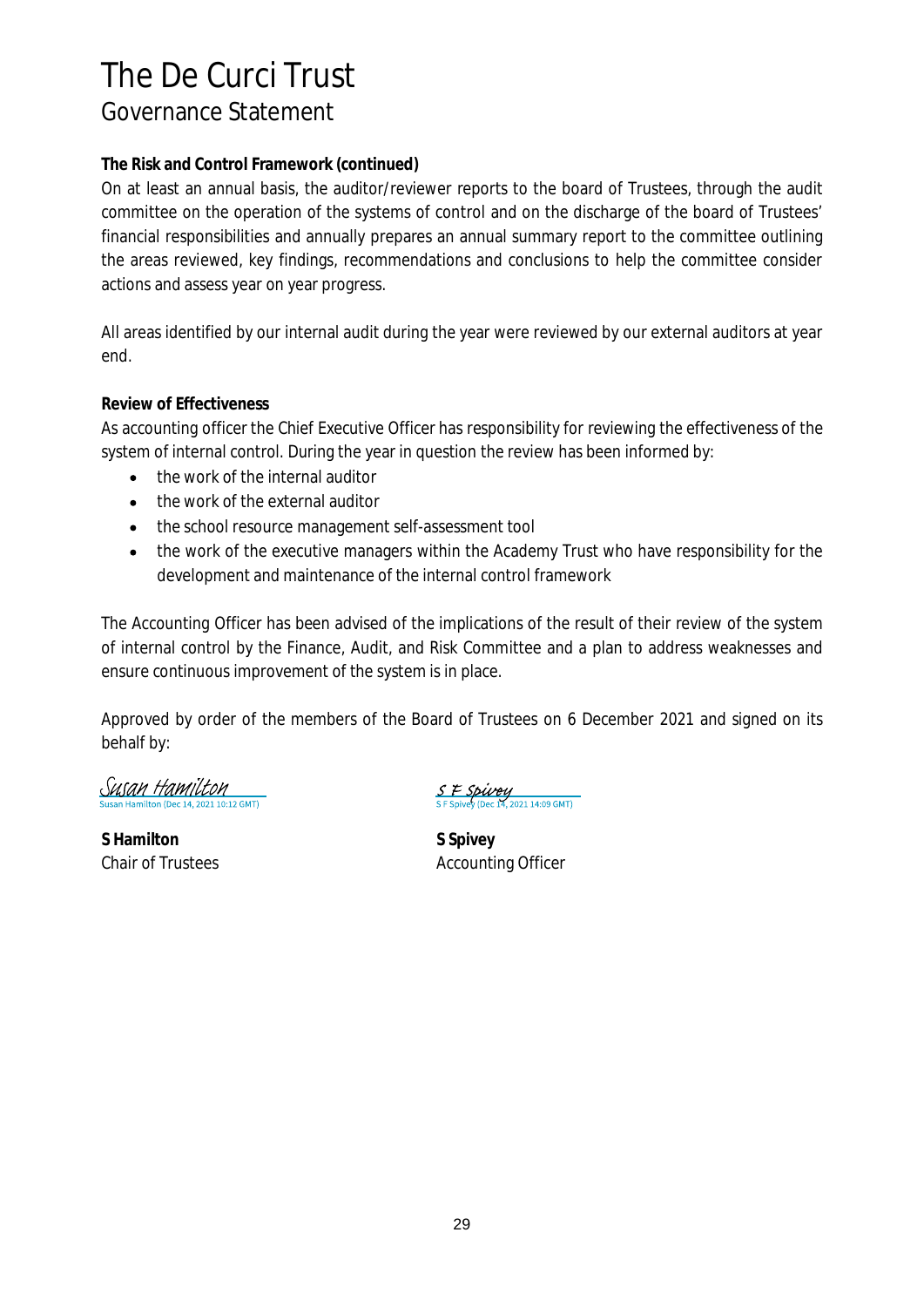## The De Curci Trust Statement of Regularity, Propriety and Compliance

As Accounting Officer of The De Curci Trust I have considered my responsibility to notify the Academy Trust Board of Trustees and the Education & Skills Funding Agency (ESFA) of material irregularity, impropriety and non-compliance with terms and conditions of all funding received by the Academy Trust, under the funding agreement in place between the Academy Trust and the Secretary of State for Education. As part of my consideration I have had due regard to the requirements of the Academies Financial Handbook 2020.

I confirm that I and the Academy Trust Board of Trustees are able to identify any material irregular or improper use of all funds by the Academy Trust, or material non-compliance with the terms and conditions of funding under the Academy Trust's funding agreement and the Academies Financial Handbook 2020.

I confirm that no instances of material irregularity, impropriety, or funding non-compliance have been discovered to date. If any instances are identified after the date of this statement, these will be notified to the Board of Trustees and ESFA.

 $S \nvdash Spivey$ <br>SFSpivey (Dec 14, 2021 14:09 GMT)

**S Spivey** Accounting Officer 6 December 2021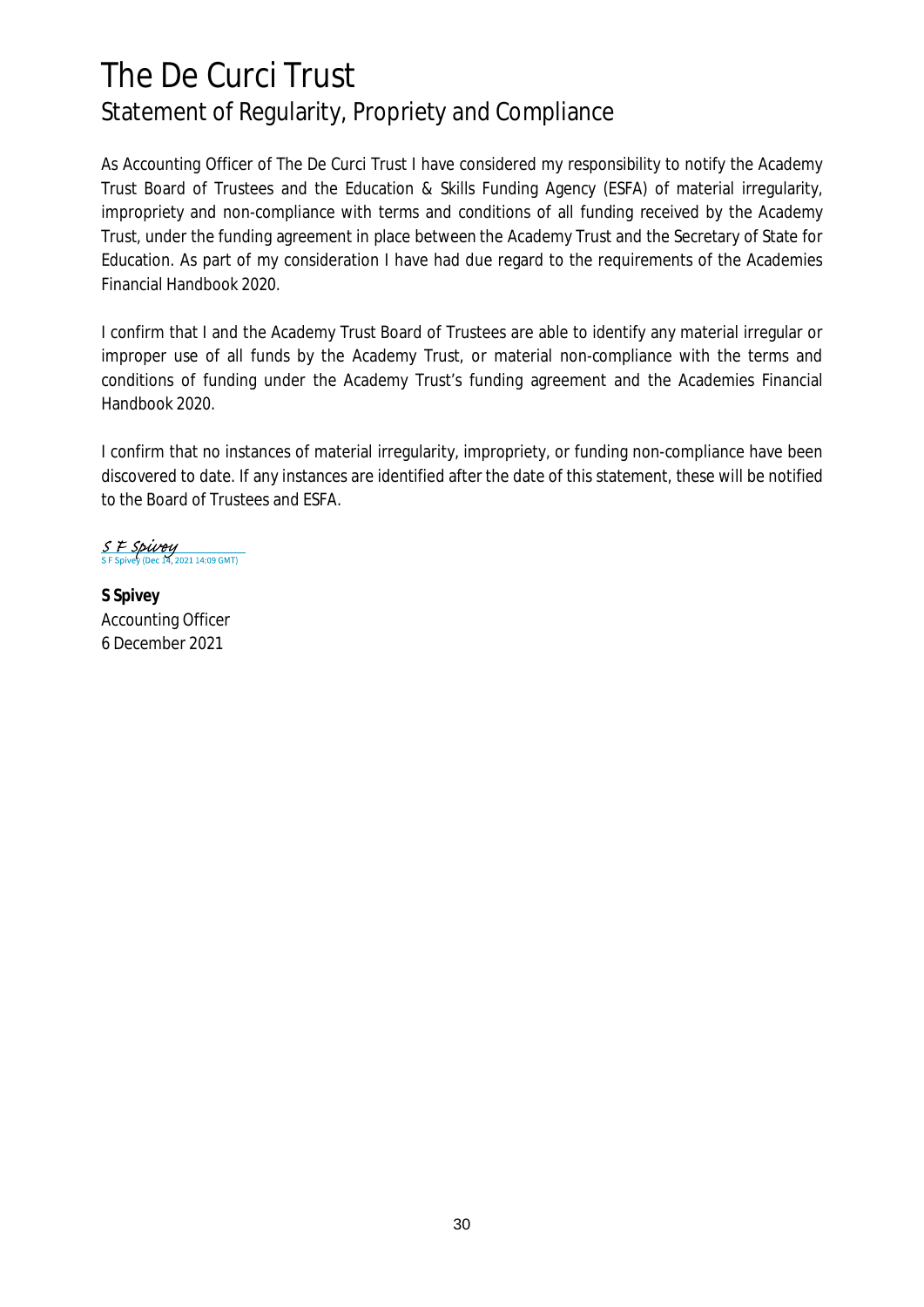## The De Curci Trust Statement of Trustees' Responsibilities

The Trustees (who are also the directors of the charitable company for the purposes of company law) are responsible for preparing the Trustees' Report and the financial statements in accordance with the Academies Accounts Direction published by the Education & Skills Funding Agency, United Kingdom Accounting Standards (United Kingdom Generally Accepted Accounting Practice) and applicable law and regulations.

Company law requires the Trustees to prepare financial statements for each financial year. Under company law, the Trustees must not approve the financial statements unless they are satisfied that they give a true and fair view of the state of affairs of the charitable company and of its incoming resources and application of resources, including its income and expenditure, for that period. In preparing these financial statements, the Trustees are required to:

- select suitable accounting policies and then apply them consistently  $\bullet$
- observe the methods and principles in the Charities SORP 2019 and the Academies Accounts  $\bullet$ Direction 2020 to 2021
- make judgments and accounting estimates that are reasonable and prudent
- state whether applicable UK Accounting Standards have been followed, subject to any material  $\bullet$ departures disclosed and explained in the financial statements
- prepare the financial statements on the going concern basis unless it is inappropriate to presume that the charitable company will continue in business

The Trustees are responsible for keeping adequate accounting records that are sufficient to show and explain the charitable company's transactions and disclose with reasonable accuracy at any time the financial position of the charitable company and enable them to ensure that the financial statements comply with the Companies Act 2006. They are also responsible for safeguarding the assets of the charitable company and hence for taking reasonable steps for the prevention and detection of fraud and other irregularities.

The Trustees are responsible for ensuring that in its conduct and operation the charitable company applies financial and other controls, which conform with the requirements both of propriety and of good financial management. They are also responsible for ensuring grants received from ESFA/DfE have been applied for the purposes intended.

The Trustees are responsible for the maintenance and integrity of the corporate and financial information included on the charitable company's website. Legislation in the United Kingdom governing the preparation and dissemination of financial statements may differ from legislation in other jurisdictions.

Approved by order of the members of the Board of Trustees on 6 December 2021 and signed on its behalf by:

Susan Hamilton  $\frac{1}{12}$  CMT)

**S Hamilton** Chair of Trustees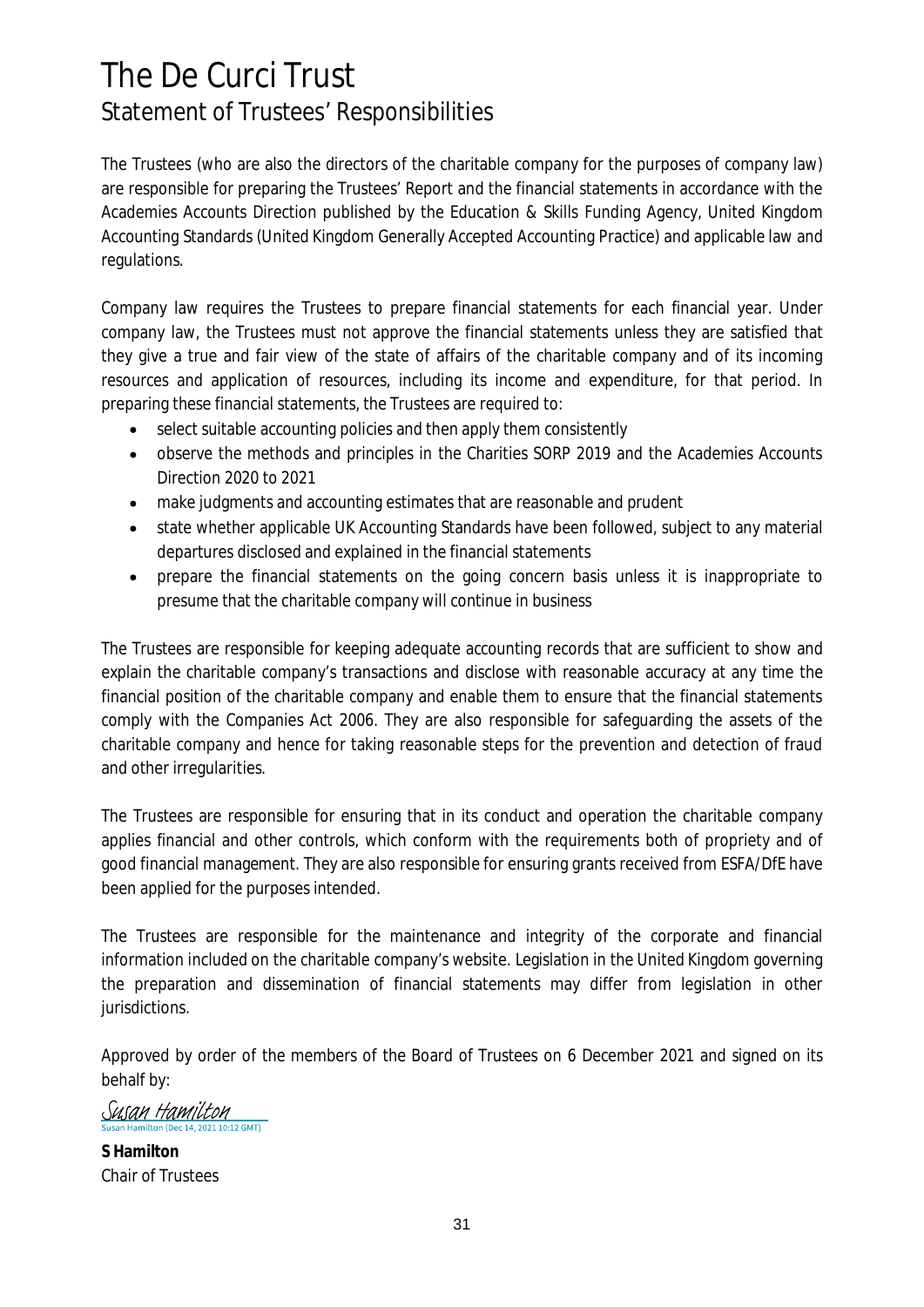## **Opinion**

We have audited the financial statements of The De Curci Trust ('the charitable company') for the year ended 31 August 2021 which comprise the Statement of Financial Activities (including the Income and Expenditure Account), the Balance Sheet, the Statement of Cash Flows, and notes to the financial statements, including a summary of significant accounting policies. The financial reporting framework that has been applied in their preparation is applicable law, United Kingdom Accounting Standards (United Kingdom Generally Accepted Accounting Practice), including Financial Reporting Standard 102 'The Financial Reporting Standard applicable in the UK and Republic of Ireland', the Charities SORP 2019, and the Academies Accounts Direction 2020 to 2021 issued by the Education & Skills Funding Agency.

In our opinion the financial statements:

- give a true and fair view of the state of the charitable company's affairs as at 31 August 2021 and of its incoming resources and application of resources, including its income and expenditure, for the year then ended;
- have been properly prepared in accordance with United Kingdom Generally Accepted Accounting Practice;
- have been prepared in accordance with the requirements of the Companies Act 2006; and
- have been properly prepared in accordance with the Charities SORP 2019 and Academies  $\bullet$ Accounts Direction 2020 to 2021.

### **Basis for opinion**

We conducted our audit in accordance with International Standards on Auditing (UK) (ISAs (UK)) and applicable law. Our responsibilities under those standards are further described in the Auditor's responsibilities for the audit of the financial statements section of our report. We are independent of the charitable company in accordance with the ethical requirements that are relevant to our audit of the financial statements in the UK, including the FRC's Ethical Standard, and we have fulfilled our other ethical responsibilities in accordance with these requirements. We believe that the audit evidence we have obtained is sufficient and appropriate to provide a basis for our opinion.

### **Conclusions relating to going concern**

In auditing the financial statements, we have concluded that the Trustees' use of the going concern basis of accounting in the preparation of the financial statements is appropriate.

Based on the work we have performed, we have not identified any material uncertainties relating to events or conditions that, individually or collectively, may cast significant doubt on the charitable company's ability to continue as a going concern for a period of at least twelve months from when the financial statements are authorised for issue.

Our responsibilities and the responsibilities of the Trustees with respect to going concern are described in the relevant sections of this report.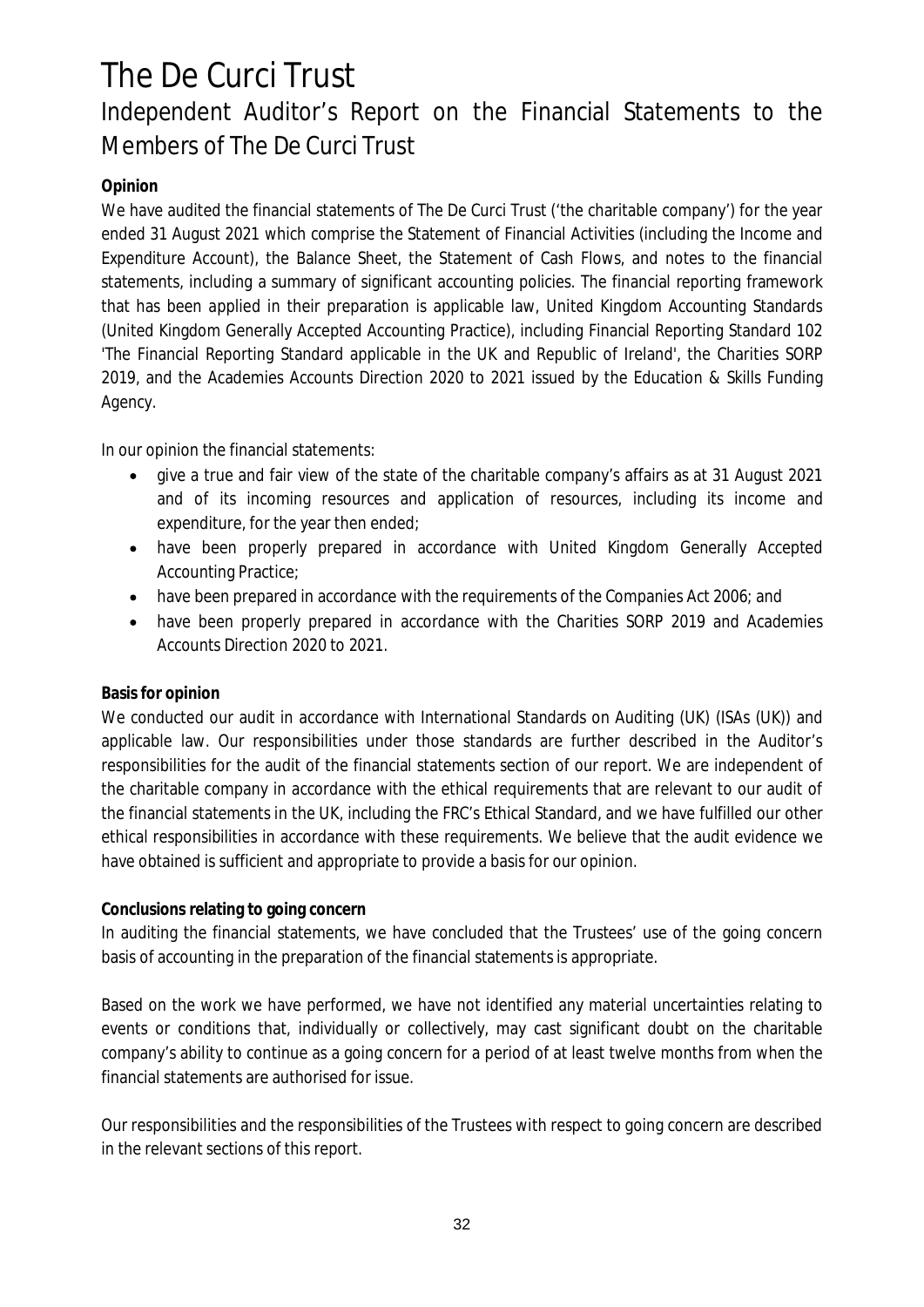## **Other information**

The Trustees are responsible for the other information. The other information comprises the information included in the annual report other than the financial statements and our auditor's report thereon. It includes the Reference and Administrative Details, the Trustees' Report (including the Strategic Report), and the Governance Statement. Our opinion on the financial statements does not cover the other information and, except to the extent otherwise explicitly stated in our report, we do not express any form of assurance conclusion thereon.

Our responsibility is to read the other information and, in doing so, consider whether the other information is materially inconsistent with the financial statements or our knowledge obtained in the course of the audit, or otherwise appears to be materially misstated. If we identify such material inconsistencies or apparent material misstatements, we are required to determine whether this gives rise to a material misstatement in the financial statements themselves. If, based on the work we have performed, we conclude that there is a material misstatement of this other information, we are required to report that fact.

We have nothing to report in this regard.

**Opinion on other matters prescribed by the Companies Act 2006**

In our opinion, based on the work undertaken in the course of the audit:

- the information given in the Trustees' Report for the financial year for which the financial  $\bullet$ statements are prepared is consistent with the financial statements; and
- $\bullet$ the Trustees' Report has been prepared in accordance with applicable legal requirements.

**Matters on which we are required to report by exception**

In the light of the knowledge and understanding of the charitable company and its environment obtained in the course of the audit, we have not identified material misstatements in the Trustees' Report.

We have nothing to report in respect of the following matters in relation to which the Companies Act 2006 requires us to report to you if, in our opinion:

- $\bullet$ adequate accounting records have not been kept or returns adequate for our audit have not been received from branches not visited by us;
- the financial statements are not in agreement with the accounting records and returns;
- certain disclosures of Trustees' remuneration specified by law are not made; or
- we have not obtained all the information and explanations necessary for the purposes of our audit.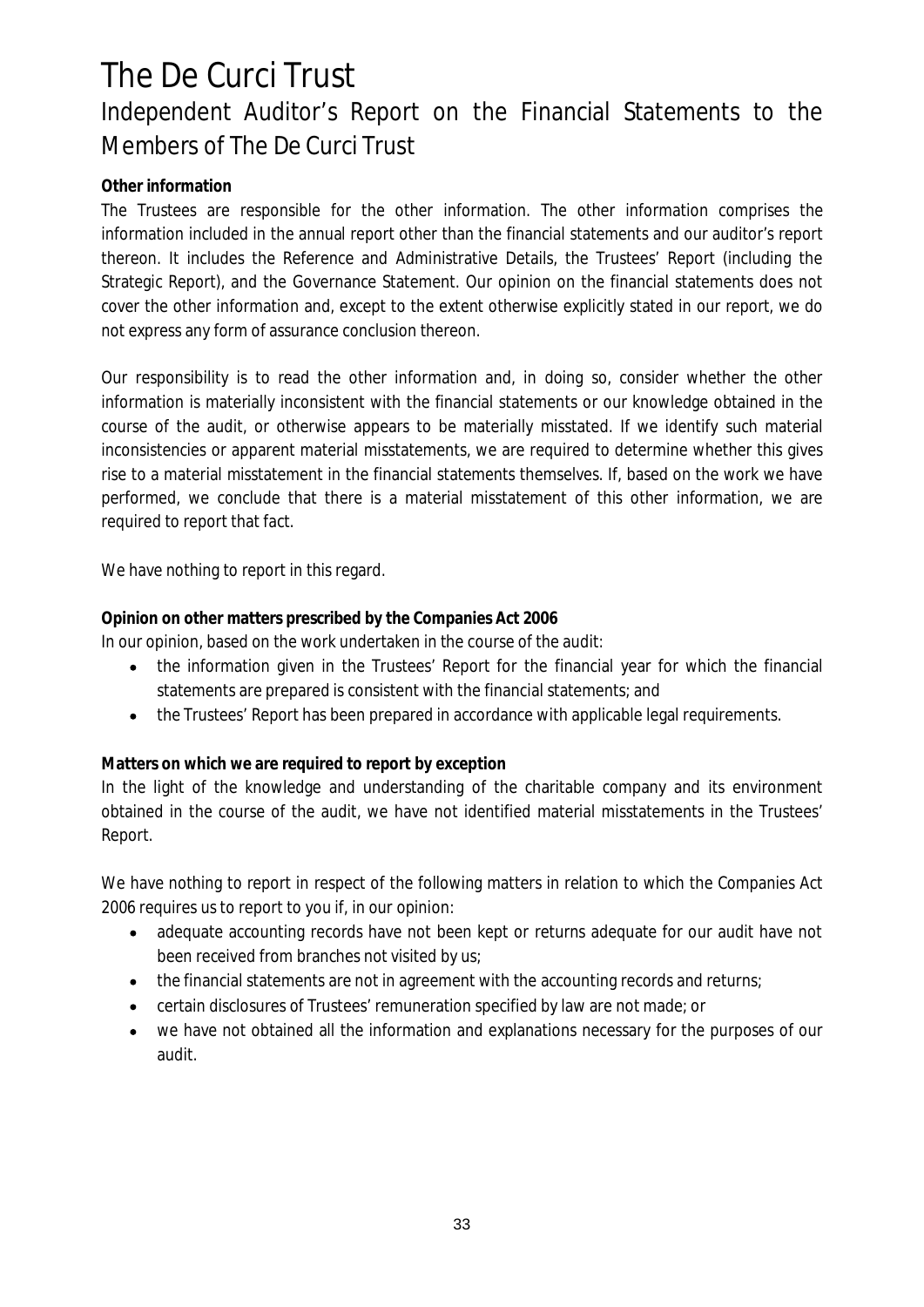### **Responsibilities of the Trustees**

As explained more fully in the Statement of Trustees' Responsibilities, the Trustees (who are also the directors of the charitable company for the purposes of company law) are responsible for the preparation of the financial statements and for being satisfied that they give a true and fair view, and for such internal control as the Trustees determine is necessary to enable to preparation of financial statements that are free from material misstatement, whether due to fraud or error.

In preparing the financial statements, the Trustees are responsible for assessing the charitable company's ability to continue as a going concern, disclosing, as applicable, matters related to going concern and using the going concern basis of accounting unless the Trustees either intend to liquidate the charitable company or to cease operations, or have no realistic alternative but to do so.

### **Our responsibilities for the audit of the financial statements**

Our objectives are to obtain reasonable assurance about whether the financial statements as a whole are free from material misstatement, whether due to fraud or error, and to issue a Report of the Independent Auditors that includes our opinion. Reasonable assurance is a high level of assurance, but is not a guarantee that an audit conducted in accordance with ISAs (UK) will always detect a material misstatement when it exists.

Misstatements can arise from fraud or error and are considered material if, individually or in the aggregate, they could reasonably be expected to influence the economic decisions of users taken on the basis of these financial statements.

Irregularities, including fraud, are instances of non-compliance with laws and regulations. We design procedures in line with our responsibilities, outlined above, to detect material misstatements in respect of irregularities, including fraud. The extent to which our procedures are capable of detecting irregularities, including fraud is detailed below:

- $\bullet$ We obtained an understanding of the legal and regulatory frameworks that are applicable to the Academy Trust, and the sector in which it operates. These include but are not limited to compliance with the Companies Act 2006, United Kingdom Accounting Standards (United Kingdom Generally Accepted Accounting Practice), including Financial Reporting Standard 102 'The Financial Reporting Standard applicable in the UK and Republic of Ireland', the Charities SORP 2019, the Academies Financial Handbook 2020, and the Academies Accounts Direction 2020 to 2021.
- We obtained an understanding of how the Academy Trust is complying with these frameworks  $\bullet$ through discussions with management.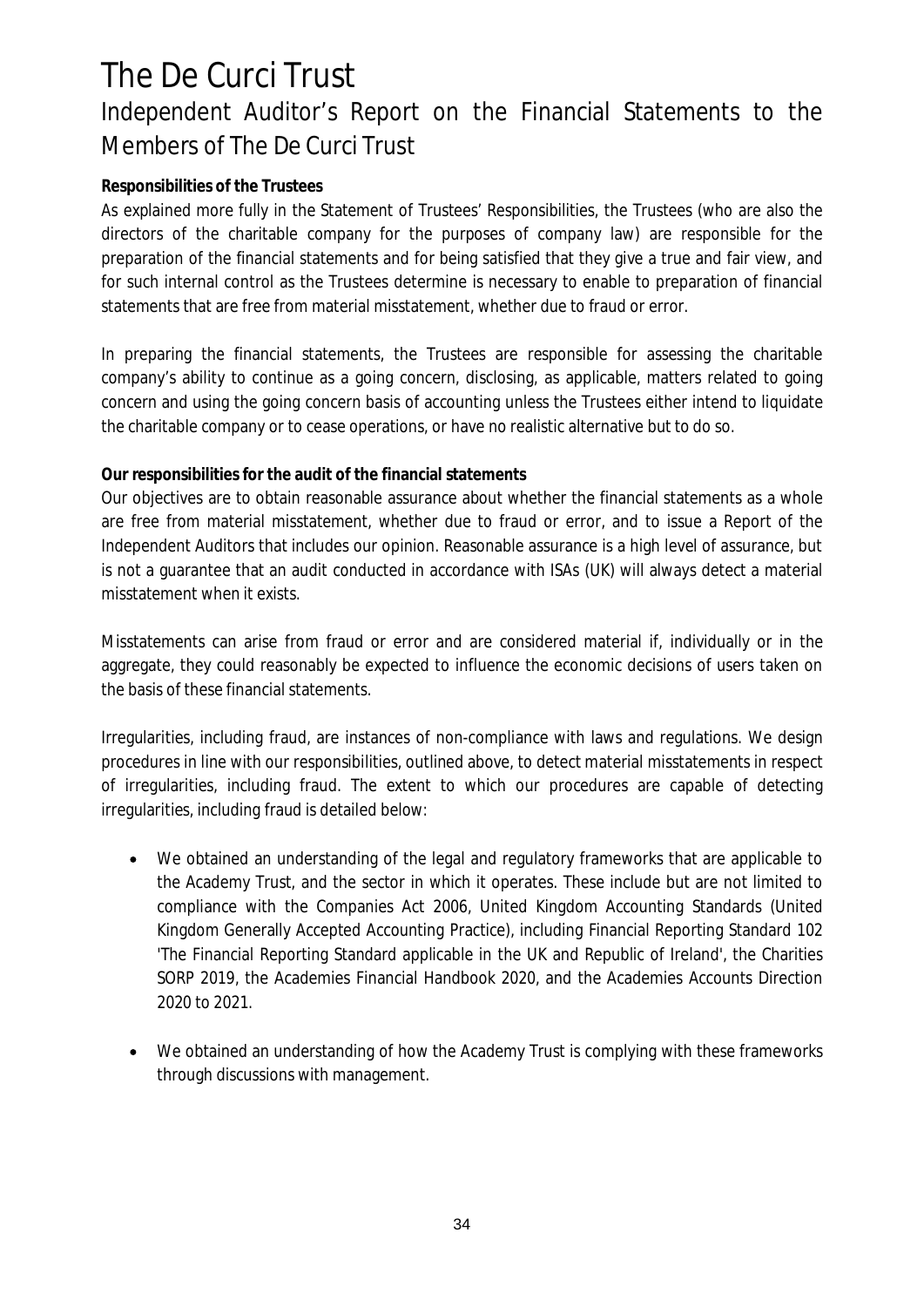- We enquired with management whether there were any instances of non-compliance with laws  $\bullet$ and regulations or whether they had knowledge of actual or suspected fraud. These enquiries are corroborated through follow-up audit procedures including but not limited to a review of legal and professional costs, correspondence and a review of board minutes.
- We assessed the susceptibility of the Academy Trust's financial statements to material  $\bullet$ misstatement, including the risk of fraud and management override of controls. We designed our audit procedures to respond to this assessment, including the identification and testing of any related party transactions and the testing of journal transactions that arise from management estimates, that are determined to be of significant value or unusual in their nature.
- We assessed the appropriateness of the collective competence and capabilities of the  $\bullet$ engagement team, including consideration of the engagement team's knowledge and understanding of the sector in which the Academy Trust operates in, and their practical experience through training and participation with audit engagements of a similar nature.

A further description of our responsibilities for the audit of the financial statements is located on the Financial Reporting Council's website at: www.frc.org.uk/auditorsresponsibilities. This description forms part of our Independent Auditor's Report.

### **Use of our report**

This report is made solely to the charitable company's members, as a body, in accordance with Chapter 3 of Part 16 of the Companies Act 2006. Our audit work has been undertaken so that we might state to the charitable company's members those matters we are required to state to them in an auditor's report and for no other purpose. To the fullest extent permitted by law, we do not accept or assume responsibility to anyone other than the charitable company and the charitable company's members as a body, for our audit work, for this report, or for the opinions we have formed.

#### David Brookes David Brookes (Dec 14, 2021 14:27 GMT)

D Brookes FCA (Senior statutory auditor) For and on behalf of Hopper Williams & Bell Limited Statutory Auditor Highland House, Mayflower Close, Chandlers Ford, Eastleigh SO53 4AR

Date ………………………………………………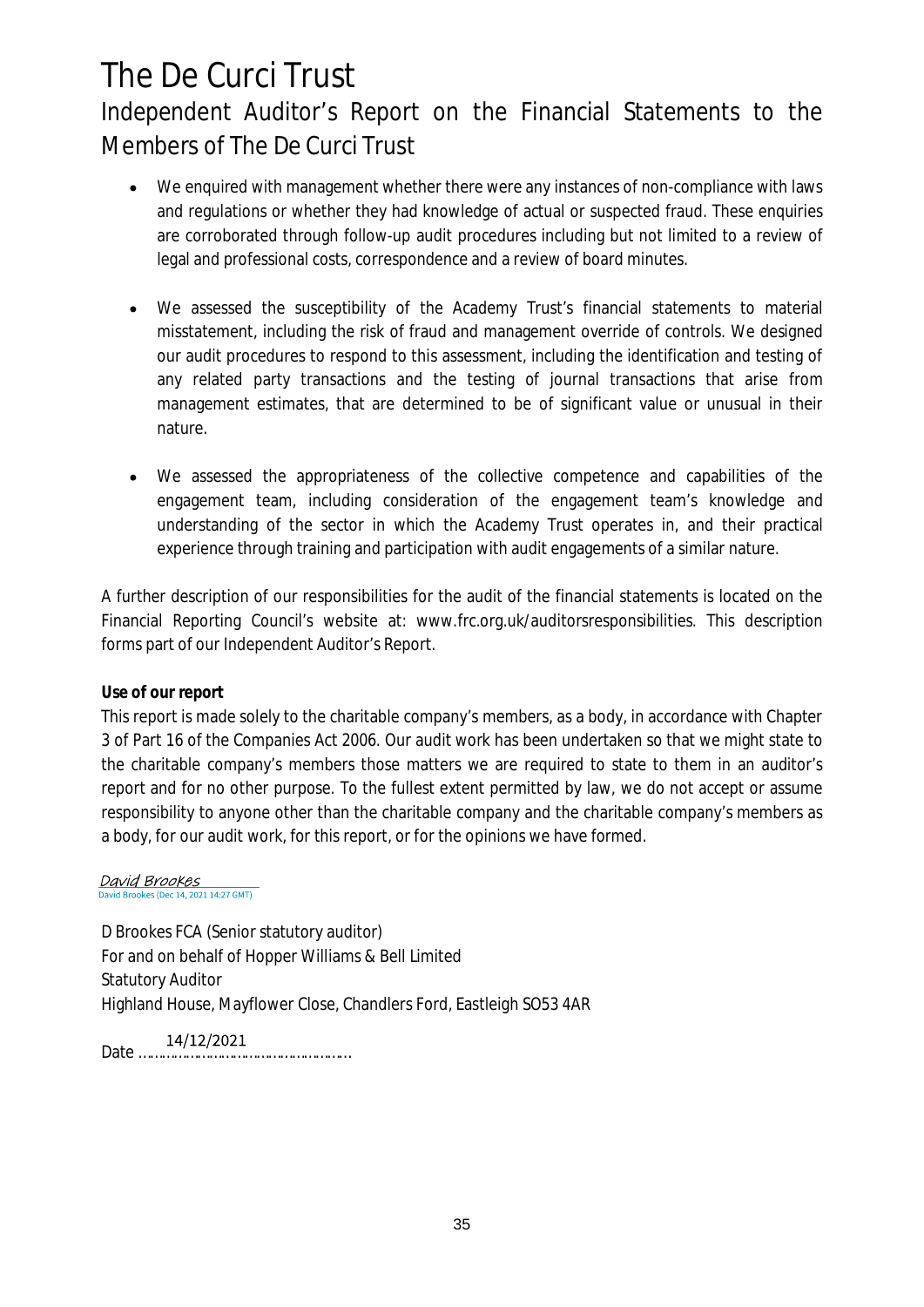## The De Curci Trust Independent Reporting Accountant's Assurance Report on Regularity to The De Curci Trust and the Education & Skills Funding Agency

In accordance with the terms of our engagement letter dated 20 September 2019 and further to the requirements of the Education and Skills Funding Agency (ESFA) as included in the Academies Accounts Direction 2020 to 2021, we have carried out an engagement to obtain limited assurance about whether the expenditure disbursed and income received by The De Curci Trust during the period 1 September 2020 to 31 August 2021 have been applied to the purposes identified by Parliament and the financial transactions conform to the authorities which govern them.

This report is made solely to The De Curci Trust and the ESFA in accordance with the terms of our engagement letter. Our work has been undertaken so that we might state to The De Curci Trust and the ESFA those matters we are required to state in a report and for no other purpose. To the fullest extent permitted by law, we do not accept or assume responsibility to anyone other than the The De Curci Trust and the ESFA, for our work, for this report, or for the conclusion we have formed.

**Respective responsibilities of The De Curci Trust's Accounting Officer and the reporting accountant** The Accounting Officer is responsible, under the requirements of The De Curci Trust's funding agreement with the Secretary of State for Education dated 1 April 2017 and the Academies Financial Handbook, extant from 1 September 2020, for ensuring that expenditure disbursed and income received is applied for the purposes intended by Parliament and the financial transactions conform to the authorities which govern them.

Our responsibilities for this engagement are established in the United Kingdom by our profession's ethical guidance and are to obtain limited assurance and report in accordance with our engagement letter and the requirements of the Academies Accounts Direction 2020 to 2021. We report to you whether anything has come to our attention in carrying out our work which suggests that in all material respects, expenditure disbursed and income received during the period 1 September 2020 to 31 August 2021 have not been applied to purposes intended by Parliament or that the financial transactions do not conform to the authorities which govern them.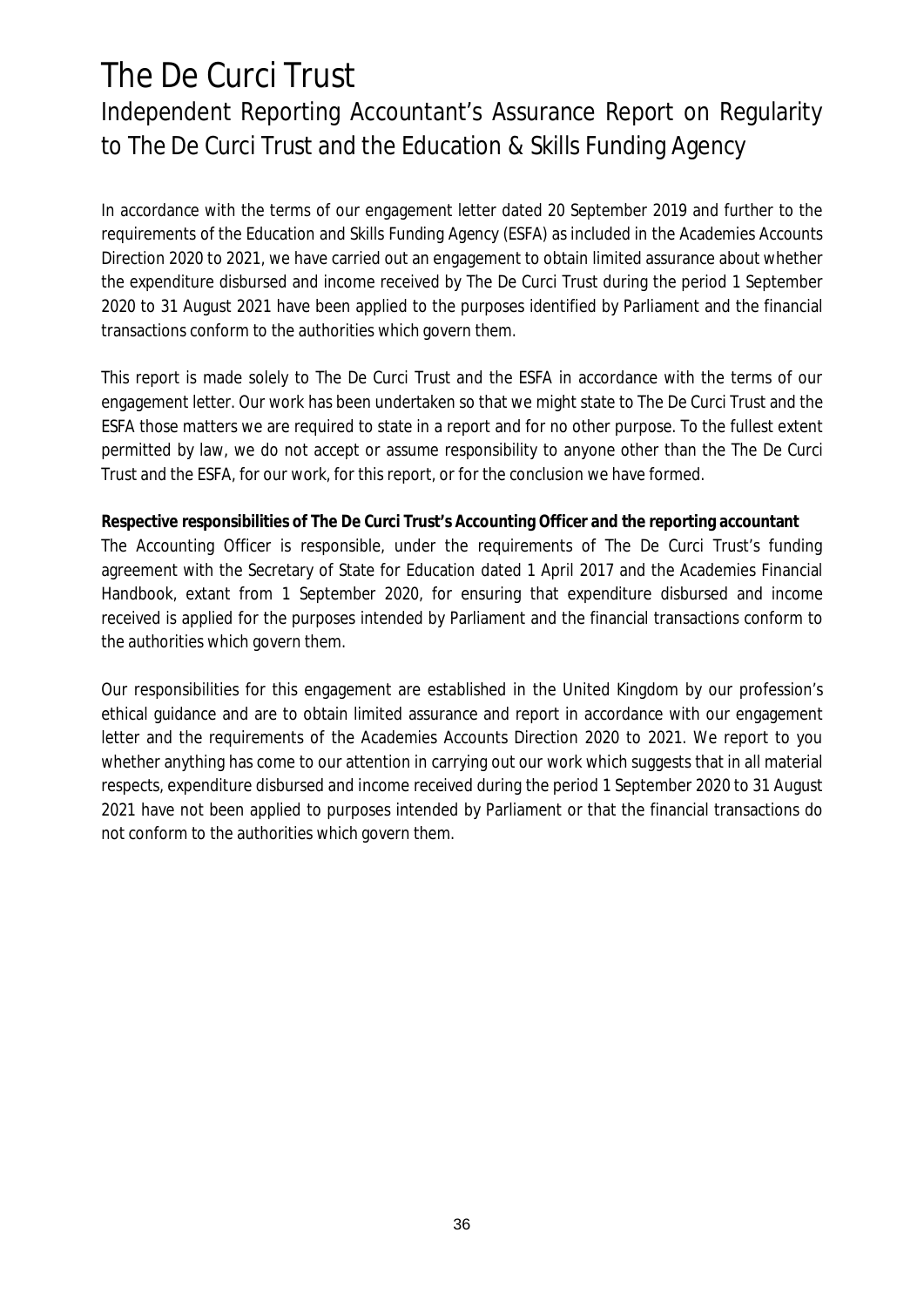## Independent Reporting Accountant's Assurance Report on Regularity to The De Curci Trust and the Education & Skills Funding Agency

## **Approach**

We conducted our engagement in accordance with the Framework and Guide for External Auditors and Reporting Accountant of Academy Trusts issued by the ESFA. We performed a limited assurance engagement as defined in our engagement letter.

The objective of a limited assurance engagement is to perform such procedures as to obtain information and explanations in order to provide us with sufficient appropriate evidence to express a negative conclusion on regularity.

A limited assurance engagement is more limited in scope than a reasonable assurance engagement and consequently does not enable us to obtain assurance that we would become aware of all significant matters that might be identified in a reasonable assurance engagement. Accordingly, we do not express a positive opinion.

Our engagement includes examination, on a test basis, of evidence relevant to the regularity and propriety of the Academy Trust's income and expenditure.

The work undertaken to draw to our conclusion includes:

- Consideration as to whether prior approval was sought from the Secretary of State where it is required by the Academies Financial Handbook (effective from 1 September 2020) (AFH).
- Review of any special payments to staff, including compromise agreements, to consider whether prior approval was sought where required by the AFH and that any payments are in line with the severance guidance published by ESFA.
- Consideration as to whether any borrowings have been made in accordance with the AFH.  $\bullet$
- Review of any 'minded to' letters or Notices to Improve which have been issued to the  $\bullet$ Academy Trust.
- Review of any transactions with related parties to ensure that they have been carried out in accordance with the AFH.
- Review of governance arrangements to determine whether the requirements of the AFH have  $\bullet$ been met.
- Review of the Academy Trust's internal controls, including whether the general control environment has regard to the regularity of underlying transactions, including fraud management.
- Review of the Academy Trust's procurement policies to determine effectiveness and testing a sample of purchases to confirm that the policies have been correctly implemented.
- Identifying any conditions associated with specialist grant income and determining whether it  $\bullet$ has been spent as the purposes intended.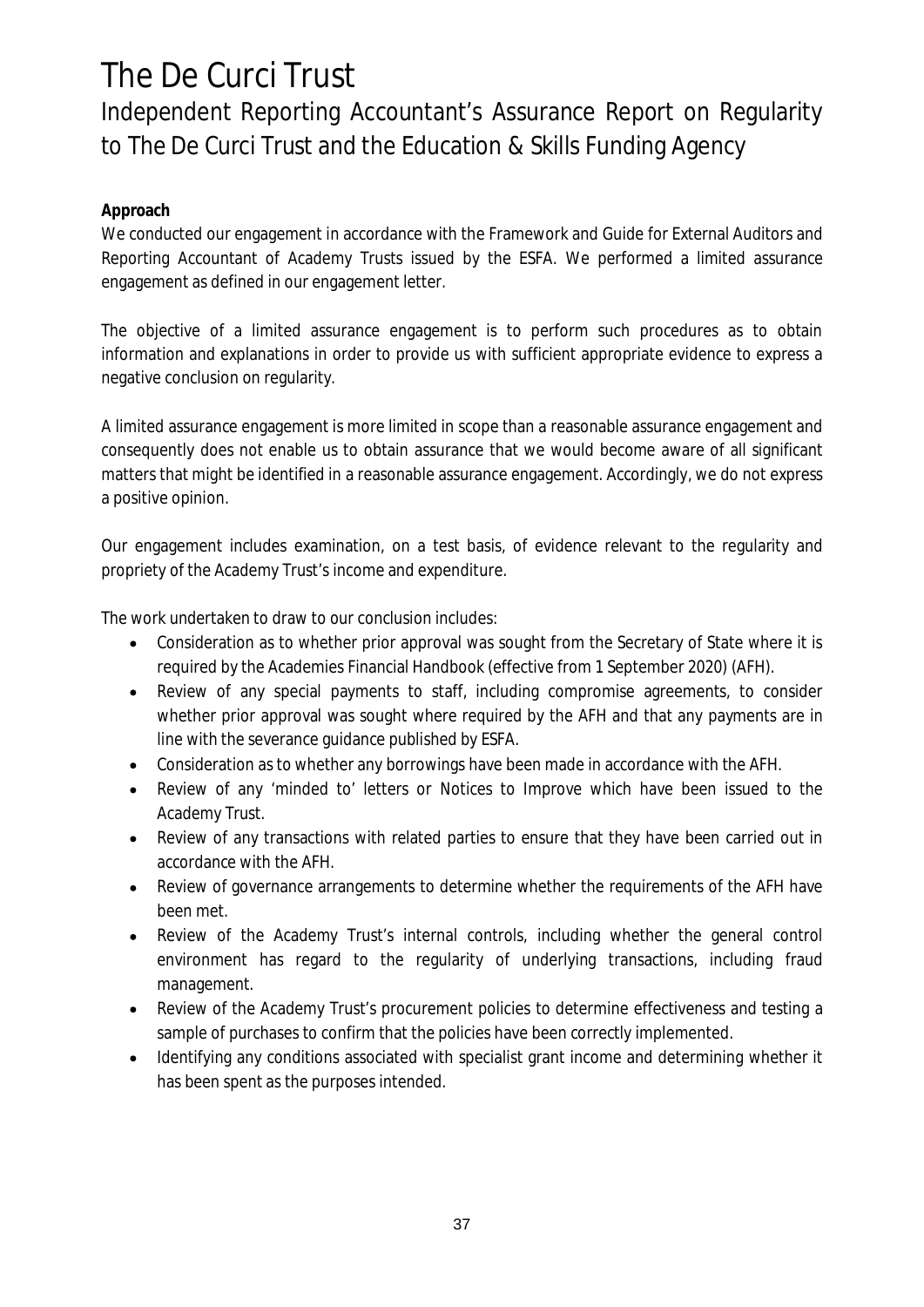Independent Reporting Accountant's Assurance Report on Regularity to The De Curci Trust and the Education & Skills Funding Agency

**Conclusion**

In the course of our work, nothing has come to our attention which suggests that in all material respects the expenditure disbursed and income received during the period 1 September 2020 to 31 August 2021 has not been applied to purposes intended by Parliament and the financial transactions do not conform to the authorities which govern them.

David Brookes<br>David Brookes (Dec 14, 2021 14:27 GMT)

D Brookes FCA Reporting Accountant Hopper Williams & Bell Limited Chartered Accountants Highland House, Mayflower Close, Chandlers Ford, Eastleigh SO53 4AR

Date ………………………………………………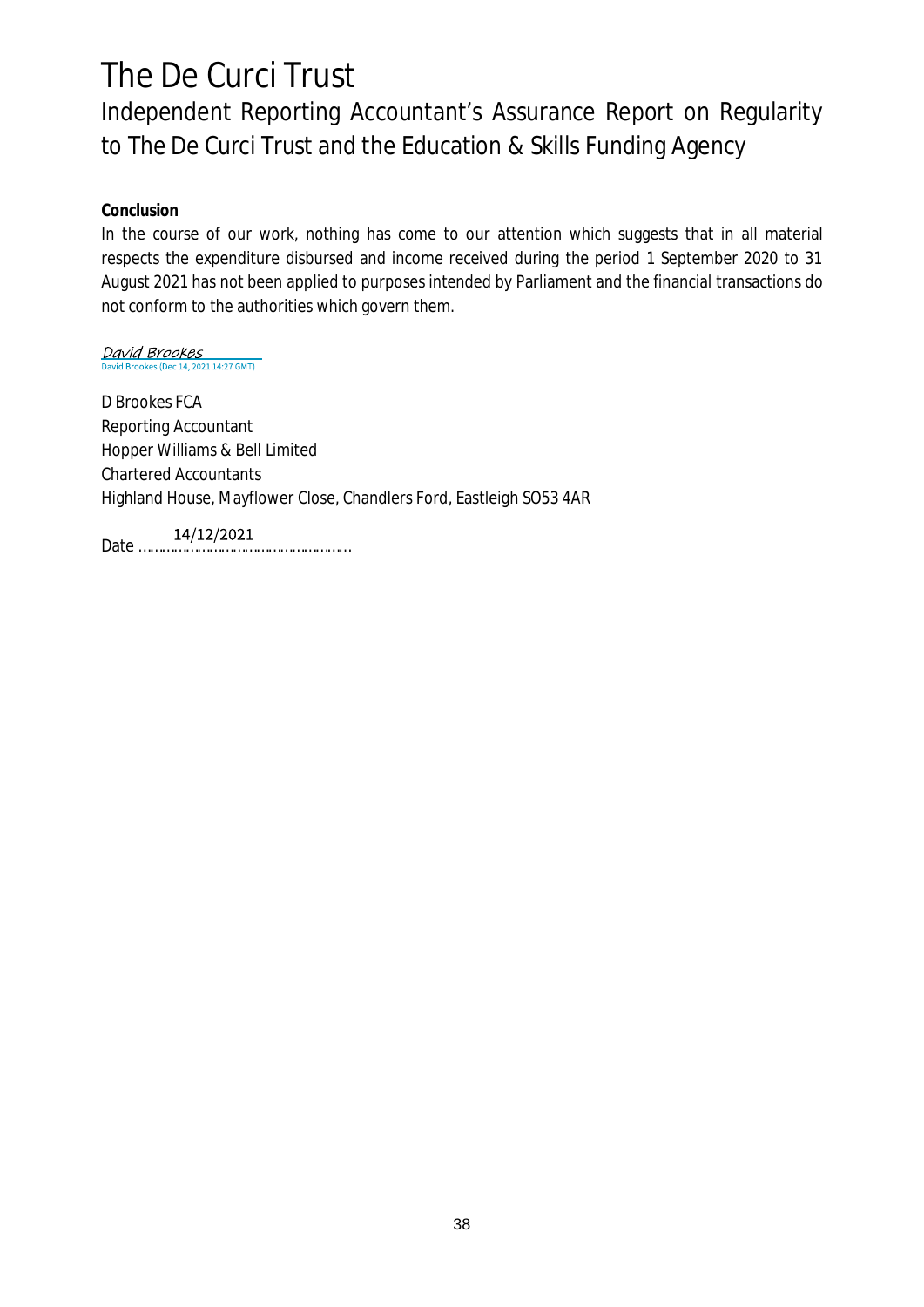## **Statement of Financial Activities for the year ended 31 August 2021 (including Income and Expenditure Account)**

|                                    |                | Un-                      | Restricted               | Restricted     | Restricted                              |            |            |
|------------------------------------|----------------|--------------------------|--------------------------|----------------|-----------------------------------------|------------|------------|
|                                    |                | restricted               | General                  | Pension        | <b>Fixed Asset</b>                      | 2020/21    | 2019/20    |
|                                    | <b>Note</b>    | funds                    | Funds                    | Funds          | Funds                                   | Total      | Total      |
|                                    |                | £                        | £                        | £              | £                                       | £          | £          |
| Income and endowments from:        |                |                          |                          |                |                                         |            |            |
| Donations and capital grants       | $\overline{2}$ | $\overline{\phantom{a}}$ | 11,175                   | $\blacksquare$ | 298,907                                 | 310,082    | 2,017,813  |
| Charitable activities:             |                |                          |                          |                |                                         |            |            |
| Funding for the academy            |                |                          |                          |                |                                         |            |            |
| trust's educational operations     | 3              |                          | 9,308,389                |                |                                         | 9,308,389  | 8,676,740  |
| Other trading activities           | 4              | 11,308                   |                          |                |                                         | 11,308     | 13,441     |
|                                    | 5              | 171                      |                          |                |                                         |            |            |
| Investments                        |                |                          |                          |                |                                         | 171        | 1,471      |
| Total                              |                | 11,479                   | 9,319,564                |                | 298,907                                 | 9,629,950  | 10,709,465 |
|                                    |                |                          |                          |                |                                         |            |            |
| Expenditure on:                    |                |                          |                          |                |                                         |            |            |
| Charitable activities:             |                |                          |                          |                |                                         |            |            |
| Academy trust educational          |                |                          |                          |                |                                         |            |            |
| operations                         | 7              |                          | 9,014,462                | 492,000        | 2,655,435                               | 12,161,897 | 9,865,883  |
|                                    |                |                          |                          |                |                                         |            |            |
| Net income / (expenditure)         |                | 11,479                   | 305,102                  |                | $(492,000)$ $(2,356,528)$ $(2,531,947)$ |            | 843,582    |
|                                    |                |                          |                          |                |                                         |            |            |
| Transfers between funds            | 17             | (29, 774)                | (429, 803)               |                | 459,577                                 |            |            |
|                                    |                |                          |                          |                |                                         |            |            |
| Other recognised gains / (losses): |                |                          |                          |                |                                         |            |            |
| Actuarial gains / (losses) on      |                |                          |                          |                |                                         |            |            |
| defined benefit pension schemes    | 27             |                          | $\overline{\phantom{a}}$ | 118,000        | $\blacksquare$                          | 118,000    | (325,000)  |
|                                    |                |                          |                          |                |                                         |            |            |
| Net movement in funds              |                | (18, 295)                | (124, 701)               |                | $(374,000)$ $(1,896,951)$ $(2,413,947)$ |            | 518,582    |
|                                    |                |                          |                          |                |                                         |            |            |
| Reconciliation of funds            |                |                          |                          |                |                                         |            |            |
| Total funds brought forward        |                | 883,071                  | 178,706                  | (2,723,000)    | 11,863,980                              | 10,202,757 | 9,684,175  |
| Total funds carried forward        |                | 864,776                  | 54,005                   | (3,097,000)    | 9,967,029                               | 7,788,810  | 10,202,757 |

The notes on pages 42 to 66 form part of these financial statements.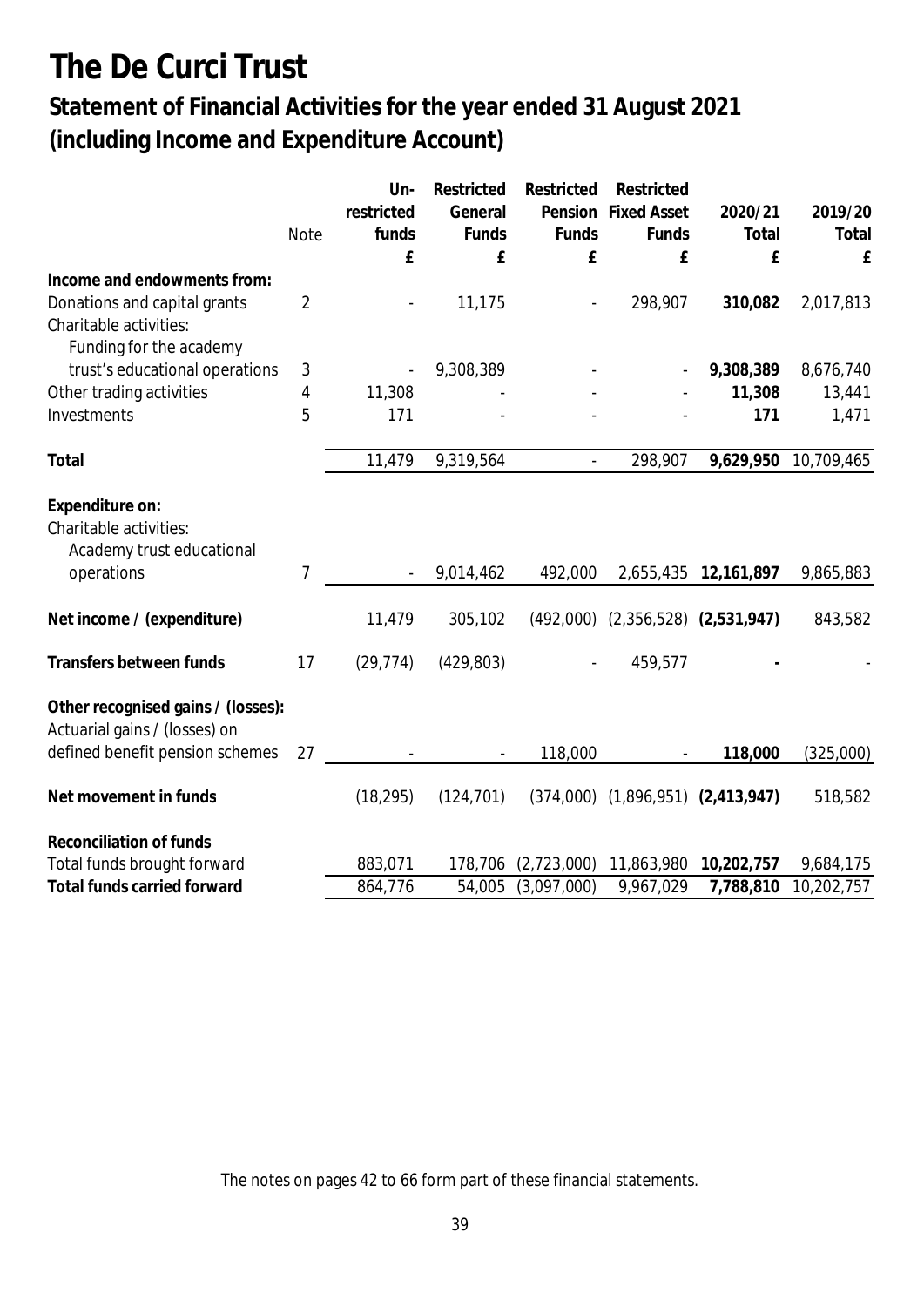## **The De Curci Trust Balance Sheet as at 31 August 2021**

**Company Number 10646541**

|                                                | <b>Note</b> | 2021        | 2021        | 2020        | 2020        |
|------------------------------------------------|-------------|-------------|-------------|-------------|-------------|
| <b>Fixed assets</b>                            |             | £           | £           | £           | £           |
| Tangible assets                                | 12          |             | 9,548,105   |             | 9,542,094   |
|                                                |             |             |             |             |             |
| Current assets                                 |             |             |             |             |             |
| Stock                                          | 13          | 2,567       |             | 3,140       |             |
| <b>Debtors</b>                                 | 14          | 627,705     |             | 2,826,475   |             |
| Cash at bank and in hand                       |             | 1,693,343   |             | 1,276,607   |             |
|                                                |             | 2,323,615   |             | 4,106,222   |             |
| Liabilities                                    |             |             |             |             |             |
| Creditors: Amounts falling due within one year | 15          | (977, 904)  |             | (722, 559)  |             |
| Net current assets                             |             |             | 1,345,711   |             | 3,383,663   |
|                                                |             |             |             |             |             |
| Total assets less current liabilities          |             |             | 10,893,816  |             | 12,925,757  |
| Creditors:                                     |             |             |             |             |             |
| Amounts falling due after more than one year   | 16          |             | (8,006)     |             |             |
| Net assets excluding pension liability         |             |             | 10,885,810  |             | 12,925,757  |
| Defined benefit pension scheme liability       | 27          |             | (3,097,000) |             | (2,723,000) |
| Total net assets                               |             |             | 7,788,810   |             | 10,202,757  |
|                                                |             |             |             |             |             |
| Funds of the academy trust:                    |             |             |             |             |             |
| <b>Restricted funds</b>                        |             |             |             |             |             |
| Fixed asset fund                               | 17          | 9,967,029   |             | 11,863,980  |             |
| Restricted income fund                         | 17          | 54,005      |             | 178,706     |             |
| Pension reserve                                | 17          | (3,097,000) |             | (2,723,000) |             |
| <b>Total restricted funds</b>                  |             |             | 6,924,034   |             | 9,319,686   |
| Unrestricted income funds                      | 17          |             | 864,776     |             | 883,071     |
| <b>Total funds</b>                             |             |             | 7,788,810   |             | 10,202,757  |

The financial statements on pages 39 to 66 were approved by the trustees and authorised for issue on 6 December 2021 and are signed on their behalf by:

<u>Susan Hamilton</u> Hamilton (Dec 14, 2021 10:12 GMT)

**S Hamilton** Chair of Trustees

The notes on pages 42 to 66 form part of these financial statements.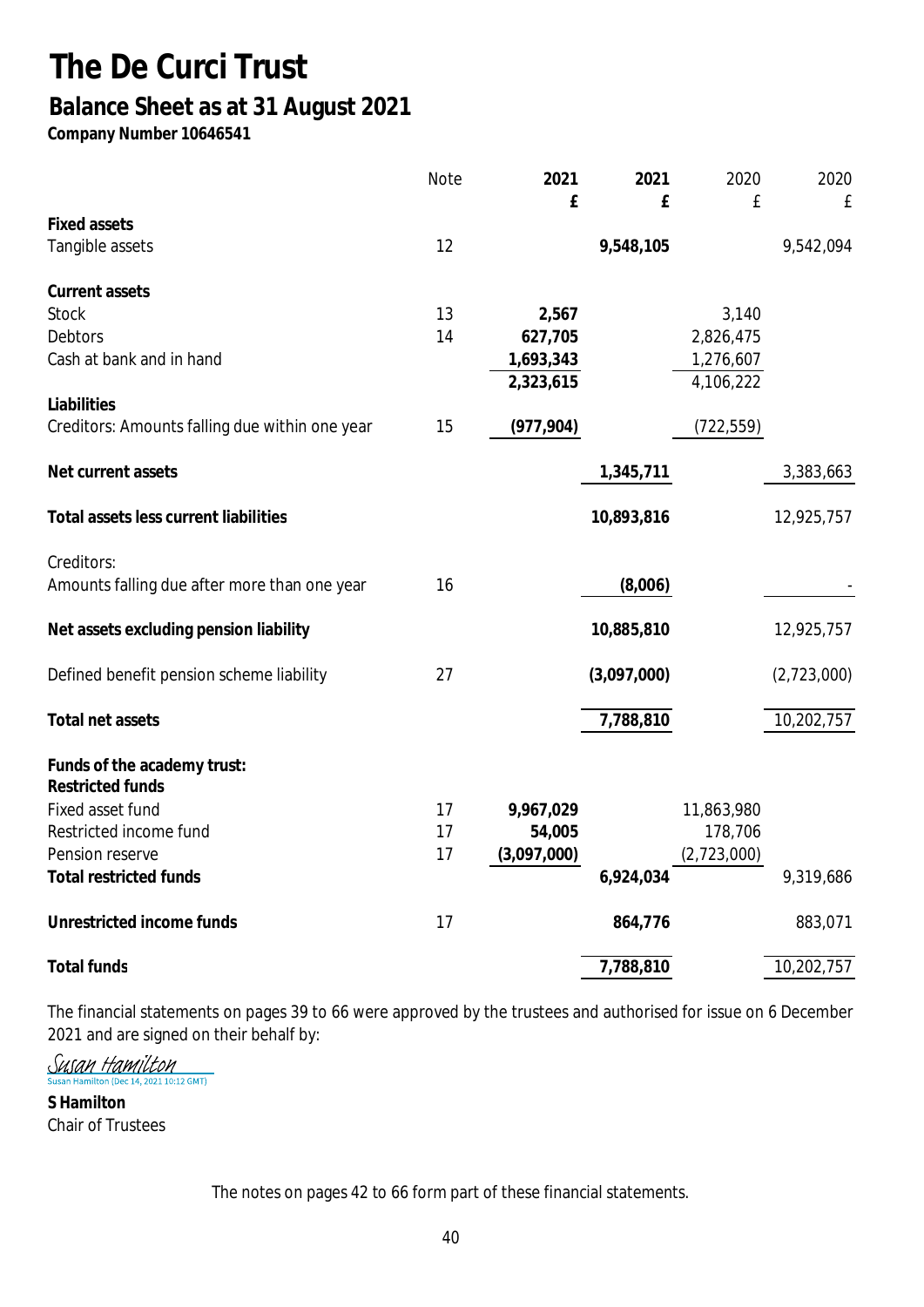## **The De Curci Trust Statement of Cash Flows for the year ended 31 August 2021**

|                                                             | <b>Note</b> | 2021<br>£ | 2020<br>£   |
|-------------------------------------------------------------|-------------|-----------|-------------|
| Cash flows from operating activities                        |             |           |             |
| Net cash provided by (used in) operating activities         | 21          | 240,361   | (2,557,145) |
| Cash flows from financing activities                        | 22          | 8,006     |             |
| Cash flows from investing activities                        | 23          | 168,369   | 1,944,547   |
| Change in cash and cash equivalents in the reporting period |             | 416,736   | (612, 598)  |
| Cash and cash equivalents at 1 September 2020               |             | 1,276,607 | 1,889,205   |
| Cash and cash equivalents at 31 August 2021                 | 24          | 1,693,343 | 1,276,607   |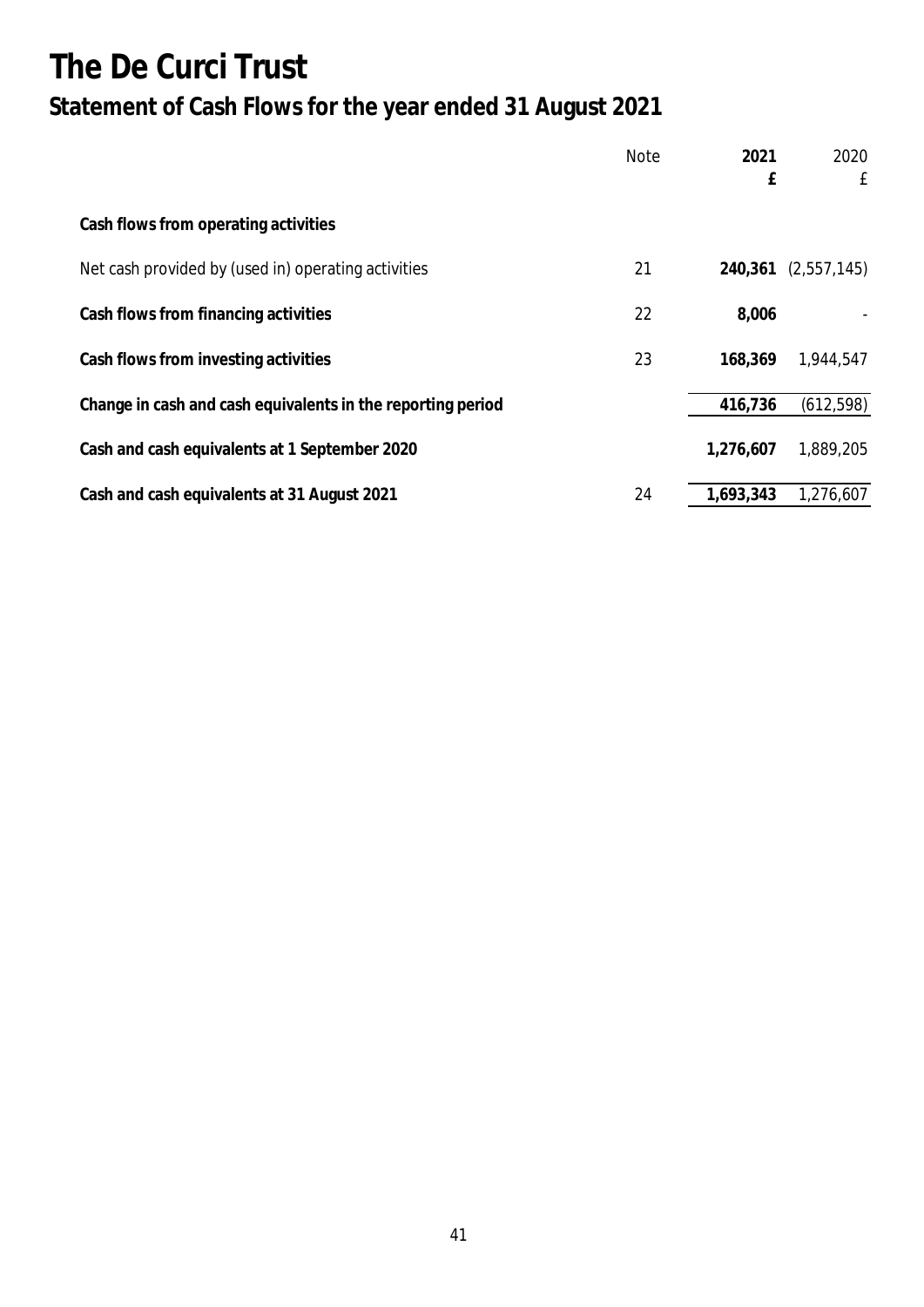### **1 Accounting policies**

A summary of the principal accounting policies adopted (which have been applied consistently, except where noted), judgements and key sources of estimation uncertainty, is set out below.

### **Basis of Preparation**

The financial statements of the Academy Trust, which is a public benefit entity under FRS 102, have been prepared under the historical cost convention in accordance with the Financial Reporting Standard Applicable in the UK and Republic of Ireland (FRS 102), the Accounting and Reporting by Charities: Statement of Recommended Practice applicable to charities preparing their accounts in accordance with the Financial Reporting Standard applicable in the UK and Republic of Ireland (FRS 102) (Charities SORP (FRS 102)), the Academies Accounts Direction 2020 to 2021 issued by ESFA, the Charities Act 2011 and the Companies Act 2006.

### **Going Concern**

The trustees assess whether the use of going concern is appropriate i.e. whether there are any material uncertainties related to events or conditions that may cast significant doubt on the ability of the company to continue as a going concern. The trustees make this assessment in respect of a period of at least one year from the date of authorisation for issue of the financial statements and have concluded that the Academy Trust has adequate resources to continue in operational existence for the foreseeable future and there are no material uncertainties about the Academy Trust's ability to continue as a going concern, thus they continue to adopt the going concern basis of accounting in preparing the financial statements.

**Income**

All incoming resources are recognised when the Academy Trust has entitlement to the funds, the receipt is probable and the amount can be measured reliably.

• **Donations**

Donations are recognised on a receivable basis (where there are no performance-related conditions) where the receipt is probable and the amount can be reliably measured.

• **Grants**

Grants are included in the Statement of Financial Activities on a receivable basis. The balance of income received for specific purposes but not expended during the period is shown in the relevant funds on the balance sheet. Where income is received in advance of meeting any performance-related conditions there is not unconditional entitlement to the income and its recognition is deferred and included in creditors as deferred income until the performance-related conditions are met. Where entitlement occurs before income is received, the income is accrued.

General Annual Grant is recognised in full in the Statement of Financial Activities in the year for which it is receivable and any abatement in respect of the period is deducted from income and recognised as a liability.

Capital grants are recognised in full when there is an unconditional entitlement to the grant. Unspent amounts of capital grants are reflected in the balance sheet in the restricted fixed asset fund. Capital grants are recognised when there is entitlement and are not deferred over the life of the asset on which they are expended.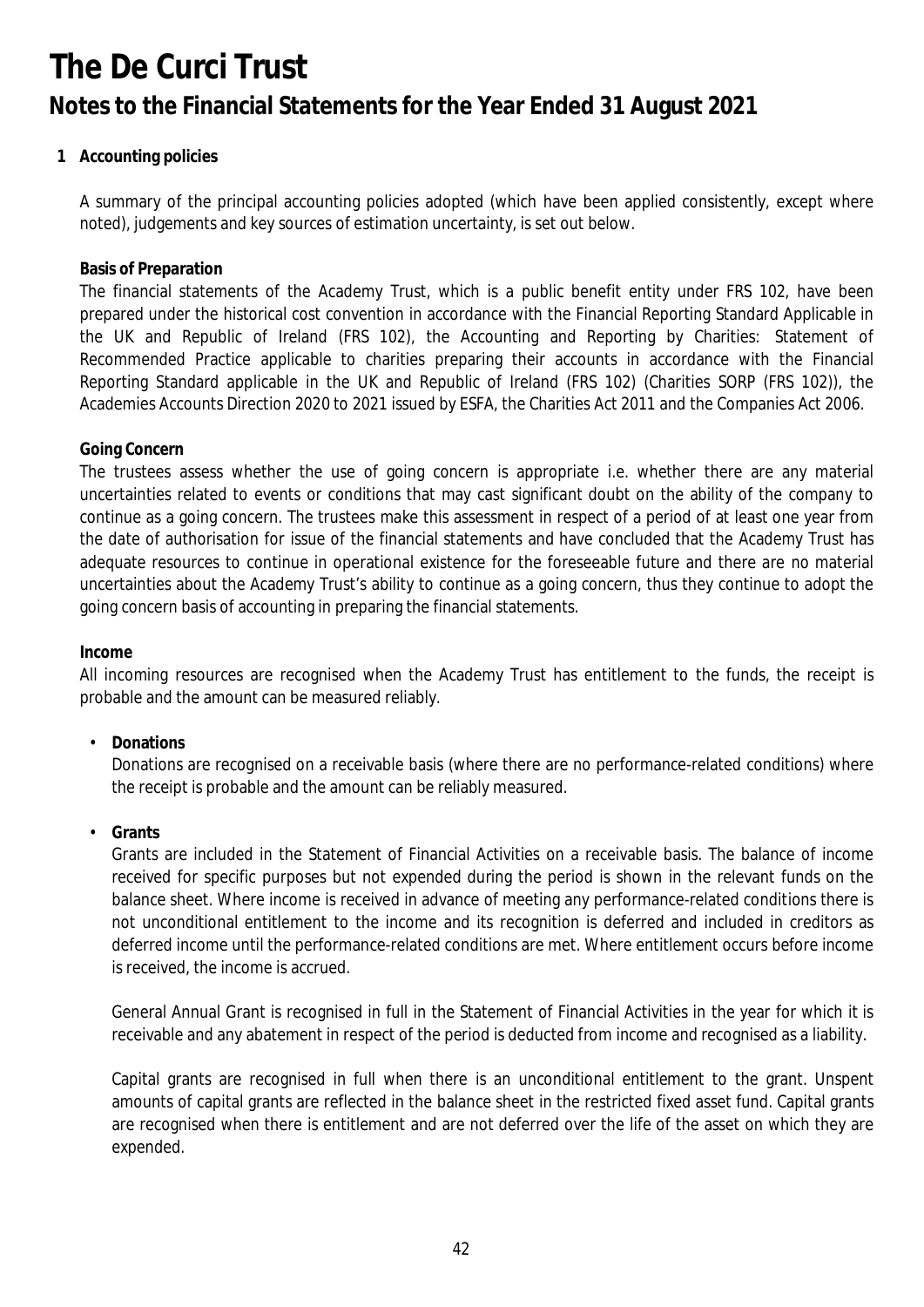**Income (continued)**

- **Government Grants** The following government grants have been received during the year:
- **Other Income**

Other income, including the hire of facilities, is recognised in the period it is receivable and to the extent the Academy Trust has provided the goods or services.

• **Donated goods, facilities and services**

Goods donated for resale are included at fair value, being the expected proceeds from sale less the expected costs of sale. If it is practical to assess the fair value at receipt, it is recognised in stock and 'Income from other trading activities'. Upon sale, the value of the stock is charged against 'Income from other trading activities' and the proceeds are recognised as 'Income from other trading activities'. Where it is impractical to fair value the items due to the volume of low value items they are not recognised in the financial statements until they are sold. This income is recognised within 'Income from other trading activities'.

• **Donated fixed assets (excluding Transfers on conversion/into the Academy Trust)**

Where the donated good is a fixed asset, it is measured at fair value, unless it is impractical to measure this reliably, in which case the cost of the item to the donor should be used. The gain is recognised as income from donations and a corresponding amount is included in the appropriate fixed asset category and depreciated over the useful economic life in accordance with the Academy Trust's accounting policies.

### **Expenditure**

Expenditure is recognised once there is a legal or constructive obligation to transfer economic benefit to a third party, it is probable that a transfer of economic benefits will be required in settlement and the amount of the obligation can be measured reliably. Expenditure is classified by activity. The costs of each activity are made up of the total of direct costs and shared costs, including support costs involved in undertaking each activity. Direct costs attributable to a single activity are allocated directly to that activity. Shared costs which contribute to more than one activity and support costs which are not attributable to a single activity are apportioned between those activities on a basis consistent with the use of resources. Central staff costs are allocated on the basis of time spent, and depreciation charges allocated on the portion of the asset's use.

• **Charitable Activities**

These are costs incurred on the Academy Trust's educational operations, including support costs and costs relating to the governance of the Academy Trust apportioned to charitable activities.

All resources expended are inclusive of irrecoverable VAT.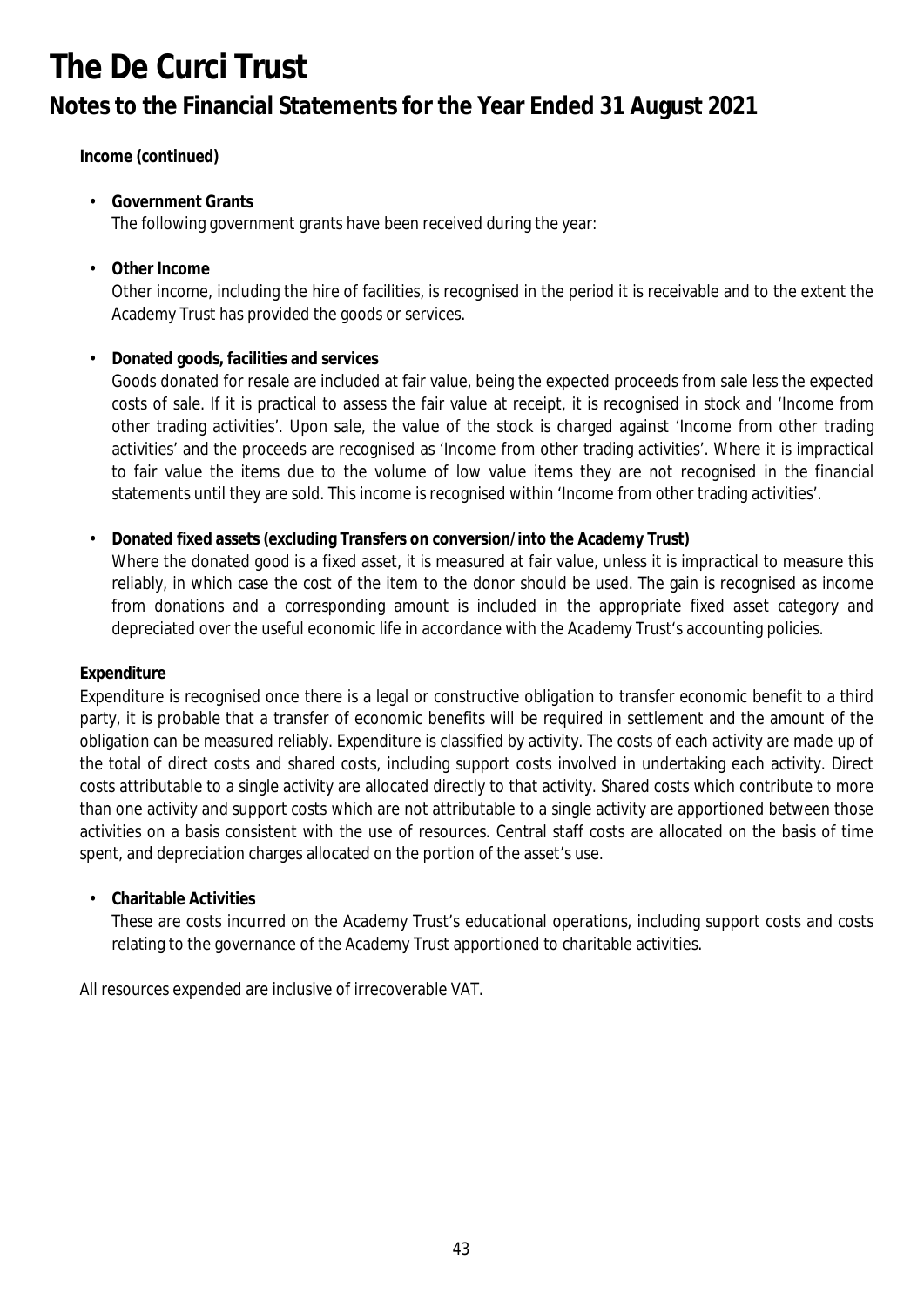### **Tangible Fixed Assets**

Assets costing £3,000 or more are capitalised as tangible fixed assets and are carried at cost, net of depreciation and any provision for impairment.

Where tangible fixed assets have been acquired with the aid of specific grants, either from the government or from the private sector, they are included in the Balance Sheet at cost and depreciated over their expected useful economic life. Where there are specific conditions attached to the funding requiring the continued use of the asset, the related grants are credited to a restricted fixed asset fund in the Statement of Financial Activities and carried forward in the Balance Sheet. Depreciation on the relevant assets is charged directly to the restricted fixed asset fund in the Statement of Financial Activities.

Depreciation is provided on all tangible fixed assets other than land and assets under construction, at rates calculated to write off the cost of each asset on a straight-line basis over its expected useful life, as follows:

| Leasehold Land and Buildings | 125 years straight line on buildings; not provided on land |
|------------------------------|------------------------------------------------------------|
| Furniture and Equipment      | 3 years straight line                                      |
| Computer Equipment           | 3 years straight line                                      |
| Motor Vehicles               | 10 years straight line                                     |

Long leasehold land has not been depreciated as it is similar to freehold land, which does not require depreciation.

Where the Academy Trust can identify the value of major components of freehold or leasehold buildings based upon additions following conversion to academy status, the Academy Trust reviews whether one or more such components have significantly different patterns of consumption of economic benefits. In such cases, the Academy Trust allocates the cost of the asset to its major components and depreciates each component separately over its useful life.

A review for impairment of a fixed asset is carried out if events or changes in circumstances indicate that the carrying value of any fixed asset may not be recoverable. Shortfalls between the carrying value of fixed assets and their recoverable amounts are recognised as impairments. Impairment losses are recognised in the Statement of Financial Activities.

### **Liabilities**

Liabilities are recognised when there is an obligation at the balance sheet date as a result of a past event, it is probable that a transfer of economic benefit will be required in settlement, and the amount of the settlement can be estimated reliably. Liabilities are recognised at the amount that the Academy Trust anticipates it will pay to settle the debt or the amount it has received as advanced payments for the goods or services it must provide.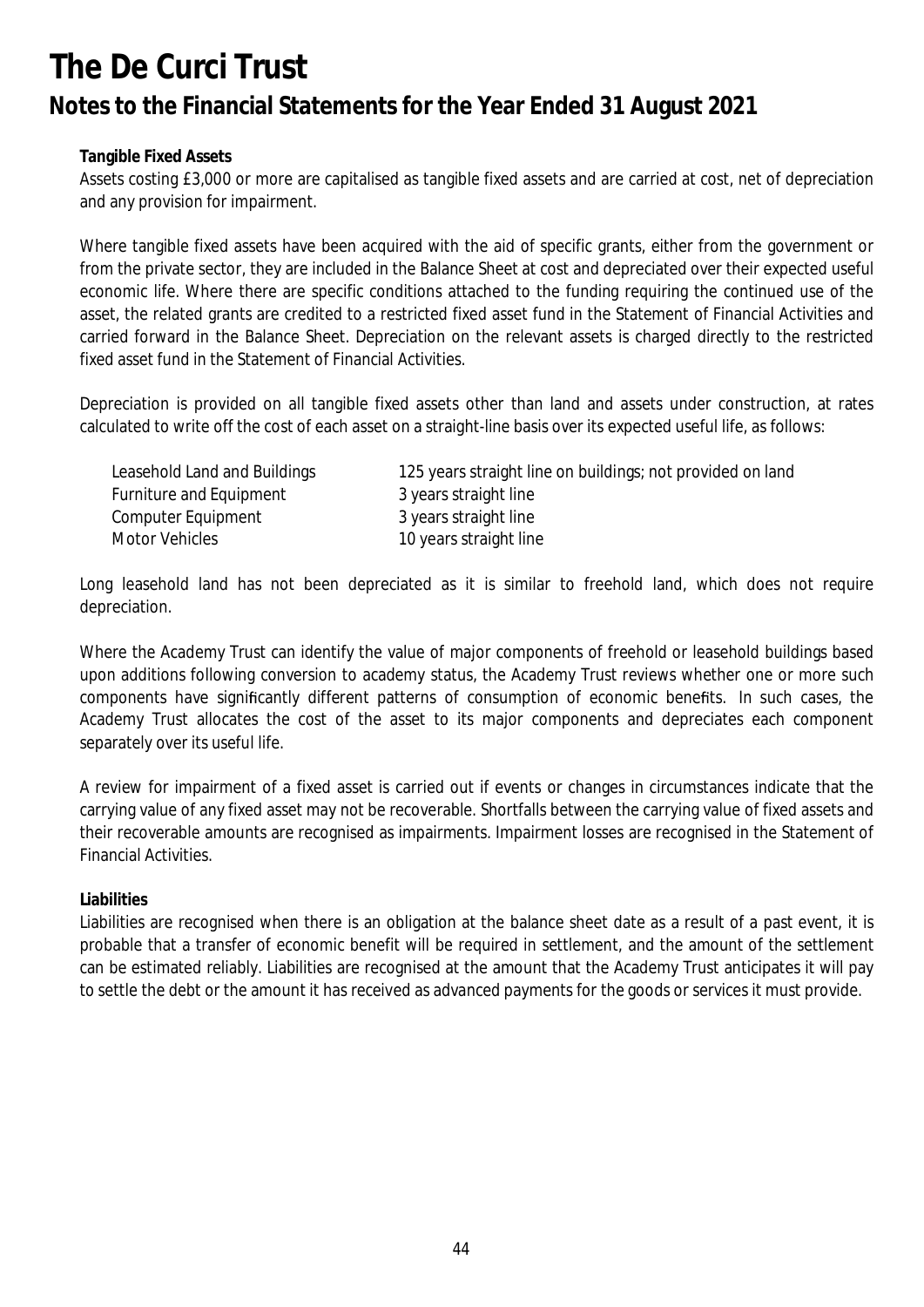### **Provisions**

Provisions are recognised when the Academy Trust has an obligation at the reporting date as a result of a past event which it is probable will result in the transfer of economic benefits and the obligation can be estimated reliably.

Provisions are measured at the best estimate of the amounts required to settle the obligation. Where the effect of the time value of money is material, the provision is based on the present value of those amounts, discounted at the pre-tax discount rate that reflects the risks specific to the liability. The unwinding of the discount is recognised within interest payable and similar charges.

### **Leased Assets**

Rentals under operating leases are charged on a straight line basis over the lease term.

### **Financial Instruments**

The Academy Trust only holds basic financial instruments as defined in FRS 102. The financial assets and financial liabilities of the Academy Trust and their measurement basis are as follows:

### *Financial assets*

Trade and other debtors are basic financial instruments and are debt instruments measured at amortised cost. Prepayments are not financial instruments.

### *Cash at bank*

Cash at bank is classified as a basic financial instrument and is measured at face value. An investment is treated as a cash equivalent when it has a short maturity of three months or less from the date of acquisition.

#### *Financial liabilities*

Trade creditors, accruals and other creditors are financial instruments, and are measured at amortised cost. Taxation and social security are not included in the financial instruments disclosure definition. Deferred income is not deemed to be a financial liability, as the cash settlement has already taken place and there is an obligation to deliver services rather than cash or another financial instrument.

#### **Stock**

Unsold uniforms and catering stocks are valued at the lower of cost or net realisable value.

### **Taxation**

The Academy Trust is considered to pass the tests set out in Paragraph 1 Schedule 6 of the Finance Act 2010 and therefore it meets the definition of a charitable company for UK corporation tax purposes.

Accordingly, the Academy Trust is potentially exempt from taxation in respect of income or capital gains received within categories covered by part 11, chapter 3 of the Corporation Tax Act 2010 or Section 256 of the Taxation of Chargeable Gains Act 1992, to the extent that such income or gains are applied exclusively to charitable purposes.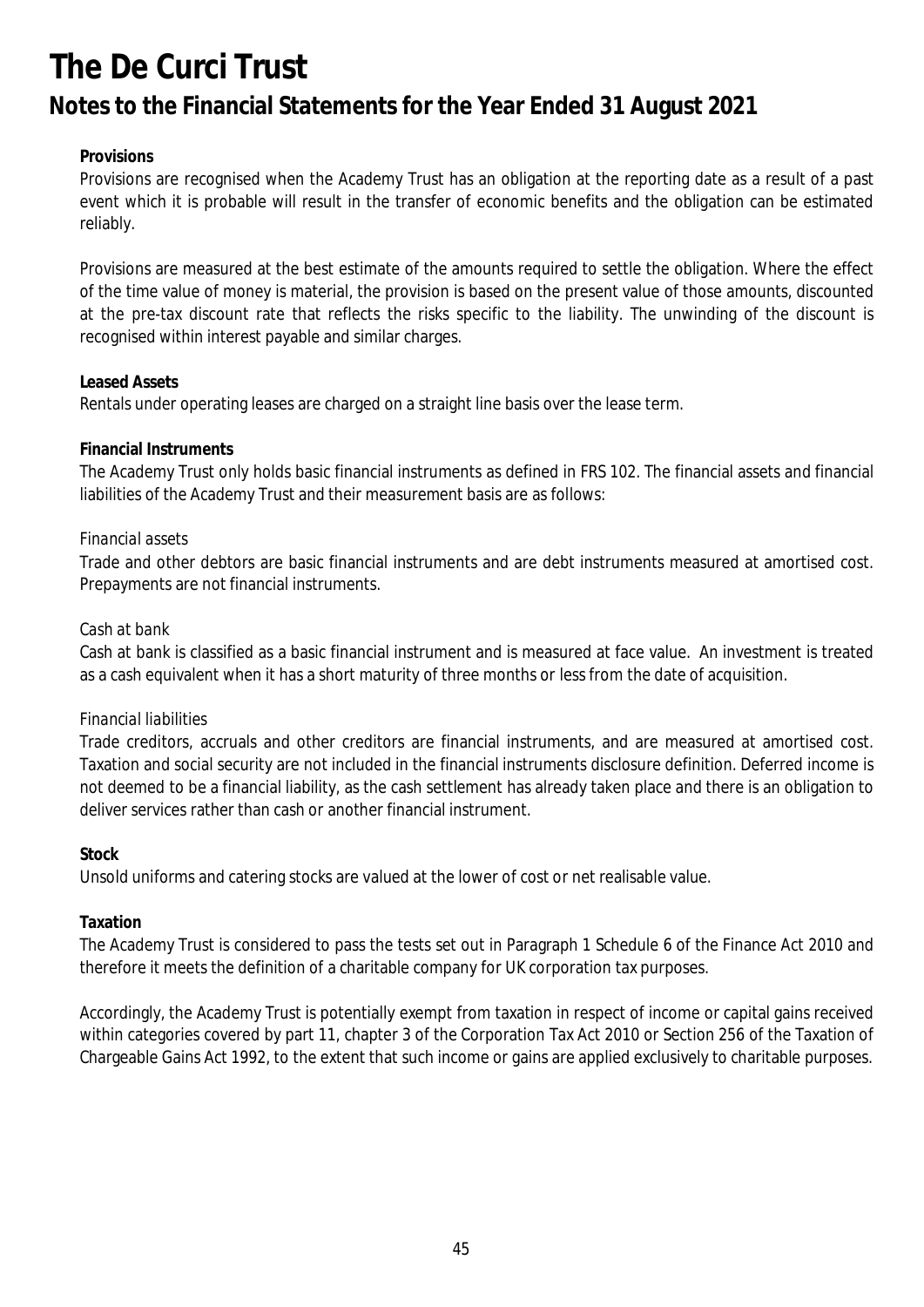### **Pensions Benefits**

Retirement benefits to employees of the Academy Trust are provided by the Teachers' Pension Scheme ('TPS') and the Local Government Pension Scheme ('LGPS'). These are defined benefit schemes.

The TPS is an unfunded scheme and contributions are calculated to spread the cost of pensions over employees' working lives with the academy trust in such a way that the pension cost is a substantially level percentage of current and future pensionable payroll. The contributions are determined by the Government Actuary based on quadrennial valuations using a prospective unit credit method. TPS is an unfunded multi-employer scheme with no underlying assets to assign between employers. Consequently, the TPS is treated as a defined contribution scheme for accounting purposes and the contributions recognised in the period to which they relate.

The LGPS is a funded multi-employer scheme and the assets are held separately from those of the academy trust in separate trustee administered funds. Pension scheme assets are measured at fair value and liabilities are measured on an actuarial basis using the projected unit credit method and discounted at a rate equivalent to the current rate of return on a high quality corporate bond of equivalent term and currency to the liabilities. The actuarial valuations are obtained at least triennially and are updated at each balance sheet date. The amounts charged to net income/(expenditure) are the current service costs and the costs of scheme introductions, benefit changes, settlements and curtailments. They are included as part of staff costs as incurred. Net interest on the net defined benefit liability/asset is also recognised in the Statement of Financial Activities and comprises the interest cost on the defined benefit obligation and interest income on the scheme assets, calculated by multiplying the fair value of the scheme assets at the beginning of the period by the rate used to discount the benefit obligations. The difference between the interest income on the scheme assets and the actual return on the scheme assets is recognised in other recognised gains and losses.

Actuarial gains and losses are recognised immediately in other recognised gains and losses.

### **Fund Accounting**

Unrestricted income funds represent those resources which may be used towards meeting any of the charitable objects of the Academy Trust at the discretion of the trustees.

Restricted fixed asset funds are resources which are to be applied to specific capital purposes imposed by funders where the asset acquired or created is held for a specific purpose.

Restricted general funds comprise all other restricted funds received with restrictions imposed by the funder/donor and include grants from the Department for Education Group.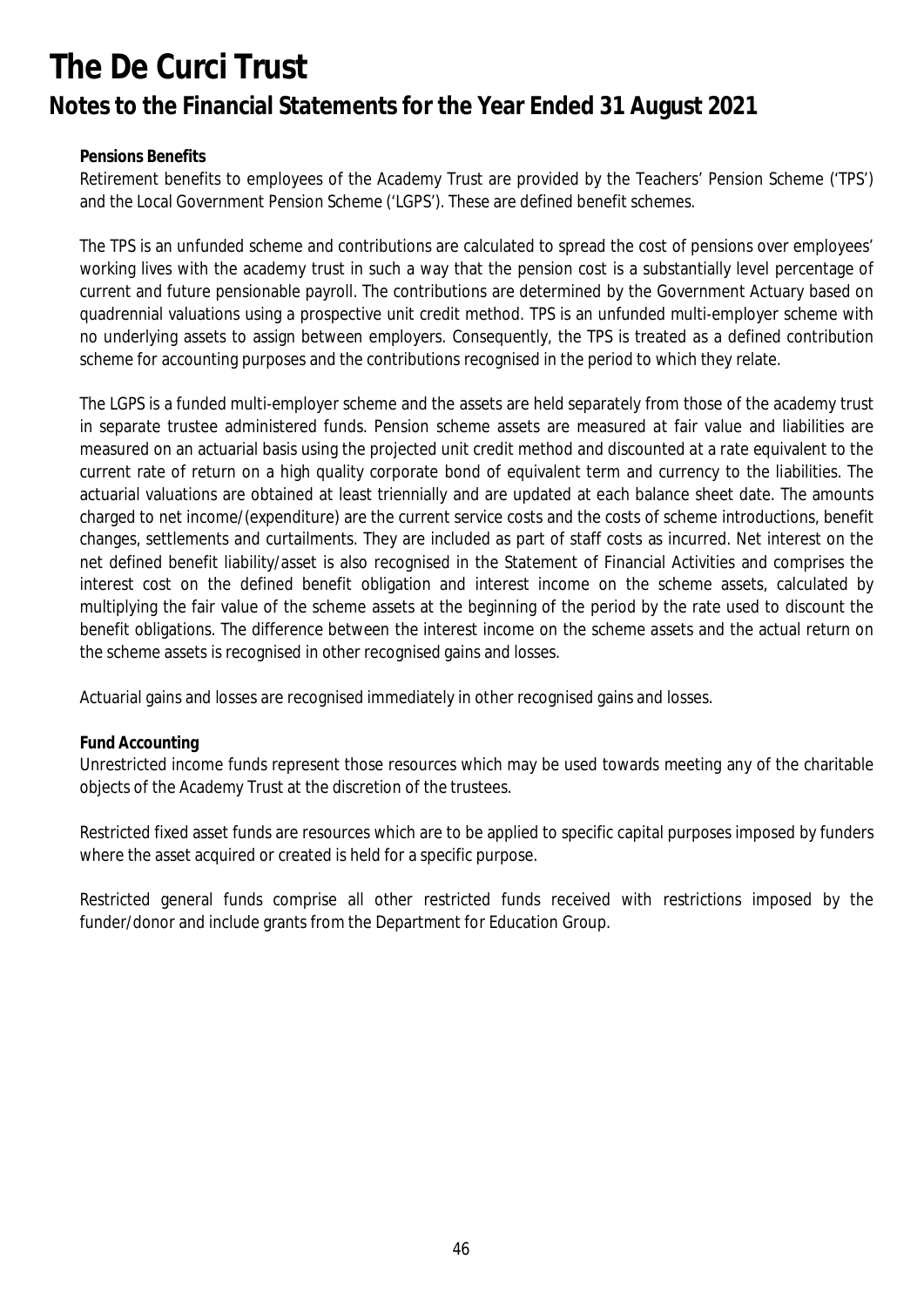## **Notes to the Financial Statements for the Year Ended 31 August 2021**

### **Critical accounting estimates and areas of judgement**

Estimates and judgements are continually evaluated and are based on historical experience and other factors, including expectations of future events that are believed to be reasonable under the circumstances.

### *Critical accounting estimates and assumptions*

The Academy Trust makes estimates and assumptions concerning the future. The resulting accounting estimates and assumptions will, by definition, seldom equal the related actual results. The estimates and assumptions that have a significant risk of causing a material adjustment to the carrying amounts of assets and liabilities within the next financial year are discussed below.

The present value of the Local Government Pension Scheme defined benefit liability depends on a number of factors that are determined on an actuarial basis using a variety of assumptions. The assumptions used in determining the net cost (income) for pensions include the discount rate. Any changes in these assumptions will impact the carrying amount of the pension liability. Furthermore, a roll forward approach which projects results from the latest full actuarial valuation performed at 31 March 2019 has been used by the actuary in valuing the pensions liability at 31 August 2021. Any differences between the figures derived from the roll forward approach and a full actuarial valuation would impact on the carrying amount of the pension liability.

The assumptions used are disclosed in note 27.

*Critical areas of judgement* There are no other critical areas of judgement.

#### **2 Donations and capital grants**

|                                        | Unrestricted<br>funds                                     | Restricted<br>funds | 2020/21<br>Total       | 2019/20<br>Total     |
|----------------------------------------|-----------------------------------------------------------|---------------------|------------------------|----------------------|
| Capital grants<br>Donated fixed assets | £<br>$\overline{\phantom{a}}$<br>$\overline{\phantom{a}}$ | 269,579<br>29,328   | f<br>269,579<br>29,328 | f<br>2,008,810<br>Ξ. |
| Other donations                        | $\overline{\phantom{a}}$                                  | 11,175<br>310,082   | 11,175<br>310,082      | 9,003<br>2,017,813   |
| <b>Total 2020</b>                      | $\overline{\phantom{a}}$                                  | 2,017,813           | 2,017,813              |                      |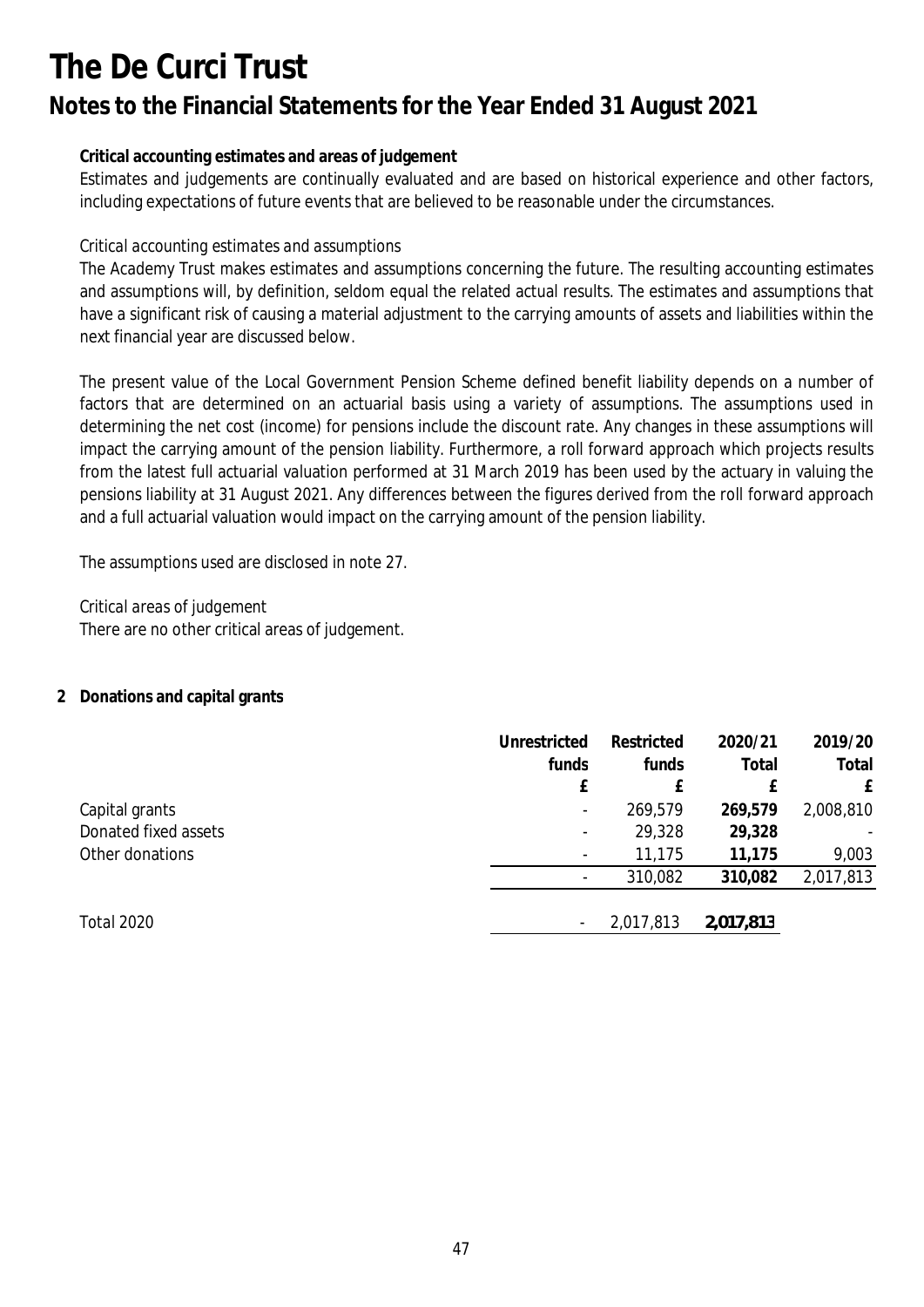### **3 Funding for the Academy Trust's educational operations**

|                                                                         | Unrestricted             | Restricted | 2020/21   | 2019/20   |
|-------------------------------------------------------------------------|--------------------------|------------|-----------|-----------|
|                                                                         | funds                    | funds      | Total     | Total     |
|                                                                         | £                        | £          | £         | £         |
| DfE / ESFA grants                                                       |                          |            |           |           |
| General Annual Grant (GAG)                                              |                          | 7,946,035  | 7,946,035 | 7,456,662 |
| Pupil Premium                                                           |                          | 318,831    | 318,831   | 282,777   |
| <b>UIFSM</b>                                                            |                          | 80,364     | 80,364    | 85,679    |
| PE and sports grant                                                     |                          | 37,420     | 37,420    | 37,171    |
| Year 7 catch up grant                                                   |                          |            |           | 13,344    |
| Teachers' pay grant                                                     |                          | 104,182    | 104,182   | 104,962   |
| Teachers' pension grant                                                 |                          | 294,387    | 294,387   | 296,588   |
| Other DfE grants                                                        |                          | 70,265     | 70,265    | 12,362    |
|                                                                         |                          | 8,851,484  | 8,851,484 | 8,289,545 |
|                                                                         |                          |            |           |           |
| Other government grants<br>Local authority grants                       | $\overline{\phantom{a}}$ | 187,059    | 187,059   | 177,348   |
|                                                                         |                          |            |           |           |
| COVID-19 additional funding (DfE/ESFA)                                  |                          |            |           |           |
| Catch-up premium                                                        |                          | 134,880    | 134,880   |           |
|                                                                         |                          |            |           |           |
| COVID-19 additional funding (non-DfE/ESFA)<br>Other Coronavirus funding |                          | 52,356     | 52,356    |           |
|                                                                         |                          |            |           |           |
| Other income from the Academy Trust's educational operations            |                          |            |           |           |
| Trip income                                                             |                          | 293        | 293       | 88,114    |
| Other income                                                            |                          | 82,317     | 82,317    | 121,733   |
|                                                                         |                          | 82,610     | 82,610    | 209,847   |
|                                                                         |                          |            |           |           |
|                                                                         |                          | 9,308,389  | 9,308,389 | 8,676,740 |
| Total 2020                                                              |                          | 8,676,740  | 8,676,740 |           |

Following the reclassification of some grants received from the Department for Education and the ESFA in the Academies Accounts Direction 2020/21, the Academy Trust's funding for UIFSM, PE and sports grant, Year 7 catch up grant, Teachers' pay grant, and Teachers' pension grant are no longer reported under the Other DfE grants heading, but as separate lines under the DfE/ESFA grants heading. The prior year numbers have been reclassified.

The Academy Trust received £134,880 of funding for catch-up premium and costs incurred in respect of this funding also totalled £134,880.

The Academy Trust received other Coronavirus funding in respect of emergency support and mass testing.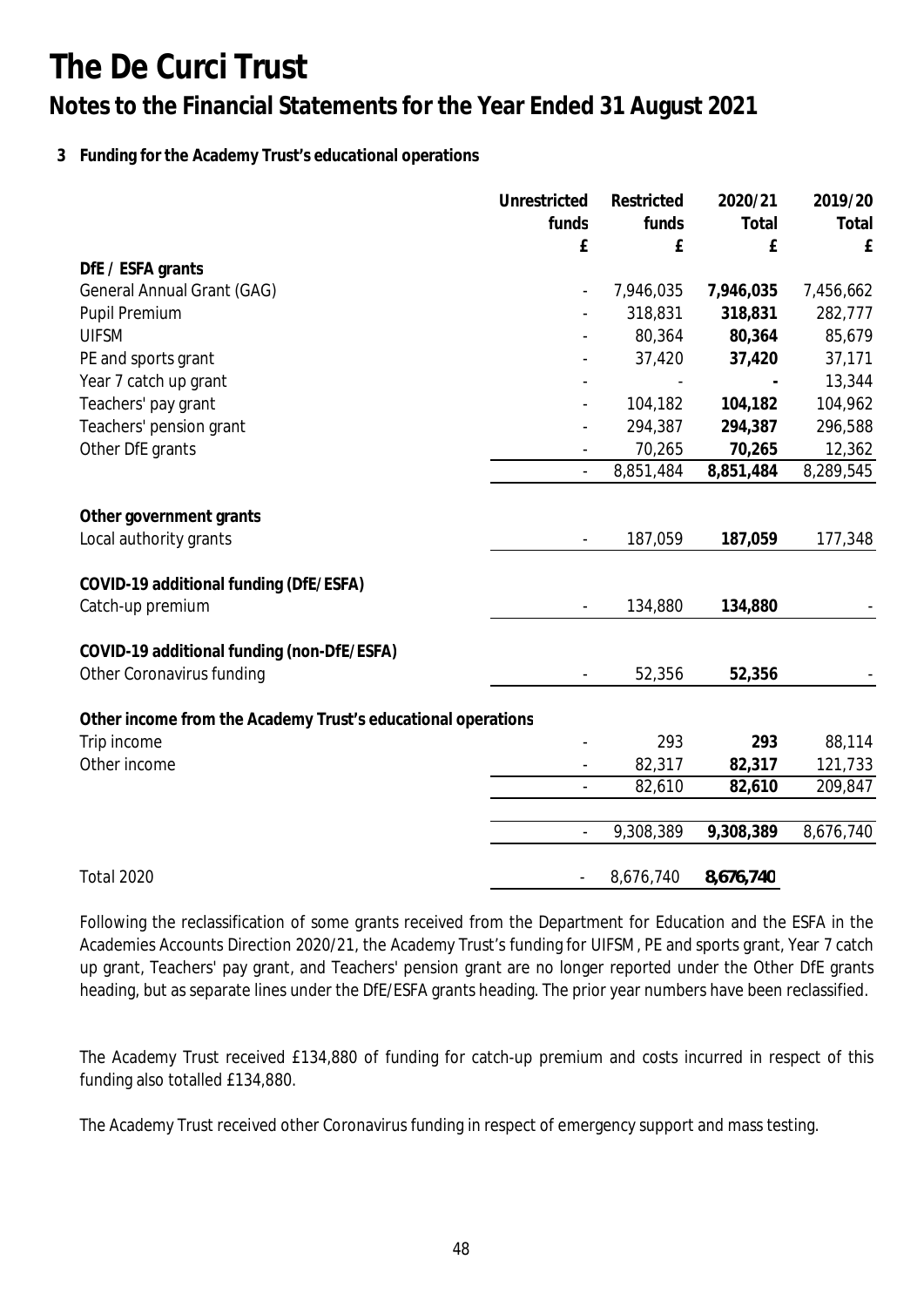## **4 Other trading activities**

|                     | Unrestricted | Restricted               | 2020/21 | 2019/20 |
|---------------------|--------------|--------------------------|---------|---------|
|                     | funds        | funds                    | Total   | Total   |
|                     | £            | £                        | £       | £       |
| Hire of facilities  | 11,308       | $\overline{\phantom{a}}$ | 11,308  | 13,441  |
| <b>Total 2020</b>   | 13,441       | $\overline{\phantom{a}}$ | 13,441  |         |
|                     |              |                          |         |         |
| 5 Investment income |              |                          |         |         |
|                     | Unrestricted | Restricted               | 2020/21 | 2019/20 |
|                     | funds        | funds                    | Total   | Total   |
|                     | £            | £                        | £       | £       |
| Short term deposits | 171          | $\overline{\phantom{a}}$ | 171     | 1,471   |
| <b>Total 2020</b>   | 1,471        | $\overline{\phantom{a}}$ | 1,471   |         |
|                     |              |                          |         |         |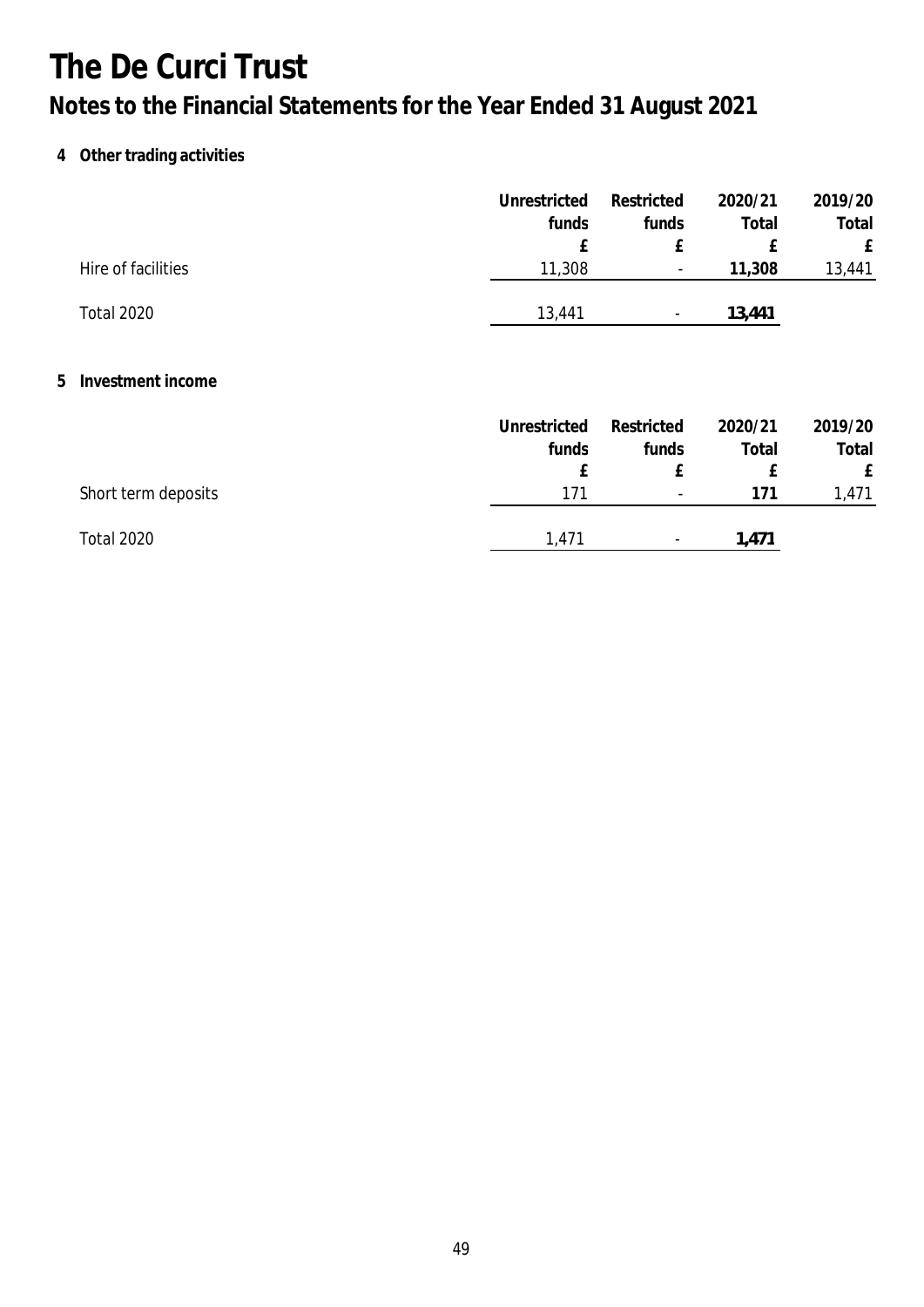## **Notes to the Financial Statements for the Year Ended 31 August 2021**

## **6 Expenditure**

|                                                   |             | Non Pay Expenditure |           | Total      | Total     |
|---------------------------------------------------|-------------|---------------------|-----------|------------|-----------|
|                                                   | Staff costs | Premises            | Other     | 2020/21    | 2019/20   |
|                                                   | £           | £                   | £         | £          | £         |
| Academy's educational operations:                 |             |                     |           |            |           |
| Direct costs                                      | 6,061,098   |                     | 584,686   | 6,645,784  | 6,486,202 |
| Allocated support costs                           | 1,545,701   | 3,269,895           | 700,517   | 5,516,113  | 3,379,681 |
|                                                   | 7,606,799   | 3,269,895           | 1,285,203 | 12,161,897 | 9,865,883 |
| <b>Total 2020</b>                                 | 7,151,361   | 1,482,624           | 1,231,898 | 9,865,883  |           |
| Net income/(expenditure) for the period includes: |             |                     |           |            |           |
|                                                   |             |                     |           | 2020/21    | 2019/20   |
|                                                   |             |                     |           | £          | £         |
| Operating lease rentals                           |             |                     |           | 13,491     | 11,664    |
| Depreciation                                      |             |                     |           | 124,698    | 95,535    |
| Fees payable to auditor for:                      |             |                     |           |            |           |
| Audit                                             |             |                     |           | 8,560      | 8,355     |
| Other services                                    |             |                     |           | 4,240      | 6,680     |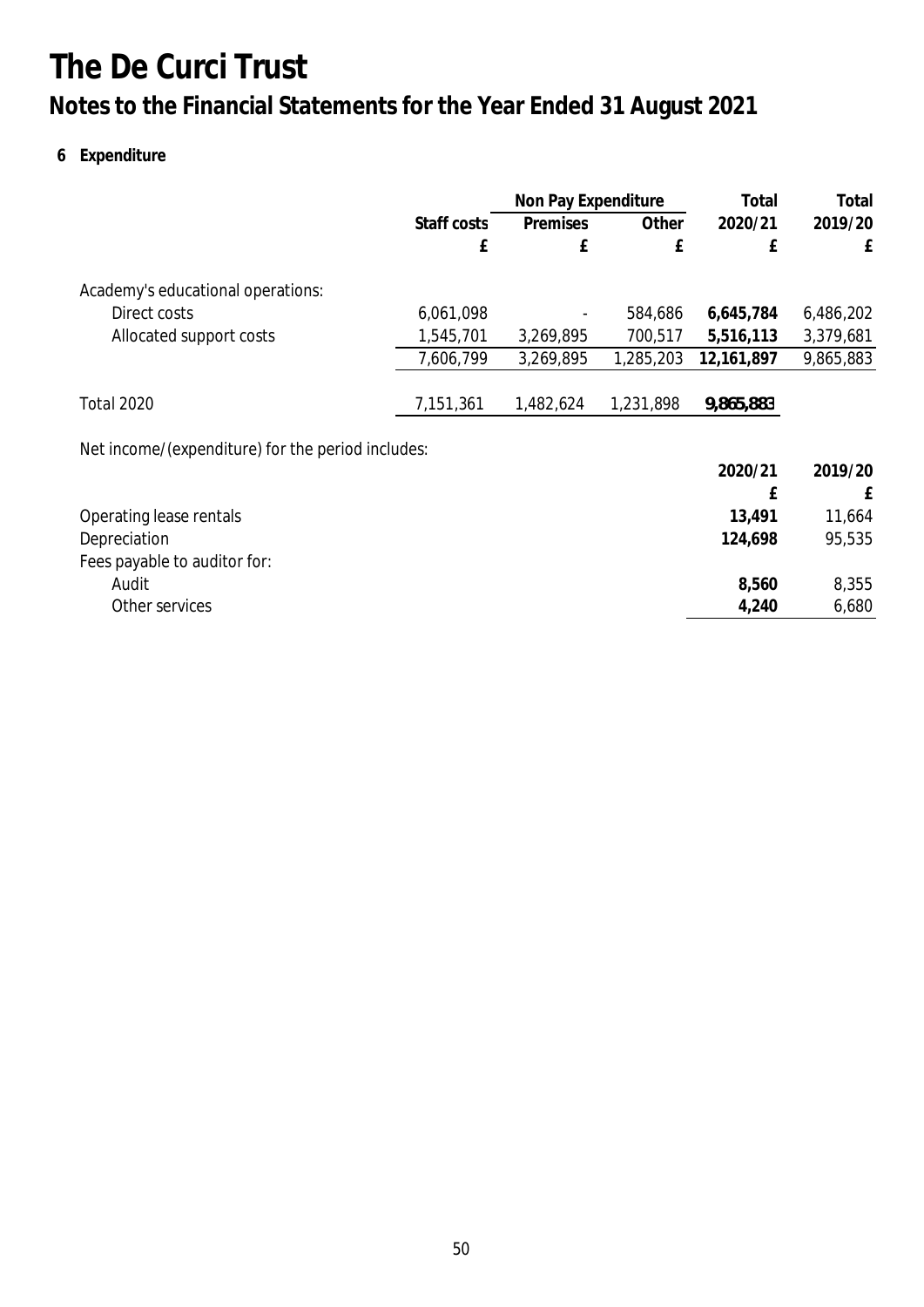### **7 Charitable activities**

|                            |             | 2020/21    | 2019/20   |
|----------------------------|-------------|------------|-----------|
|                            |             | Total      | Total     |
|                            |             | £          | £         |
| Direct costs               |             | 6,645,784  | 6,486,202 |
| Support costs              |             | 5,516,113  | 3,379,681 |
|                            |             | 12,161,897 | 9,865,883 |
|                            |             |            |           |
| Analysis of support costs: |             |            |           |
|                            | Educational | 2020/21    | 2019/20   |
|                            | operations  | Total      | Total     |
|                            | £           | £          | £         |
| Support staff costs        | 1,545,701   | 1,545,701  | 1,326,355 |
| Depreciation               | 124,698     | 124,698    | 95,535    |
| Technology costs           | 85,093      | 85,093     | 75,829    |
| Premises costs             | 3,269,895   | 3,269,895  | 1,482,624 |
| Legal costs - other        | 4,302       | 4,302      | 2,897     |
| Other support costs        | 471,279     | 471,279    | 381,406   |
| Governance costs           | 15,145      | 15,145     | 15,035    |
| Total support costs        | 5,516,113   | 5,516,113  | 3,379,681 |
| <b>Total 2020</b>          | 3,379,681   | 3,379,681  |           |

Premises costs includes £2,420,737 (2020: £939,553) in respect of expenditure on capital projects, which were funded by capital grants from the ESFA.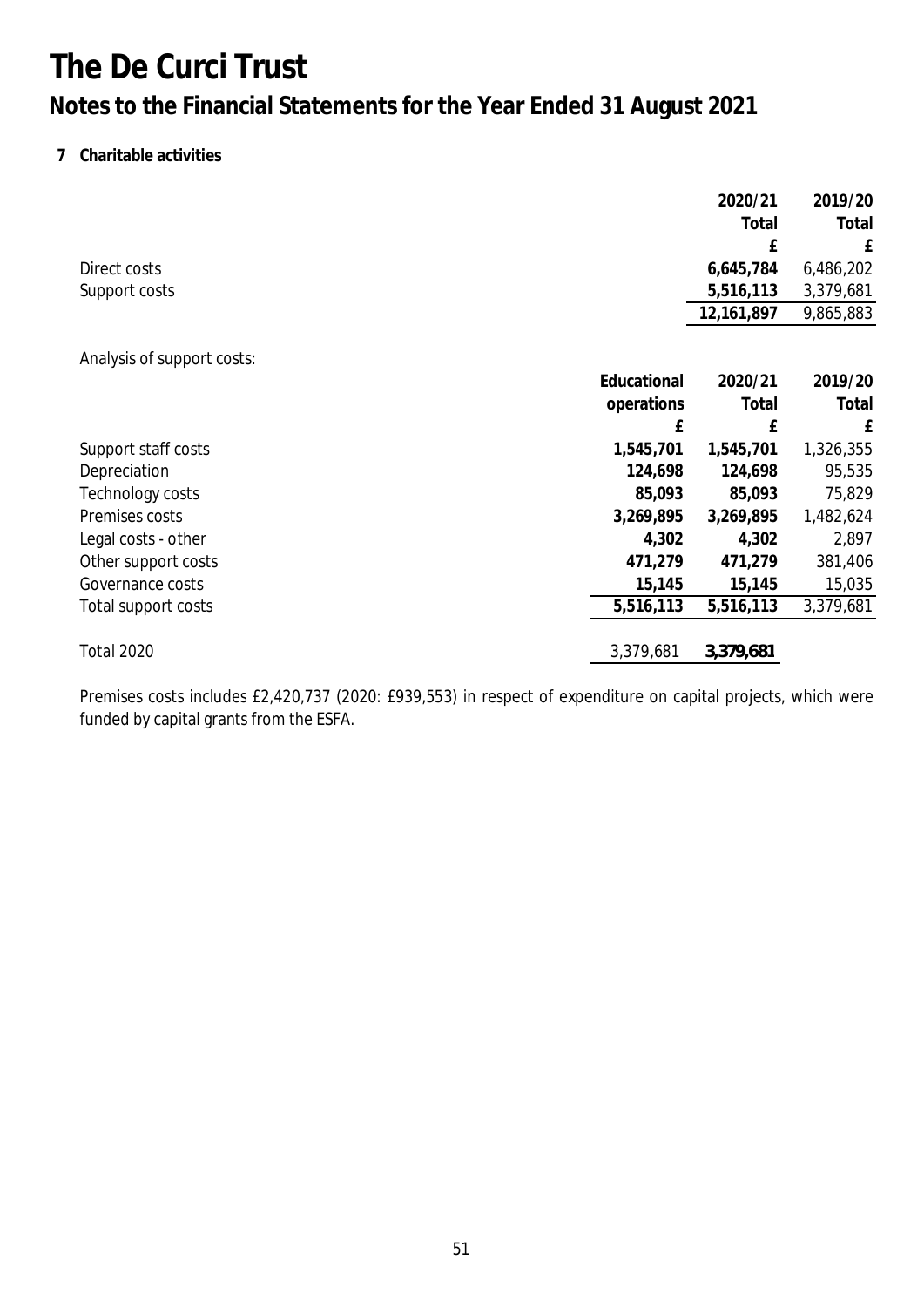### **8 Staff**

### **a) Staff costs** Staff costs during the period were:

|                       | 2020/21   | 2019/20   |
|-----------------------|-----------|-----------|
|                       |           |           |
| Wages and salaries    | 5,352,739 | 5,138,101 |
| Social security costs | 513,891   | 483,014   |
| Pension costs         | 1,585,959 | 1,410,986 |
|                       | 7,452,589 | 7,032,101 |
| Agency staff costs    | 154,210   | 119,260   |
|                       | 7,606,799 | 7,151,361 |

### **b) Staff numbers**

The average number of persons employed by the Academy Trust during the year was as follows:

|                            | 2020/21 | 2019/20 |
|----------------------------|---------|---------|
|                            | No.     | No.     |
| <b>Teachers</b>            | 100     | 97      |
| Administration and support | 100     | 93      |
| Management                 | 18      | 15      |
|                            | 218     | 205     |

### **c) Higher paid staff**

The number of employees whose employee benefits (excluding employer pension costs) exceeded £60,000 was:

|                     | 2020/21 | 2019/20 |
|---------------------|---------|---------|
|                     | No.     | No.     |
| £60,001 - £70,000   | b       | 3       |
| £70,001 - £80,000   |         |         |
| £100,001 - £110,000 |         |         |

### **d) Key management personnel**

The key management personnel of the academy trust comprise the trustees and the senior management team as listed on page 1. The total amount of employee benefits (including employer pension contributions and employer national insurance contributions) received by key management personnel for their services to the academy trust was £763,889 (2020: £733,374).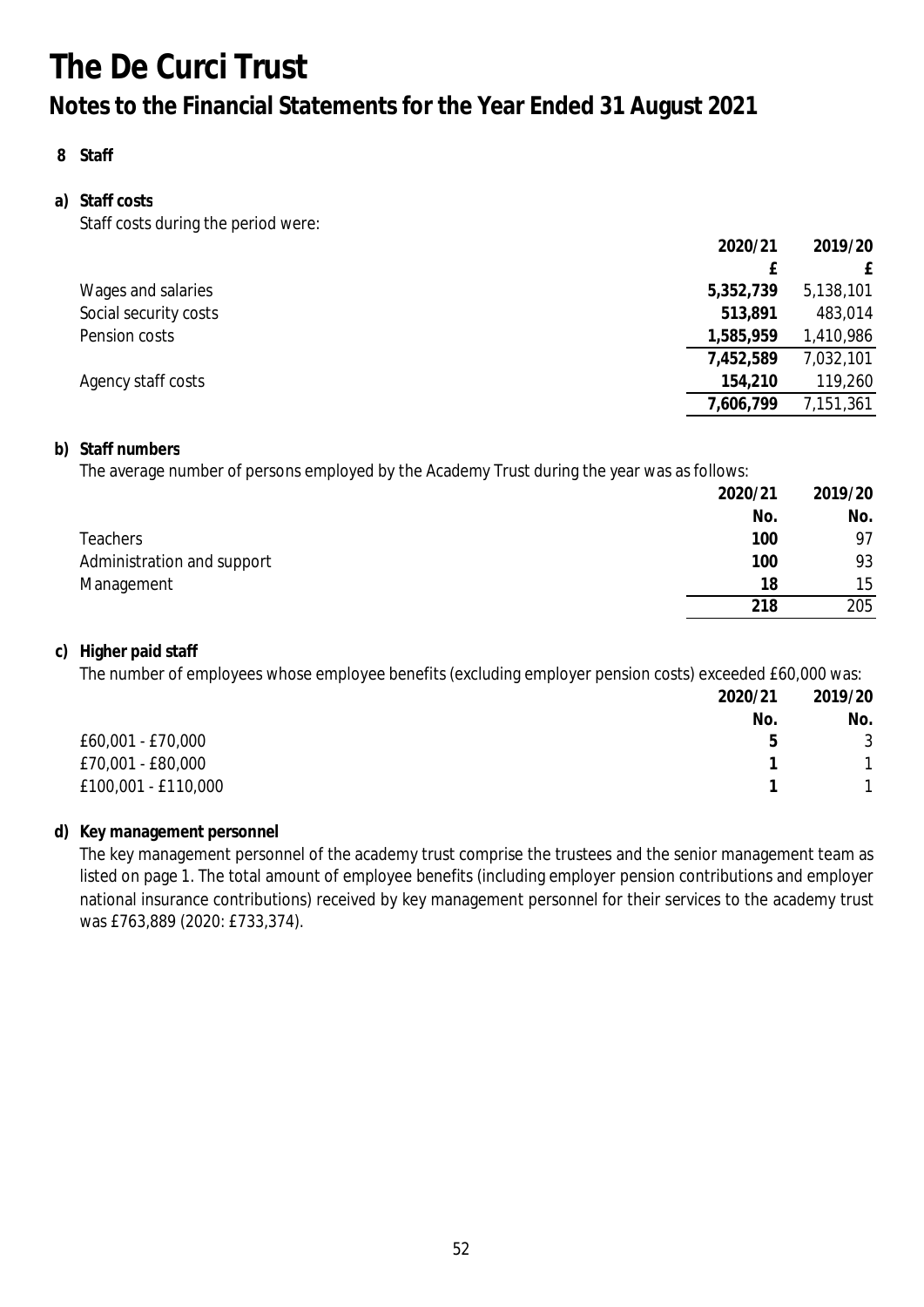### **9 Related Party Transactions – Trustees' remuneration and expenses**

One or more trustees has been paid remuneration or has received other benefits from employment with the Academy Trust. The principal and other staff trustees only receive remuneration in respect of services they provide undertaking the roles of principal and staff members under their contracts of employment.

The value of trustees' remuneration and other benefits was as follows:

|                 |                                       | 2020/21   | 2019/20   |
|-----------------|---------------------------------------|-----------|-----------|
|                 |                                       | £000      | £000      |
| S Spivey        | Remuneration                          | 100-105   | 100-105   |
| (Staff trustee) | Employer's pension contributions paid | $20 - 25$ | $20 - 25$ |
| L Wilby         | Remuneration                          | 75-80     | 75-80     |
| (Staff trustee) | Employer's pension contributions paid | $15 - 20$ | $15 - 20$ |

During the period ended 31 August 2021, no trustees received any reimbursement of expenses (2020: none).

#### **10 Trustees and officers insurance**

The Academy Trust has opted into the Department for Education's risk protection arrangement (RPA), an alternative to insurance where UK government funds cover losses that arise. This scheme protects trustees and officers from claims arising from negligent acts, errors or omissions occurring whilst on academy business, and provides cover up to £10m. It is not possible to quantify the Trustees and officers indemnity element from the overall cost of the RPA scheme.

#### **11 Central Services**

The Academy Trust has provided the following central services to its academies during the year:

- *•* Human resources
- *•* Governance
- *•* Other professional services

The academy trust charges for these services on a flat percentage of income (2.1%). The actual amounts charged during the year were as follows:

|                      | 2020/21 | 2019/20 |
|----------------------|---------|---------|
|                      |         |         |
| Solent Infant School | 16,488  | 15,060  |
| Solent Junior School | 22,020  | 20,142  |
| Springfield School   | 98,178  | 88,206  |
|                      | 136,686 | 123,408 |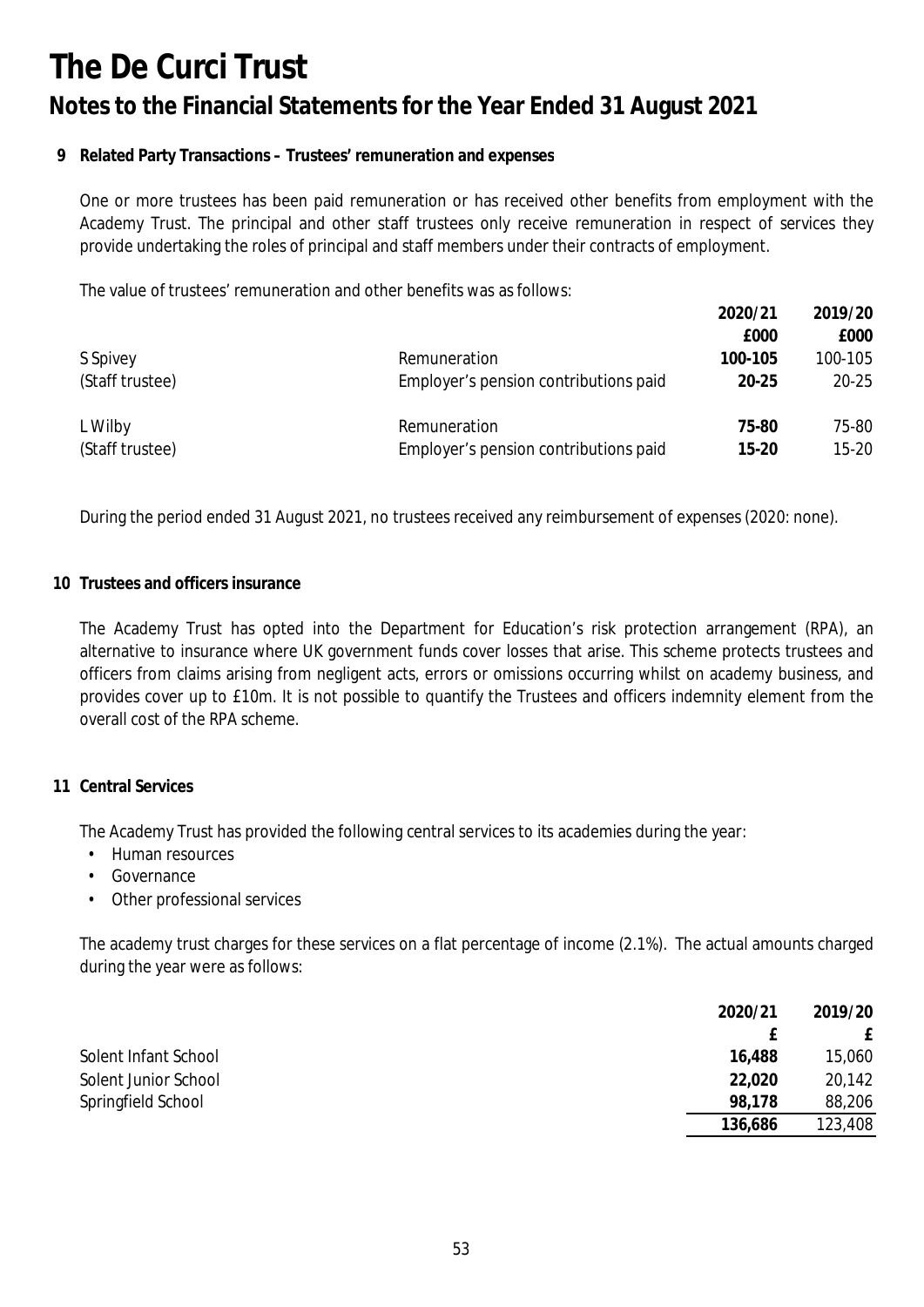## **Notes to the Financial Statements for the Year Ended 31 August 2021**

### **12 Tangible fixed assets**

|                                     | Leasehold<br>Land and<br><b>Buildings</b><br>£ | Furniture<br>and<br>Equipment<br>£ | Computer<br>Equipment<br>£ | Motor<br>Vehicles<br>£ | Total<br>£ |
|-------------------------------------|------------------------------------------------|------------------------------------|----------------------------|------------------------|------------|
| Cost                                |                                                |                                    |                            |                        |            |
| At 1 September 2020                 | 9,572,911                                      | 32,497                             | 167,095                    | 7,939                  | 9,780,442  |
| Acquisitions                        |                                                |                                    | 130,709                    |                        | 130,709    |
| At 31 August 2021                   | 9,572,911                                      | 32,497                             | 297,804                    | 7,939                  | 9,911,151  |
| Depreciation<br>At 1 September 2020 | 145,545                                        | 15,526                             | 69,338                     | 7,939                  | 238,348    |
| Charged in year                     | 43,321                                         | 8,621                              | 72,756                     |                        | 124,698    |
| At 31 August 2021                   | 188,866                                        | 24,147                             | 142,094                    | 7,939                  | 363,046    |
| Net book values                     |                                                |                                    |                            |                        |            |
| At 31 August 2020                   | 9,427,366                                      | 16,971                             | 97,757                     |                        | 9,542,094  |
| At 31 August 2021                   | 9,384,045                                      | 8,350                              | 155,710                    |                        | 9,548,105  |

The Trust has not adopted a policy of revaluing tangible fixed assets. ESFA have provided valuations (as at 31 August 2021) of the land and buildings at Springfield School, being £9,705,000 (net book value included above £4,448,368), and Solent Infant School, being £3,130,000 (net book value included above £3,348,659).

**13 Stock**

|                                | 2020/21 | 2019/20   |
|--------------------------------|---------|-----------|
|                                | Ł       | £         |
| Other stocks                   | 2,567   | 3,140     |
|                                |         |           |
| 14 Debtors                     |         |           |
|                                | 2020/21 | 2019/20   |
|                                | f       | £         |
| Trade debtors                  | 2,583   | 9,441     |
| VAT recoverable                | 140,110 | 186,643   |
| Prepayments and accrued income | 485,012 | 2,630,391 |
|                                | 627,705 | 2,826,475 |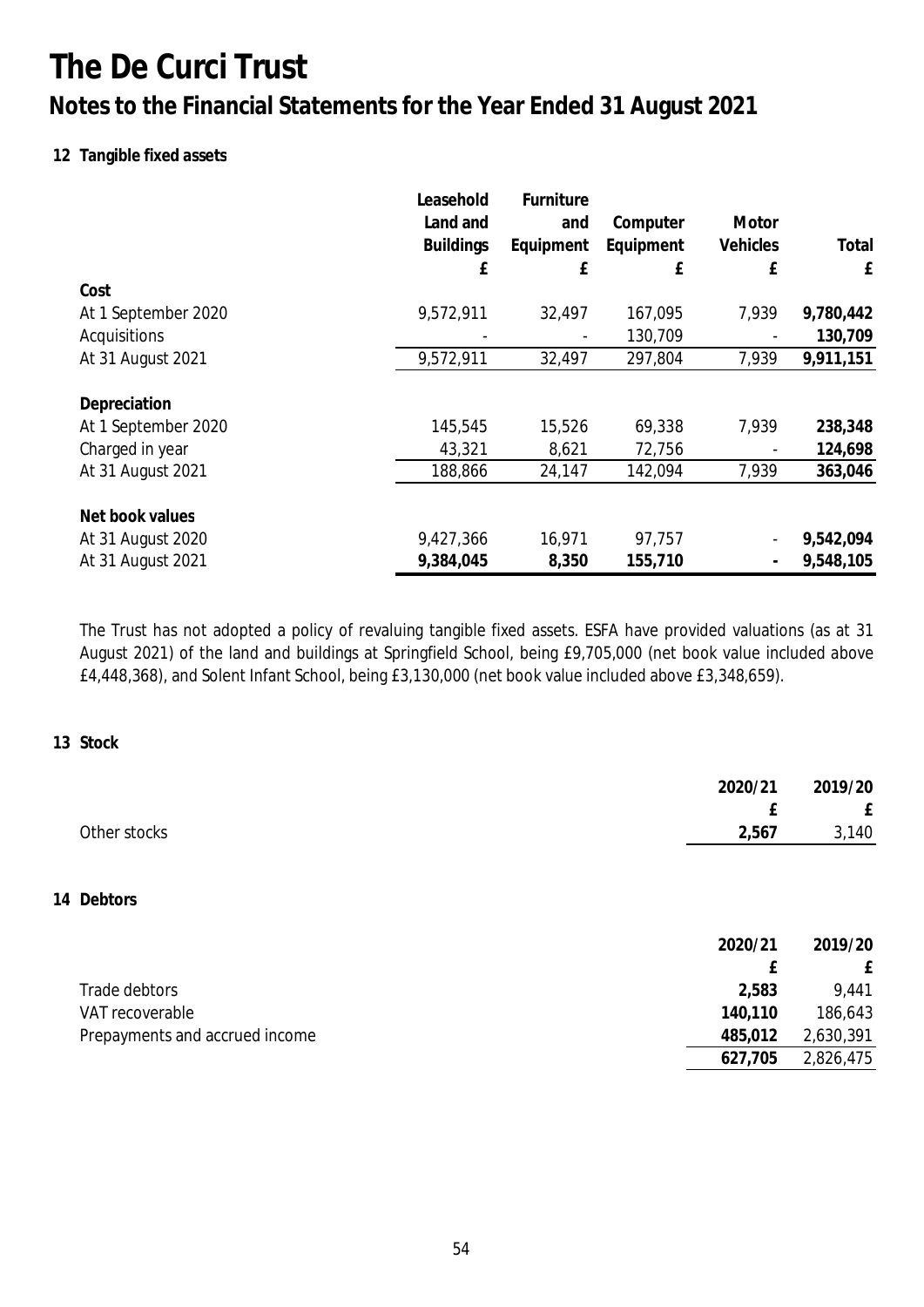### **15 Creditors: amounts falling due within one year**

|                                             | 2020/21   | 2019/20   |
|---------------------------------------------|-----------|-----------|
|                                             |           | £         |
| Trade creditors                             | 324,162   | 63,592    |
| Other taxation and social security          | 123,277   | 114,150   |
| Other creditors falling due within one year | 133,214   | 129,988   |
| Accruals and deferred income                | 397,251   | 414,829   |
|                                             | 977,904   | 722,559   |
|                                             |           |           |
|                                             | 2020/21   | 2019/20   |
|                                             | f         | f         |
| Deferred income at 1 September 2020         | 33,121    | 33,737    |
| Released from previous years                | (33, 121) | (33, 737) |
| Resources deferred in the year              | 33,243    | 33,121    |
| Deferred income at 31 August 2021           | 33,243    | 33,121    |

At the balance sheet date the academy trust was holding funds received in advance for grants and other income received in respect of the forthcoming financial year.

### **16 Creditors: amounts falling due in greater than one year**

|                                            | 2020/21 | 2019/20                  |
|--------------------------------------------|---------|--------------------------|
|                                            |         |                          |
| Loans falling due in greater than one year | 8,006   | $\overline{\phantom{a}}$ |

Loans falling due in greater than one year represents an interest-free Salix energy efficiency loan, which is repayable in instalments.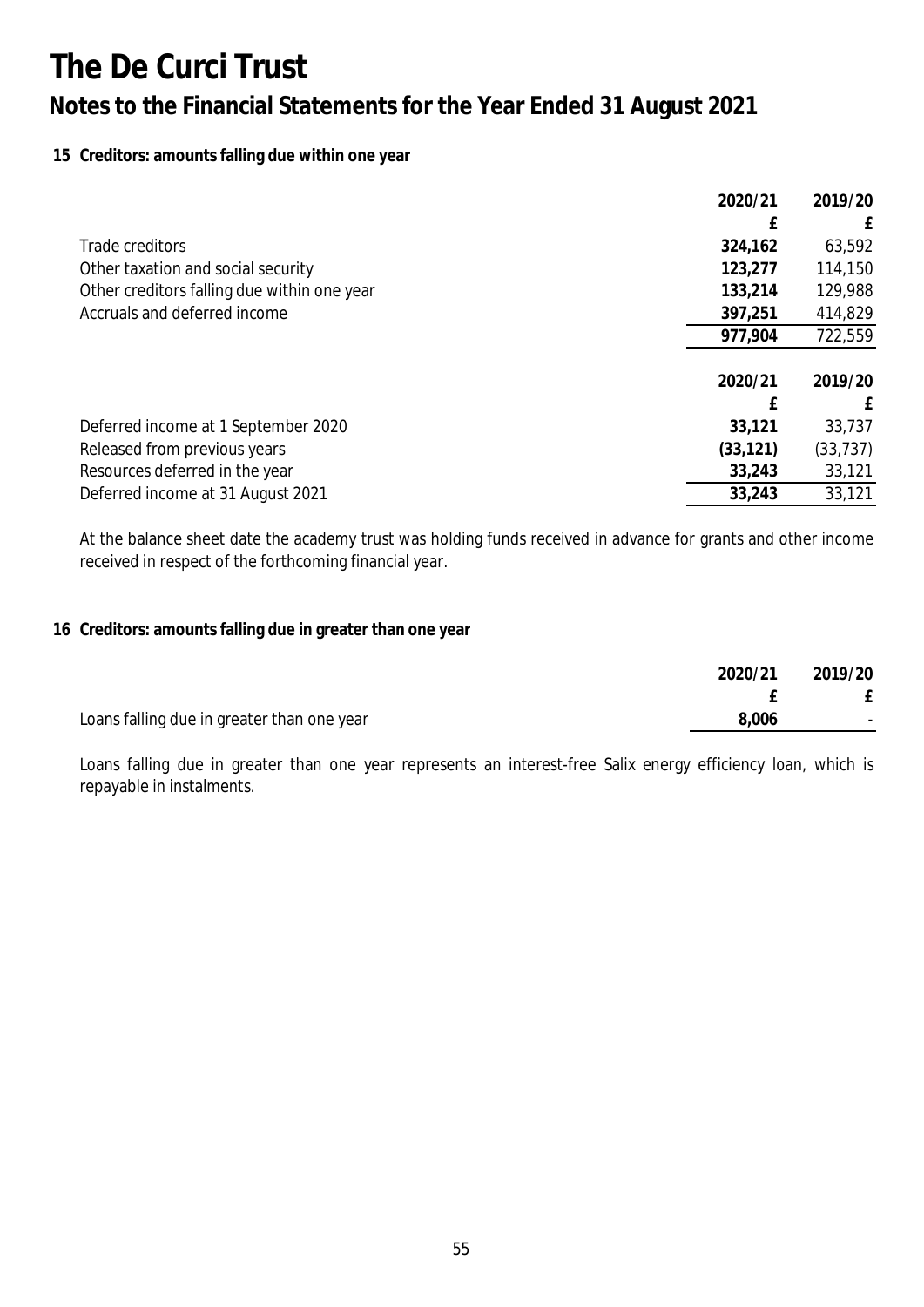## **Notes to the Financial Statements for the Year Ended 31 August 2021**

**17 Funds**

|                                 | Balance at<br>1 September |           |                |                          | Gains and      | Balance at<br>31 August |
|---------------------------------|---------------------------|-----------|----------------|--------------------------|----------------|-------------------------|
|                                 | 2020                      | Income    | Expenditure    | Transfers                | losses         | 2021                    |
|                                 | £                         | £         | £              | £                        | £              | £                       |
| Restricted general funds        |                           |           |                |                          |                |                         |
| General Annual Grant (GAG)      | 150,585                   | 7,946,035 | (7,666,817)    | (429, 803)               |                |                         |
| Pupil premium                   |                           | 318,831   | (318, 831)     |                          |                |                         |
| <b>UIFSM</b>                    |                           | 80,364    | (80, 364)      |                          |                |                         |
| PE and sports grant             |                           | 37,420    | (11, 536)      |                          |                | 25,884                  |
| Teachers' pay grant             |                           | 104,182   | (104, 182)     |                          |                |                         |
| Teachers' pension grant         |                           | 294,387   | (294, 387)     |                          |                |                         |
| Other DfE grants                |                           | 70,265    | (70, 265)      |                          |                |                         |
| Local authority grants          |                           | 187,059   | (187, 059)     |                          |                |                         |
| Catch-up premium                |                           | 134,880   | (134, 880)     |                          |                |                         |
| Other Coronavirus funding       |                           | 52,356    | (52, 356)      |                          |                |                         |
| <b>Amenities Fund</b>           | 28,121                    |           |                |                          |                | 28,121                  |
| Other educational activities    |                           | 93,785    | (93, 785)      |                          |                |                         |
|                                 | 178,706                   | 9,319,564 | (9,014,462)    | (429, 803)               |                | 54,005                  |
| Pension reserve                 | (2,723,000)               |           | (492,000)      |                          | 118,000        | (3,097,000)             |
|                                 | (2,544,294)               | 9,319,564 | (9,506,462)    | (429, 803)               | 118,000        | (3,042,995)             |
|                                 |                           |           |                |                          |                |                         |
| Restricted fixed asset funds    |                           |           |                |                          |                |                         |
| Fixed asset fund                | 9,542,094                 |           | (124, 698)     | 130,709                  |                | 9,548,105               |
| ESFA capital grants (DFC)       | 97,385                    | 37,423    | (264)          | (38, 831)                |                | 95,713                  |
| ESFA capital grants (CIF)       | 1,967,102                 | 122,156   | (2, 420, 473)  | 624,063                  |                | 292,848                 |
| Other capital grants            |                           | 110,000   | (110,000)      |                          |                |                         |
| Donated fixed assets            |                           | 29,328    |                | (29, 328)                |                |                         |
| School contribution             | 257,399                   |           |                | (227, 036)               |                | 30,363                  |
|                                 | 11,863,980                | 298,907   | (2,655,435)    | 459,577                  |                | 9,967,029               |
| <b>Total restricted funds</b>   | 9,319,686                 | 9,618,471 | (12, 161, 897) | 29,774                   | 118,000        | 6,924,034               |
| <b>Total unrestricted funds</b> | 883,071                   | 11,479    | $\blacksquare$ | (29, 774)                | $\blacksquare$ | 864,776                 |
|                                 |                           |           |                |                          |                |                         |
| <b>Total funds</b>              | 10,202,757                | 9,629,950 | (12, 161, 897) | $\overline{\phantom{m}}$ | 118,000        | 7,788,810               |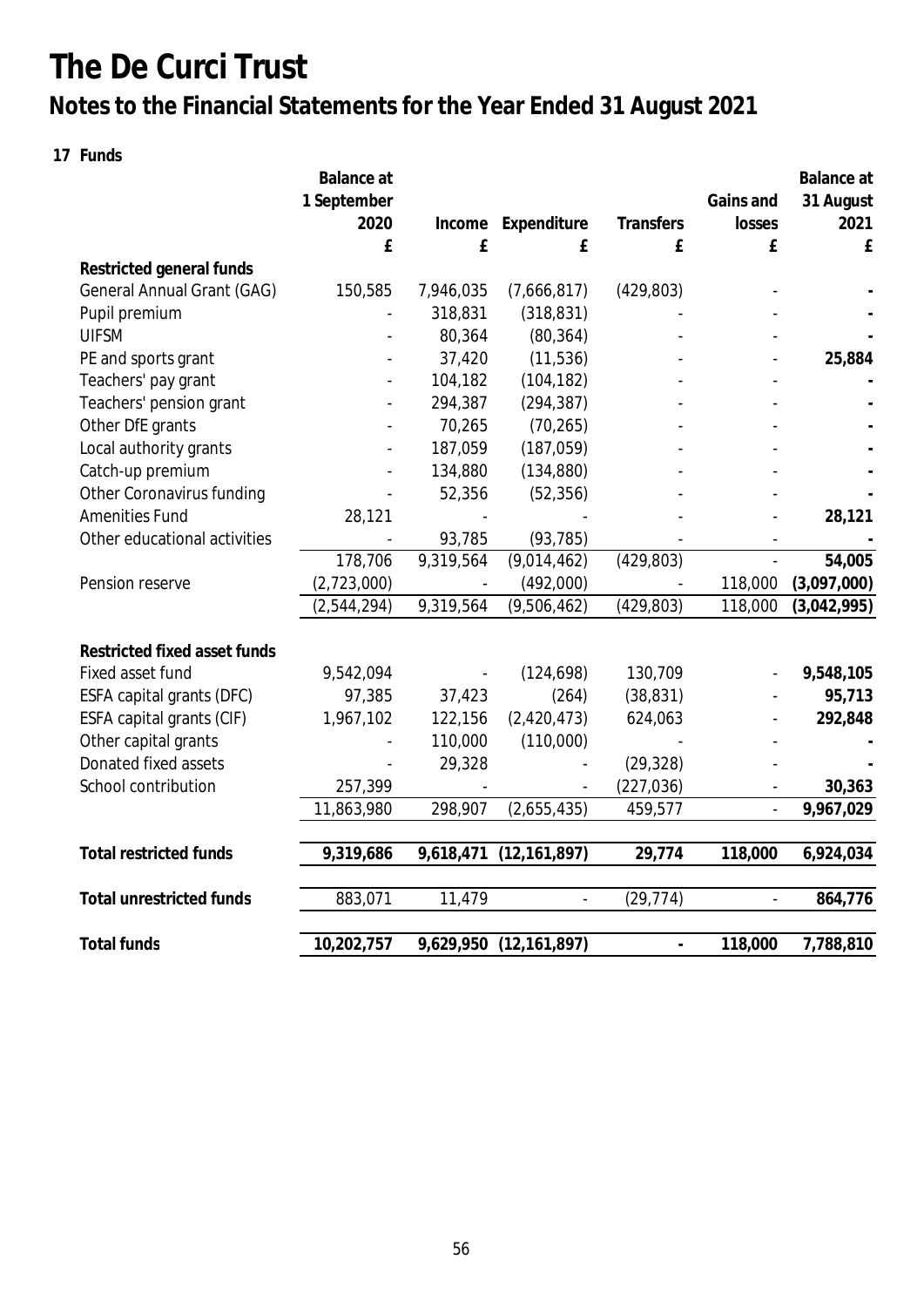## **17 Funds (continued)**

The specific purposes for which the funds are to be applied are as follows:

**General annual grant**

This includes all funding received from the ESFA to carry out the objectives of the academy. It includes the school budget share; minimum funding guarantee; education services grant; insurance; rates; and pre-16 high needs funding streams.

**Other DfE/ESFA grants** This is funding received from the ESFA for specific purposes.

**Local authority grants**

This is funding received from the local authority for specific purposes, for example Special Educational Needs funding.

**Other educational activities**

This includes all other educational income/expenditure.

**Pension reserve**

This represents the negative reserve in respect of the liability on the LGPS pension scheme which was transferred to the Academy Trust on conversion.

**Fixed asset fund**

The fund includes the value of the tangible fixed assets of the academy on conversion, and amounts transferred from GAG or other restricted funds specifically for expenditure on tangible fixed assets, and the annual charges for depreciation of these assets.

**DfE/ESFA capital grants** This is funding received from the DfE/ESFA specifically for expenditure on tangible fixed assets.

**Transfers between funds**

Transfers to the restricted fixed asset fund represent the cost of fixed asset additions which have been funded from restricted or unrestricted general funds.

Under the funding agreement with the Secretary of State, the Academy Trust was not subject to a limit on the amount of GAG that it could carry forward at 31 August 2021.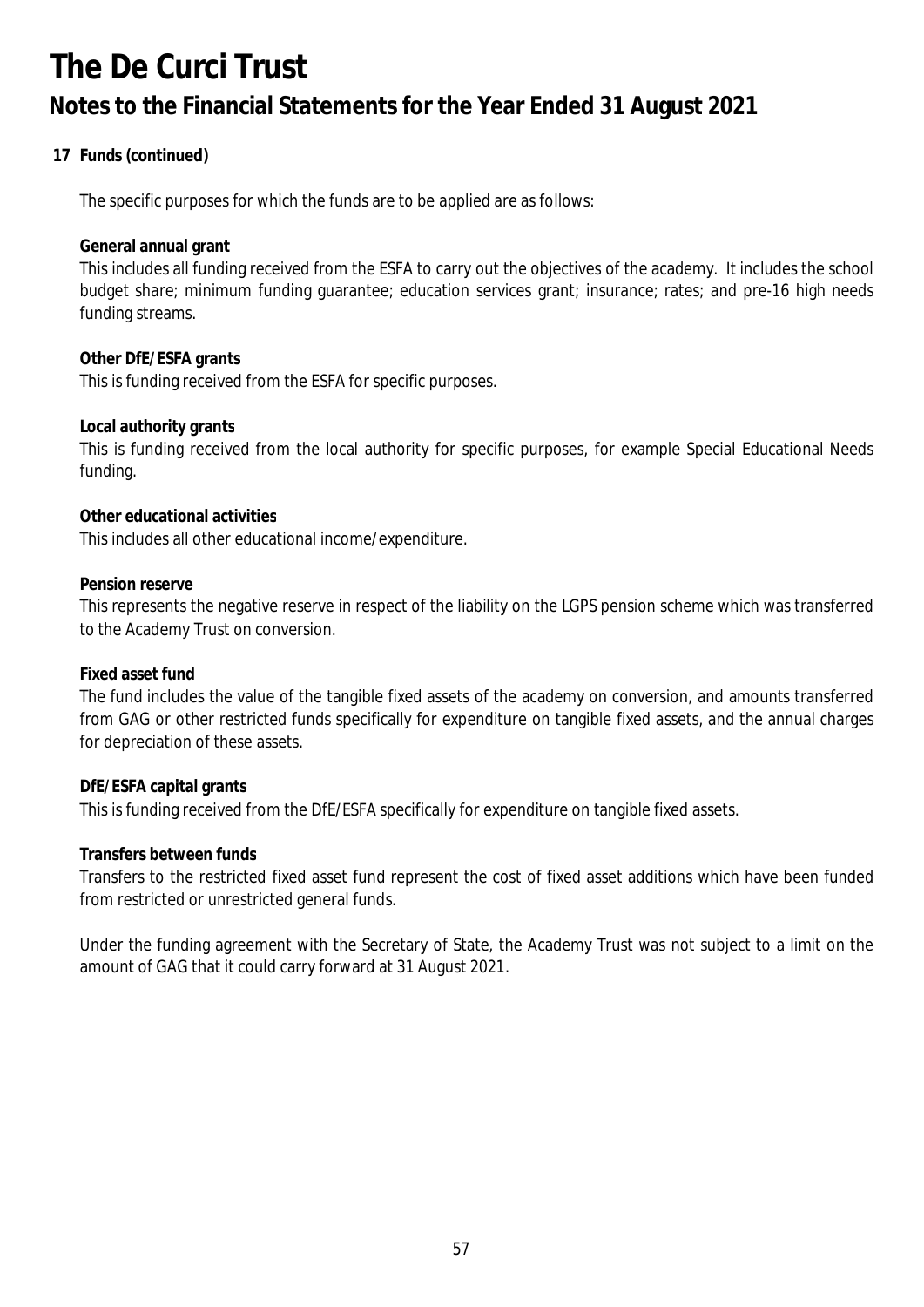## **17 Funds (continued)**

**Total funds analysis by academy**

Fund balances at 31 August 2021 were allocated as follows:

|                                               | 2020/21     | 2019/20      |
|-----------------------------------------------|-------------|--------------|
|                                               | f           | $\mathbf{f}$ |
| Solent Infant School                          | 142,002     | 114,613      |
| Solent Junior School                          | 296,554     | 266,385      |
| Springfield School                            | 474,343     | 674,297      |
| Central services                              | 5,882       | 6,482        |
| Total before fixed assets and pension reserve | 918,781     | 1,061,777    |
| Restricted fixed asset fund                   | 9,967,029   | 11,863,980   |
| Pension reserve                               | (3,097,000) | (2,723,000)  |
| Total                                         | 7,788,810   | 10,202,757   |
|                                               |             |              |

**Total cost analysis by academy**

Expenditure incurred by each academy during the year was as follows:

|                      | Teaching and  | Other     |                 |                    |            |           |
|----------------------|---------------|-----------|-----------------|--------------------|------------|-----------|
|                      | Educational   | Support   |                 | <b>Other Costs</b> |            |           |
|                      | Support Staff | Staff     | Educational     | (excl. dep-        | 2020/21    | 2019/20   |
|                      | Costs         | Costs     | <b>Supplies</b> | reciation)         | Total      | Total     |
|                      | £             | £         | f               | f                  |            | £         |
| Solent Infant School | 788,913       | 223,754   | 67,983          | 197,459            | 1,278,109  | 1,162,875 |
| Solent Junior School | 1,046,583     | 306,568   | 78,397          | 1,105,873          | 2,537,421  | 1,571,729 |
| Springfield School   | 4,225,602     | 1,015,379 | 438,306         | 2,542,382          | 8,221,669  | 7,035,744 |
|                      | 6,061,098     | 1,545,701 | 584,686         | 3,845,714          | 12,037,199 | 9,770,348 |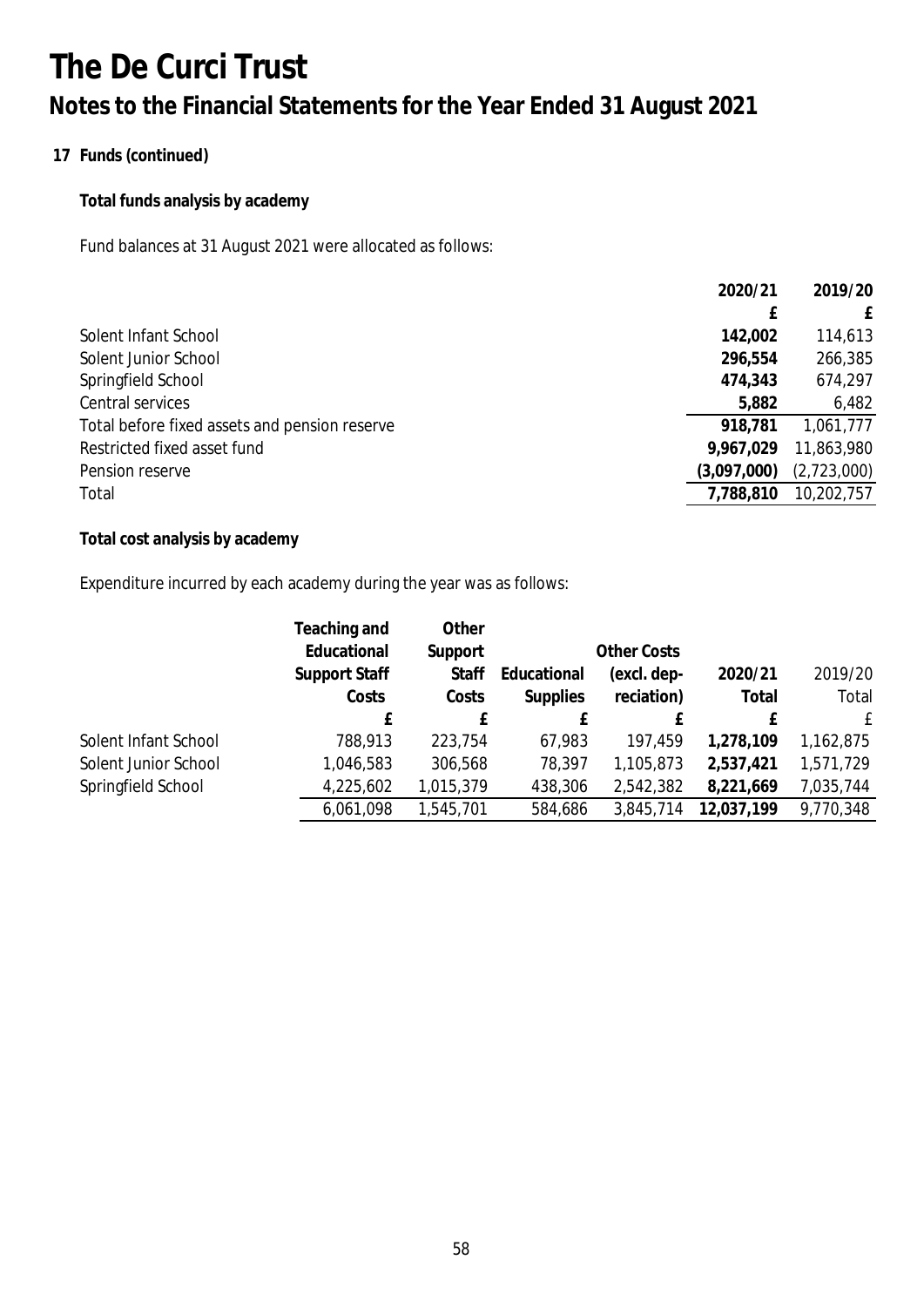## **17 Funds (continued)**

**Comparative information in respect of the preceding period is as follows:**

|                                   | Balance at  |            |               |                          |                | Balance at  |
|-----------------------------------|-------------|------------|---------------|--------------------------|----------------|-------------|
|                                   | 1 September |            |               |                          | Gains and      | 31 August   |
|                                   | 2019        | Income     | Expenditure   | Transfers                | losses         | 2020        |
|                                   | £           | £          | £             | £                        | £              | £           |
| Restricted general funds          |             |            |               |                          |                |             |
| <b>General Annual Grant (GAG)</b> |             | 7,456,662  | (7, 275, 714) | (30, 363)                |                | 150,585     |
| Pupil premium                     |             | 282,777    | (282, 777)    |                          |                |             |
| <b>UIFSM</b>                      |             | 85,679     | (85, 679)     |                          |                |             |
| PE and sports grant               |             | 37,171     | (37, 171)     |                          |                |             |
| Year 7 catch up grant             |             | 13,344     | (13, 344)     |                          |                |             |
| Teachers' pay grant               |             | 104,962    | (104, 962)    |                          |                |             |
| Teachers' pension grant           |             | 296,588    | (296, 588)    |                          |                |             |
| Other DfE grants                  |             | 12,362     | (12, 362)     |                          |                |             |
| Local authority grants            |             | 177,348    | (177, 348)    |                          |                |             |
| <b>Amenities Fund</b>             | 28,121      |            |               |                          |                | 28,121      |
| Other educational activities      |             | 218,850    | (218, 850)    |                          |                |             |
|                                   | 28,121      | 8,685,743  | (8,504,795)   | (30, 363)                |                | 178,706     |
| Pension reserve                   | (2,072,000) |            | (326,000)     |                          | (325,000)      | (2,723,000) |
|                                   | (2,043,879) | 8,685,743  | (8,830,795)   | (30, 363)                | (325,000)      | (2,544,294) |
| Restricted fixed asset funds      |             |            |               |                          |                |             |
| Fixed asset fund                  | 9,571,895   |            | (95, 535)     | 65,734                   |                | 9,542,094   |
| ESFA capital grants (DFC)         | 71,881      | 37,453     | (1, 215)      | (10, 734)                |                | 97,385      |
| ESFA capital grants (CIF)         | 908,797     | 1,971,357  | (938, 338)    | 25,286                   |                | 1,967,102   |
| School contribution               | 307,322     |            |               | (49, 923)                |                | 257,399     |
|                                   | 10,859,895  | 2,008,810  | (1,035,088)   | 30,363                   | $\overline{a}$ | 11,863,980  |
|                                   |             |            |               |                          |                |             |
| <b>Total restricted funds</b>     | 8,816,016   | 10,694,553 | (9,865,883)   | $\blacksquare$           | (325,000)      | 9,319,686   |
| Total unrestricted funds          | 868,159     | 14,912     |               |                          |                | 883,071     |
|                                   |             |            |               |                          |                |             |
| <b>Total funds</b>                | 9,684,175   | 10,709,465 | (9,865,883)   | $\overline{\phantom{a}}$ | (325,000)      | 10,202,757  |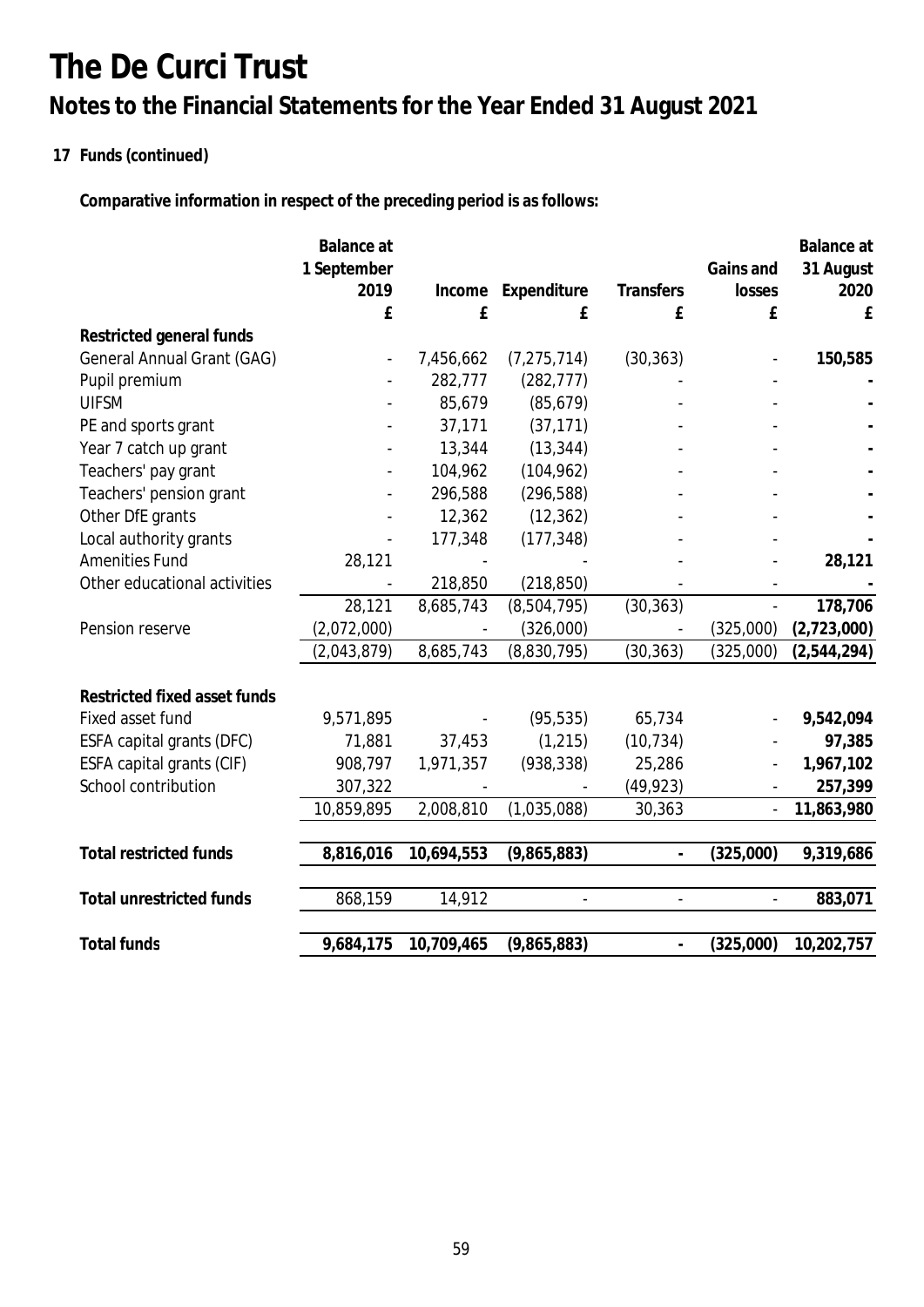### **18 Analysis of net assets between funds**

|                            | Un-        | Restricted               | Restricted               | Restricted               |             |
|----------------------------|------------|--------------------------|--------------------------|--------------------------|-------------|
|                            | restricted | general                  | pension                  | fixed asset              |             |
|                            | funds      | funds                    | funds                    | funds                    | Total funds |
|                            | f          |                          | £                        |                          | £           |
| Tangible fixed assets      |            |                          | $\overline{\phantom{a}}$ | 9,548,105                | 9,548,105   |
| Current assets             | 864,776    | 1,039,915                | $\overline{\phantom{a}}$ | 418,924                  | 2,323,615   |
| <b>Current liabilities</b> |            | (977, 904)               |                          |                          | (977, 904)  |
| Non-current liabilities    |            | (8,006)                  |                          |                          | (8,006)     |
| Pension scheme liability   |            | $\overline{\phantom{a}}$ | (3,097,000)              | $\overline{\phantom{a}}$ | (3,097,000) |
| Total net assets           | 864,776    | 54,005                   | (3,097,000)              | 9,967,029                | 7,788,810   |

Comparative information in respect of the preceding period is as follows:

|                            | Un-                      | Restricted | Restricted               | Restricted                   |             |
|----------------------------|--------------------------|------------|--------------------------|------------------------------|-------------|
|                            | restricted               | general    | pension                  | fixed asset                  |             |
|                            | funds                    | funds      | funds                    | funds                        | Total funds |
|                            | f                        |            | £                        |                              | £           |
| Tangible fixed assets      |                          |            | $\overline{\phantom{a}}$ | 9,542,094                    | 9,542,094   |
| Current assets             | 883,071                  | 901,265    | $\overline{\phantom{a}}$ | 2,321,886                    | 4,106,222   |
| <b>Current liabilities</b> | $\overline{\phantom{a}}$ | (722, 559) |                          | $\overline{\phantom{a}}$     | (722, 559)  |
| Pension scheme liability   |                          | -          | (2,723,000)              | $\qquad \qquad \blacksquare$ | (2,723,000) |
| Total net assets           | 883,071                  | 178,706    | (2,723,000)              | 11,863,980                   | 10,202,757  |

### **19 Capital commitments**

|                                                              | 2020/21 | 2019/20           |
|--------------------------------------------------------------|---------|-------------------|
|                                                              |         | $E$ $E$           |
| Contracted for, but not provided in the financial statements |         | 400,836 1,967,102 |

### **20 Long-term commitments, including operating leases**

At 31 August 2021 the total of the Academy Trust's future minimum lease payments under non-cancellable operating leases was:

|                                        | 2020/21 | 2019/20 |
|----------------------------------------|---------|---------|
|                                        |         |         |
| Amounts due within one year            | 12,631  | 9.461   |
| Amounts due between one and five years | 31,152  | 4,811   |
|                                        | 43.783  | 14,272  |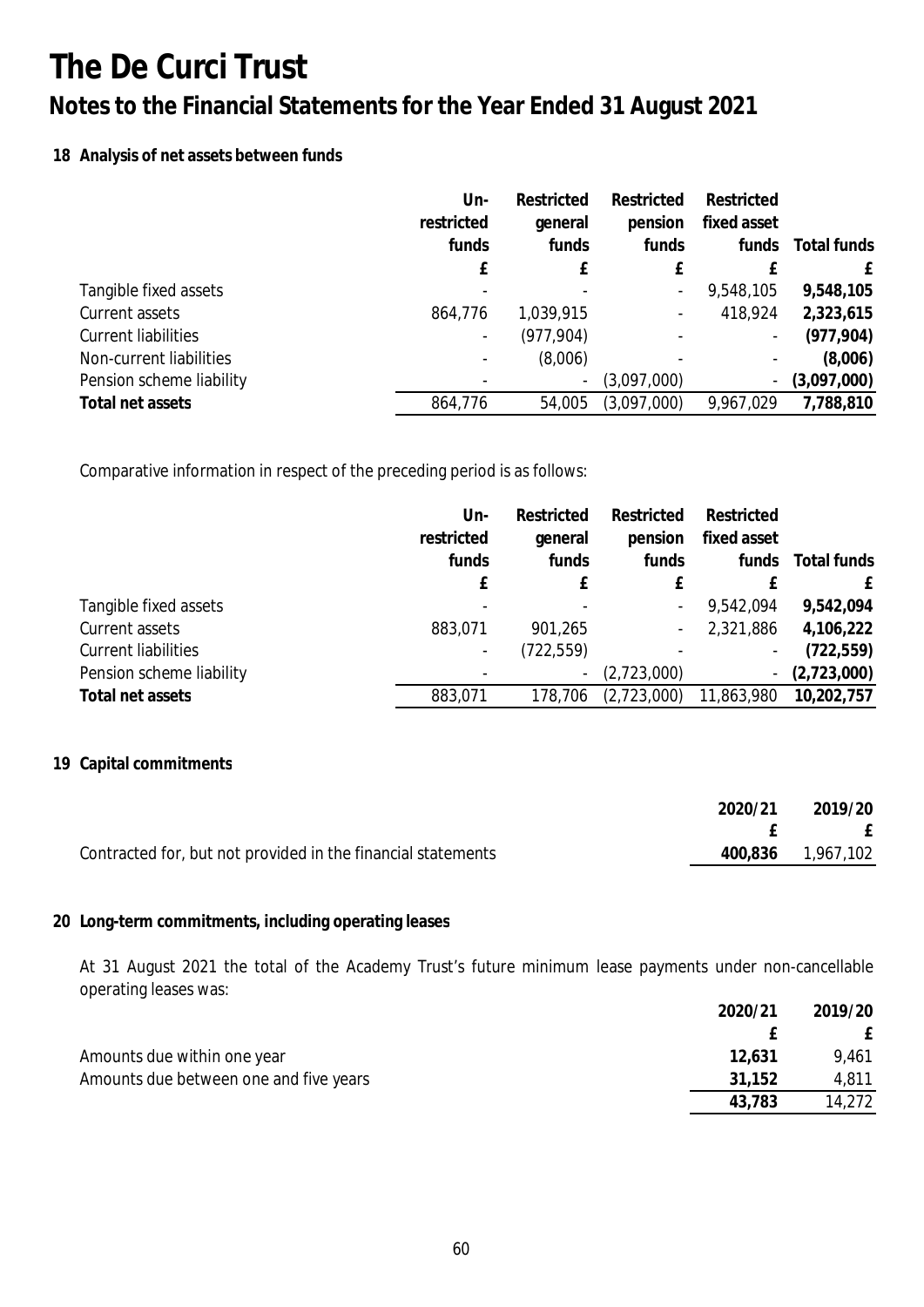## **21 Reconciliation of net income/(expenditure) to net cash flow from operating activities**

|                                                                | 2020/21<br>£ | 2019/20<br>£ |
|----------------------------------------------------------------|--------------|--------------|
| Net (expenditure) / income for the reporting period            | (2,531,947)  | 843,582      |
| Adjusted for:                                                  |              |              |
| Depreciation                                                   | 124,698      | 95,535       |
| Capital grants from DfE and other capital income               | (298, 907)   | (2,008,810)  |
| Interest receivable                                            | (171)        | (1, 471)     |
| Defined benefit pension scheme cost less contributions payable | 448,000      | 290,000      |
| Defined benefit pension scheme finance cost                    | 44,000       | 36,000       |
| Decrease in stocks                                             | 573          | 960          |
| Decrease / (increase) in debtors                               | 2,198,770    | (2,063,540)  |
| Increase in creditors                                          | 255,345      | 250,599      |
| Net cash provided by / (used in) Operating Activities          | 240,361      | (2,557,145)  |
| 22 Cash flows from financing activities                        |              |              |
|                                                                | 2020/21      | 2019/20      |
|                                                                | f            | £            |
| Cash inflows from new borrowing                                | 8,006        |              |
| Net cash provided by financing activities                      | 8,006        |              |
| 23 Cash flows from investing activities                        |              |              |
|                                                                | 2020/21      | 2019/20      |
|                                                                | £            | £            |
| Dividends, interest and rents from investments                 | 171          | 1,471        |
| Purchase of tangible fixed assets                              | (101, 381)   | (65, 734)    |
| Capital grants from DfE Group                                  | 269,579      | 2,008,810    |
| Net cash provided by investing activities                      | 168,369      | 1,944,547    |
|                                                                |              |              |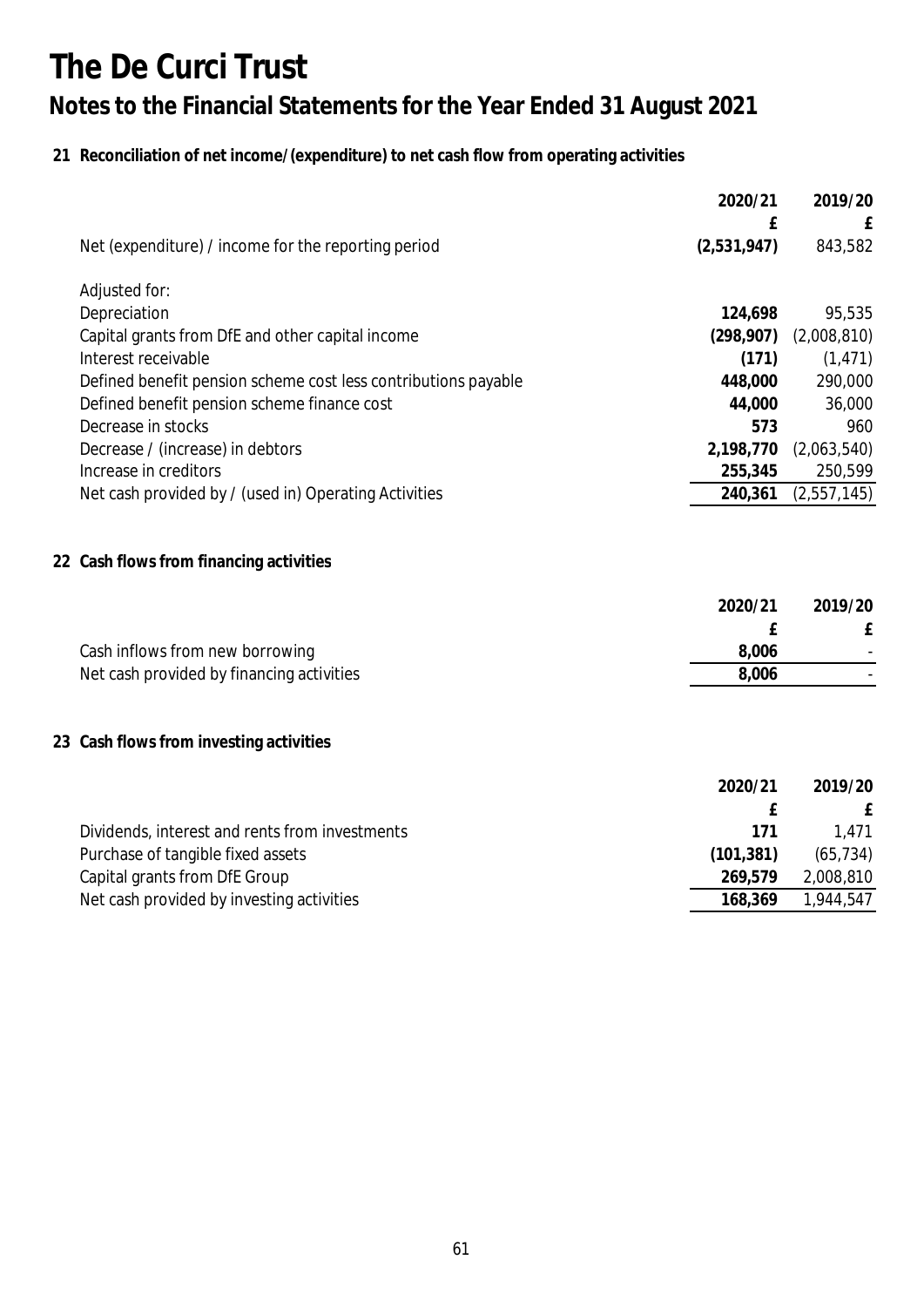### **24 Analysis of cash and cash equivalents**

|                          | 2020/21               | 2019/20 |
|--------------------------|-----------------------|---------|
|                          |                       | E       |
| Cash at bank and in hand | 1,693,343   1,276,607 |         |
|                          |                       |         |

### **25 Analysis of changes in net debt**

|                         | At 1                     |         | Acquisition/             | <b>New</b>               | Other                    | At 31     |
|-------------------------|--------------------------|---------|--------------------------|--------------------------|--------------------------|-----------|
|                         | September                | Cash    | disposal of              | finance                  | non-cash                 | August    |
|                         | 2020                     | flows   | subsidiaries             | leases                   | changes                  | 2021      |
|                         |                          |         |                          |                          |                          |           |
| Cash                    | 1,276,607                | 416,736 | $\overline{\phantom{0}}$ | $\overline{\phantom{a}}$ | $\overline{\phantom{a}}$ | 1,693,343 |
| Loans falling due after |                          |         |                          |                          |                          |           |
| more than one year      | $\overline{\phantom{a}}$ | (8,006) | $\overline{\phantom{0}}$ | $\overline{\phantom{a}}$ | $\overline{\phantom{a}}$ | (8,006)   |
| Total                   | 1,276,607                | 408,730 |                          |                          |                          | ,685,337  |

### **26 Members liability**

Each member of the charitable company undertakes to contribute to the assets of the company in the event of it being wound up while he/she is a member, or within one year after he/she ceases to be a member, such amount as may be required, not exceeding £10 for the debts and liabilities contracted before he/she ceases to be a member.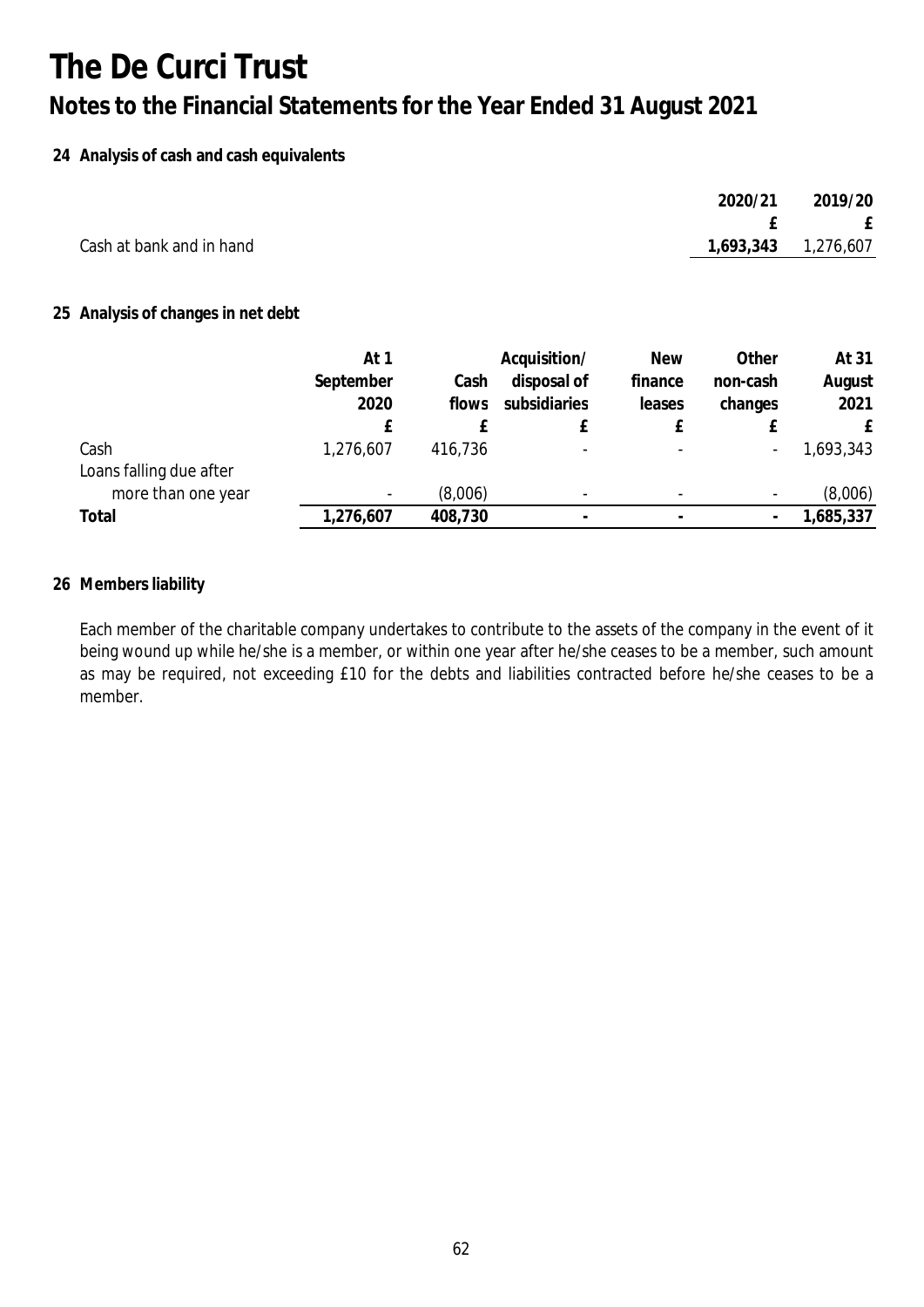### **27 Pension and similar obligations**

The Academy Trust's employees belong to two principal pension schemes: the Teachers' Pension Scheme England and Wales (TPS) for academic and related staff; and the Local Government Pension Scheme (LGPS) for nonteaching staff, which is managed by Hampshire County Council. Both are multi-employer defined benefit schemes.

The latest actuarial valuation of the TPS related to the period ended 31 March 2016 and of the LGPS 31 March 2019.

Contributions amounting to £133,214 were payable to the schemes at 31 August 2021 (2020: £129,988) and are included within creditors.

#### **Teachers' Pension Scheme**

The Teachers' Pension Scheme (TPS) is a statutory, contributory, defined benefit scheme, governed by the Teachers' Pension Scheme Regulations 2014. Membership is automatic for teachers in academies. All teachers have the option to opt-out of the TPS following enrolment.

The TPS is an unfunded scheme to which both the member and employer makes contributions, as a percentage of salary - these contributions are credited to the Exchequer. Retirement and other pension benefits are paid by public funds provided by Parliament.

**Valuation of the Teachers' Pension Scheme**

The Government Actuary, using normal actuarial principles, conducts a formal actuarial review of the TPS in accordance with the Public Service Pensions (Valuations and Employer Cost Cap) Directions 2014 published by HM Treasury every four years. The aim of the review is to specify the level of future contributions. Actuarial scheme valuations are dependent on assumptions about the value of future costs, design of benefits and many other factors. The latest actuarial valuation of the TPS was carried out as at 31 March 2016. The valuation report was published by the Department for Education on 5 March 2019. The key elements of the valuation and subsequent consultation are:

- employer contribution rates set at 23.68% of pensionable pay (including a 0.08% administration levy).
- total scheme liabilities (pensions currently in payment and the estimated cost of future benefits) for service to the effective date of £218,100 million and notional assets (estimated future contributions together with the notional investments held at the valuation date) of £196,100 million, giving a notional past service deficit of £22,000 million.
- the SCAPE rate, set by HMT, is used to determine the notional investment return. The current SCAPE rate is 2.4% above the rate of CPI. assumed real rate of return is 2.4% in excess of prices and 2% in excess of earnings. The rate of real earnings growth is assumed to be 2.2%. The assumed nominal rate of return including earnings growth is 4.45%.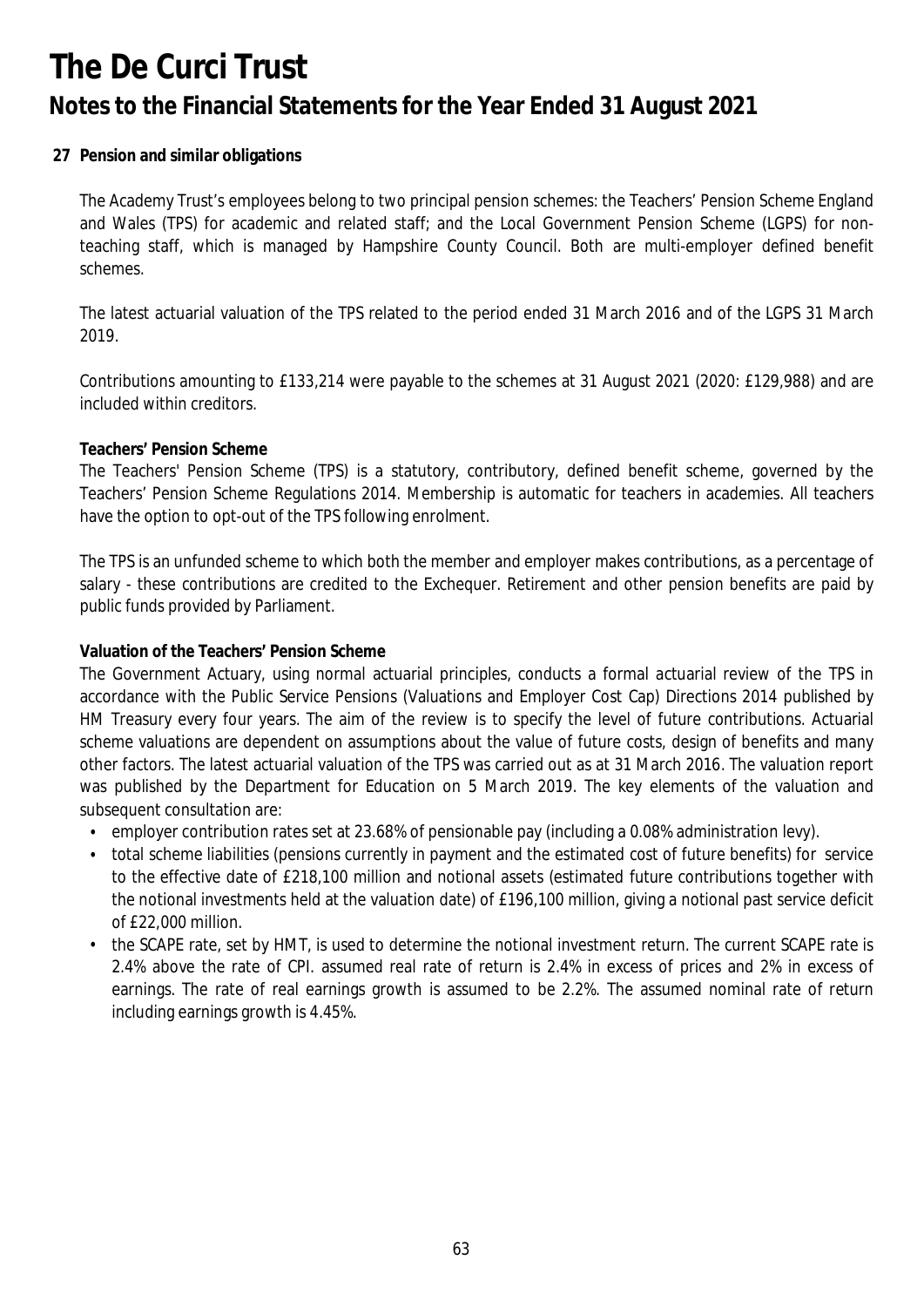**27 Pension and similar obligations (continued)**

The next valuation result is due to be implemented from 1 April 2023.

The employer's pension costs paid to TPS in the period amounted to £866,838 (2020: £842,559).

A copy of the valuation report and supporting documentation is on the Teachers' Pensions website.

Under the definitions set out in FRS 102, the TPS is an unfunded multi-employer pension scheme. The Academy Trust has accounted for its contributions to the scheme as if it were a defined contribution scheme. The Academy Trust has set out above the information available on the scheme.

### **Local Government Pension Scheme**

The LGPS is a funded defined benefit pension scheme, with the assets held in separate trustee-administered funds. The total contribution made for the year ended 31 August 2021 was as follows:

|                          | 2021    | 2020    |
|--------------------------|---------|---------|
|                          |         |         |
| Employer's contributions | 266,000 | 276,000 |
| Employees' contributions | 88,000  | 103,000 |
|                          | 354,000 | 379,000 |

The agreed contribution rates for future years are 18.9% for employers and 5.5% to 12.5% for employees.

Parliament has agreed, at the request of the Secretary of State for Education, to a guarantee that, in the event of an Academy Trust closure, outstanding Local Government Pension Scheme liabilities would be met by the Department for Education. The guarantee came into force on 18 July 2013.

**Principal actuarial assumptions**

|                                                    | 2021 | 2020 |
|----------------------------------------------------|------|------|
| Rate of increase in salaries                       | 3.6% | 3.3% |
| Rate of increase for pensions in payment/inflation | 2.6% | 2.3% |
| Discount rate for scheme liabilities               | 1 7% | 1.7% |
| Inflation assumption (CPI)                         | 2 6% | 2.3% |

The current mortality assumptions include sufficient allowance for future improvements in mortality rates. The assumed life expectations on retirement age 65 are:

|                      | 2021 | 2020 |
|----------------------|------|------|
| Retiring today       |      |      |
| Males                | 23.1 | 23.0 |
| Females              | 25.5 | 25.5 |
|                      |      |      |
| Retiring in 20 years |      |      |
| Males                | 24.8 | 24.7 |
| Females              | 27.3 | 27.2 |
|                      |      |      |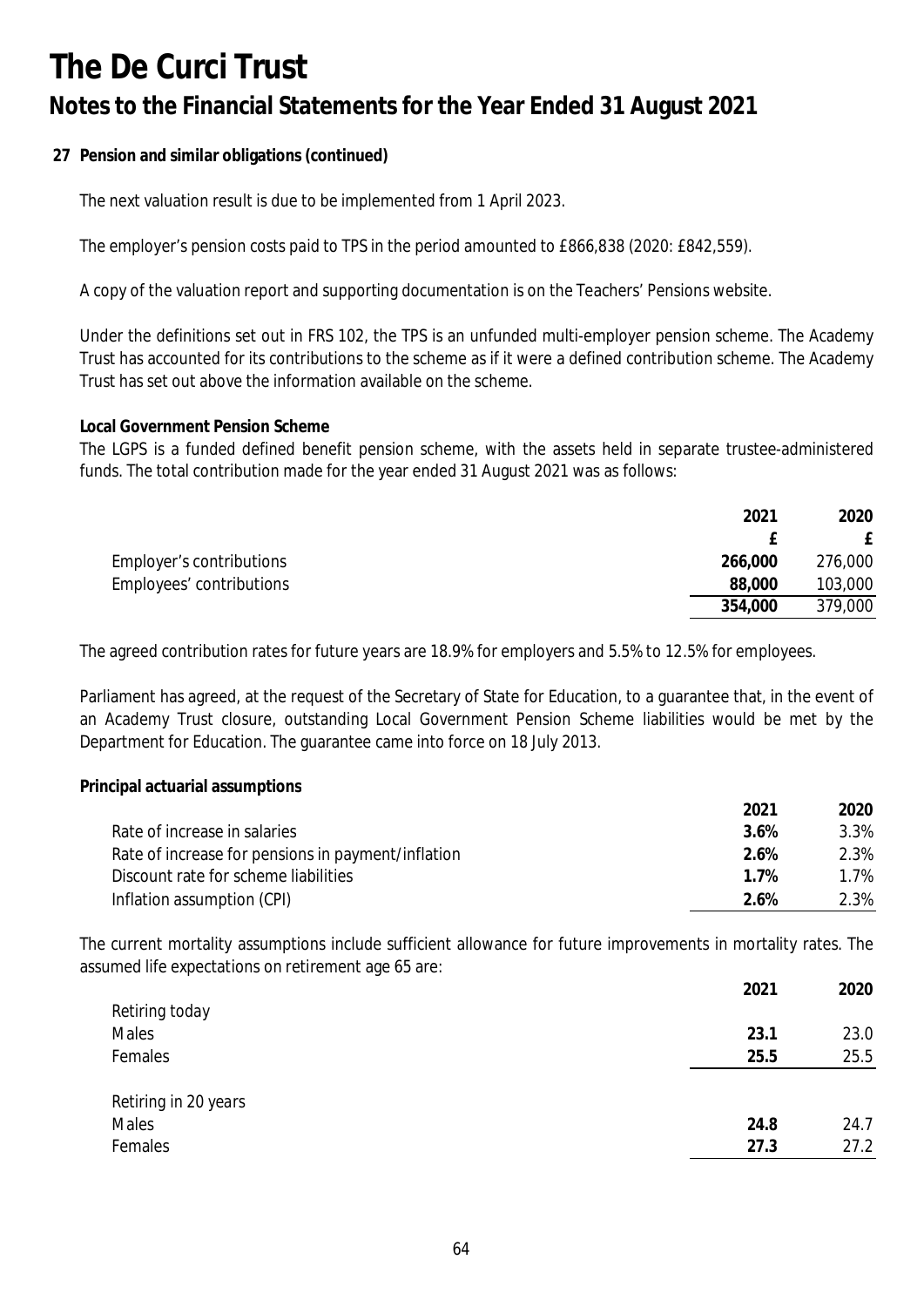## **27 Pension and similar obligations (continued)**

| Sensitivity analysis                                             |           | Increase/(reduction) in<br>defined benefit<br>obligation |  |
|------------------------------------------------------------------|-----------|----------------------------------------------------------|--|
|                                                                  |           |                                                          |  |
|                                                                  | 2021      | 2020                                                     |  |
|                                                                  | £         | £                                                        |  |
| Discount rate +0.1%                                              | (184,000) | (151,000)                                                |  |
| Discount rate -0.1%                                              | 192,000   | 157,000                                                  |  |
| Mortality assumption - 1 year increase                           | 273,000   | 218,000                                                  |  |
| Mortality assumption - 1 year decrease                           | (265,000) | (212,000)                                                |  |
| The Academy Trust's share of the assets in the scheme were:      |           |                                                          |  |
|                                                                  | 2021      | 2020                                                     |  |
|                                                                  | £         | £                                                        |  |
| Equities                                                         | 2,473,000 | 1,886,000                                                |  |
| Gilts                                                            | 760,000   | 645,000                                                  |  |
| Property                                                         | 256,000   | 200,000                                                  |  |
| Cash                                                             | 34,000    | 53,000                                                   |  |
| Other                                                            | 749,000   | 542,000                                                  |  |
| Total market value of assets                                     | 4,272,000 | 3,326,000                                                |  |
| The actual return on scheme assets was £628,000 (2020: £85,000). |           |                                                          |  |
| Amount recognised in the Statement of Financial Activities       |           |                                                          |  |
|                                                                  | 2020/21   | 2019/20                                                  |  |
|                                                                  | £         | £                                                        |  |
| Current service cost                                             | 714,000   | 566,000                                                  |  |
| Interest income                                                  | (59,000)  | (58,000)                                                 |  |
| Interest cost                                                    | 103,000   | 94,000                                                   |  |
| Total amount recognised in the SOFA                              | 758,000   | 602,000                                                  |  |